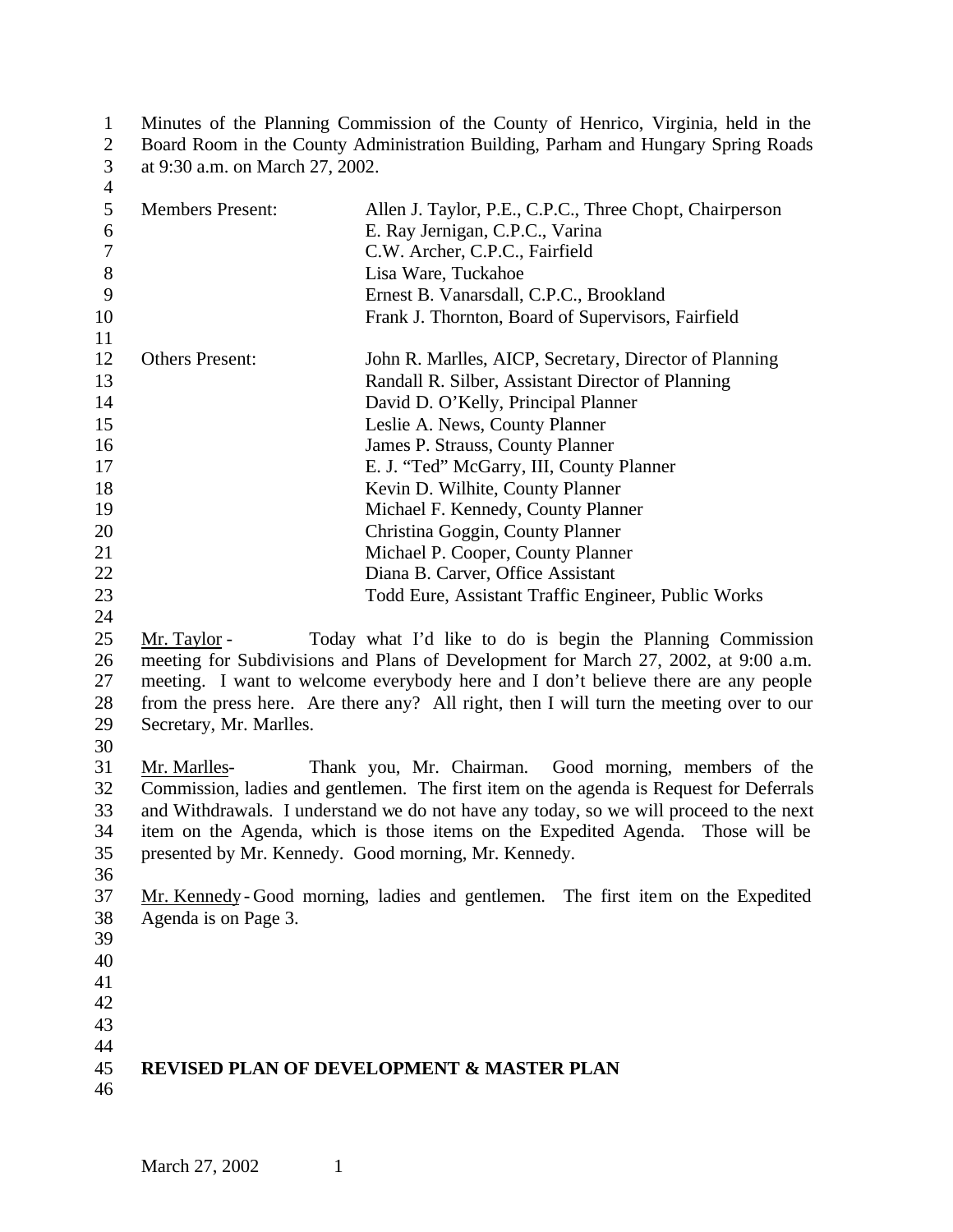POD-70-01 Elko Union Church – Elko Road **Engineering Design Associates for Elko Church:** Request for approval of a revised plan of development and master plan as required by Chapter 24, Section 24-106 of the Henrico County Code to construct a one-story, 3,000 square foot multi-purpose building addition and a one-story, 507 square foot sanctuary addition and additional parking. The 7.45 acre site is located at 6861 Elko Road (State Route 156) on parcels 856-699-6650 (210-A-16), 856-699-6256 (210-A-19A), 856-699-4984 (210-6- B-6), 856-699-5168 (210-6-B-7), 856-699-8271 (210-6-B-8), 856-699-8287 (210-6-B-9). The zoning is A-1, Agricultural District. Individual well and septic tank/drainfield. **(Varina)** Mr. Taylor - Is there any opposition to POD-70-01 being approved on the Expedited Agenda? No opposition. Mr. Kennedy - I want to call your attention to the fact that this revised Condition No. 34, that was passed out this morning, was just a revision to wording of that condition.

54 Mr. Jernigan - Mr. Chairman, I make a motion to approve POD-70-01, Elko Union Church, on the Expedited Agenda, subject to the annotations on the plans, standard conditions for developments of this type, and additional conditions Nos. 23 through 35, revised on the Addendum.

- Mr. Vanarsdall Second.
- 

 Mr. Taylor - Motion made by Mr. Jernigan and seconded by Mr. Vanarsdall. All in favor say aye. All opposed say no. The ayes have it. The motion is approved.

 The Planning Commission approved POD-70-01, Elko Union Church – Elko Road, subject to the annotations on the plans, the standard conditions for developments of this type, and the following additional conditions:

- 
- 23. The easements for drainage and utilities as shown on approved plans shall be granted to the County in a form acceptable to the County Attorney prior to any occupancy permits being issued. The easement plats and any other required information shall be submitted to the County Real Property Agent at least sixty (60) days prior to requesting occupancy permits.
- 24. The entrances and drainage facilities on Elko Road (State Route 156) shall be approved by the Virginia Department of Transportation and the County.
- 25. A notice of completion form, certifying that the requirements of the Virginia Department of Transportation entrances permit have been completed, shall be submitted to the Planning Office prior to any occupancy permits being issued.
- 26. The required building setback shall be measured from the proposed right-of-way line and the parking shall be located behind the proposed right-of-way line.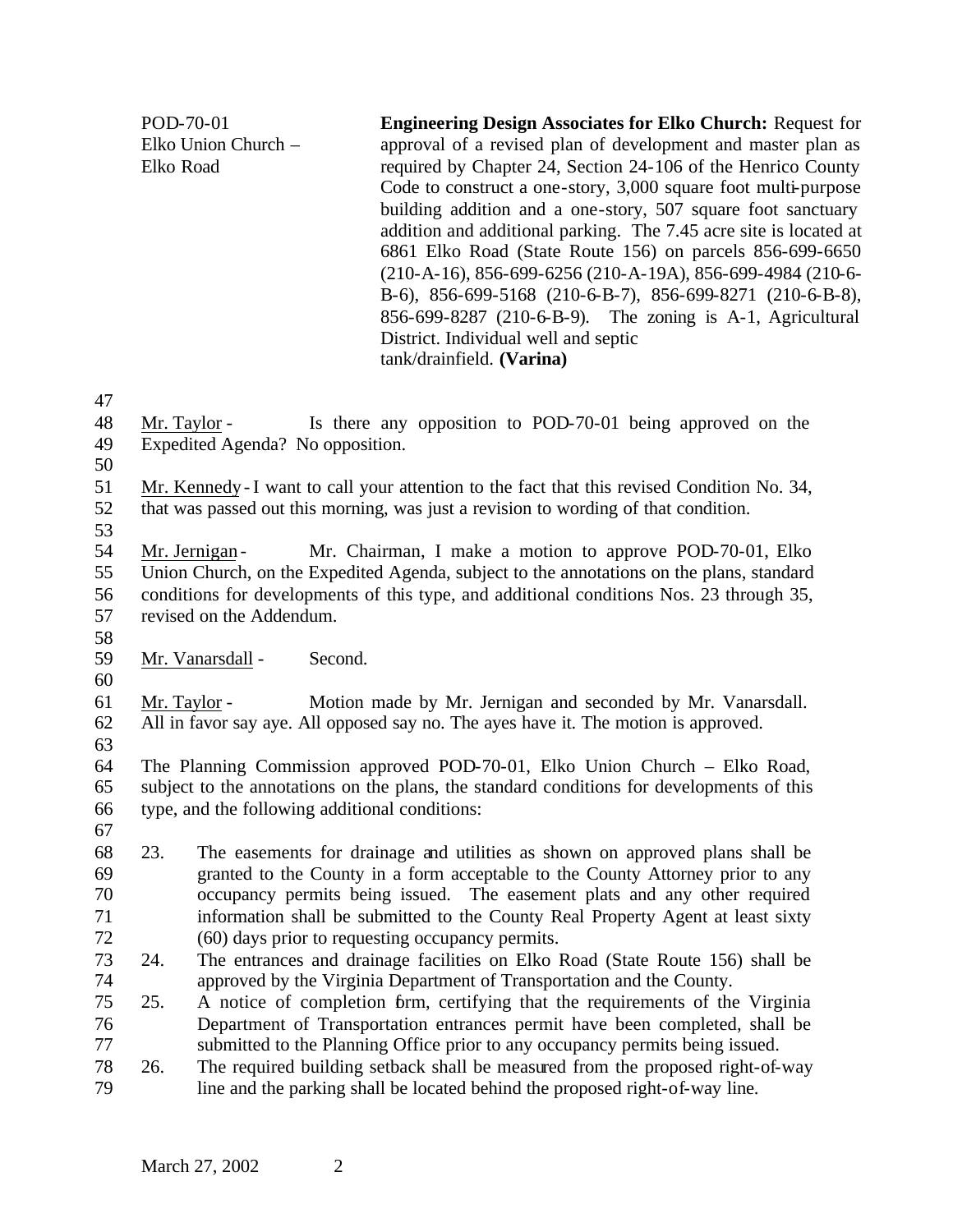- 27. Deviations from County standards for pavement, curb or curb and gutter design shall be approved by the County Engineer prior to final approval of the construction plans by the Department of Public Works.
- 28. The temporary parking areas shall be properly compacted and maintained at all times.
- 29. The applicant shall furnish proof to the Planning Office that conditions satisfactory to the Health Department have been met that insure the proposed septic tank drainfield system is suitable for this project prior to the issuance of a building permit.
- 30. Approval of the construction plans by the Department of Public Works does not establish the curb and gutter elevations along the Virginia Department of Transportation maintained right-of-way. The elevations will be set by the contractor and approved by the Virginia Department of Transportation.
- 31. The conceptual master plan, as submitted with this application, is for planning and information purposes only. All subsequent detailed plans of development and construction plans needed to implement this conceptual plan shall require a plan development review and approved by the Planning Commission and shall be subject to all regulations in effect at the time such subsequent plans are submitted for review/approval.
- 32. When public water is available to the site, fire hydrants will be installed by the owner to meet existing ISO – needed Fire Flow requirements and the County's commercial property maximum hoselay requirement, which presently is 350 feet.
- 33. All buildings will include, when constructed, a fire detection alarm system. The alarm system will be designed and installed to provide immediate notification to the fire division in the event of an alarm situation at the facility. A twenty-four hour monitoring company must be utilized for this service.
- 34. The location of all existing and proposed utility and mechanical equipment (including HVAC units, electric me ters, junction and accessory boxes, transformers, and generators) shall be identified on the landscape plans. All equipment shall be screened by such measures as determined appropriate by the 110 Director of Planning or the Planning Commission at the time of plan approval.<br>111 35. **REVISED** - The right-of-way for widening of Elko Road (State Route 156)
- 35. **REVISED -** The right-of-way for widening of Elko Road (State Route 156) as shown on the approved plan shall be dedicated to the County prior to issuance of occupancy permits for Phase II improvements on this site, but not later than five years from the date of POD approval by the Planning Commission. At that time, any existing parking within the right of way will be eliminated and additional parking will be provided elsewhere on the site and required improvements to Elko Road shall be provided. In addition, at that time any temporary parking spaces 118 that may have been previously approved by the Department of Public Works shall be improved in accordance with County Standards and the terminus of Caboose Lane shall be relocated.
- 

122 Mr. Jernigan - Wait a minute, what about Fair Oaks Church? 

- Mr. Kennedy Fair Oaks Church is not coming up because they haven't closed, they haven't vacated the right-of-way.
	- March 27, 2002 3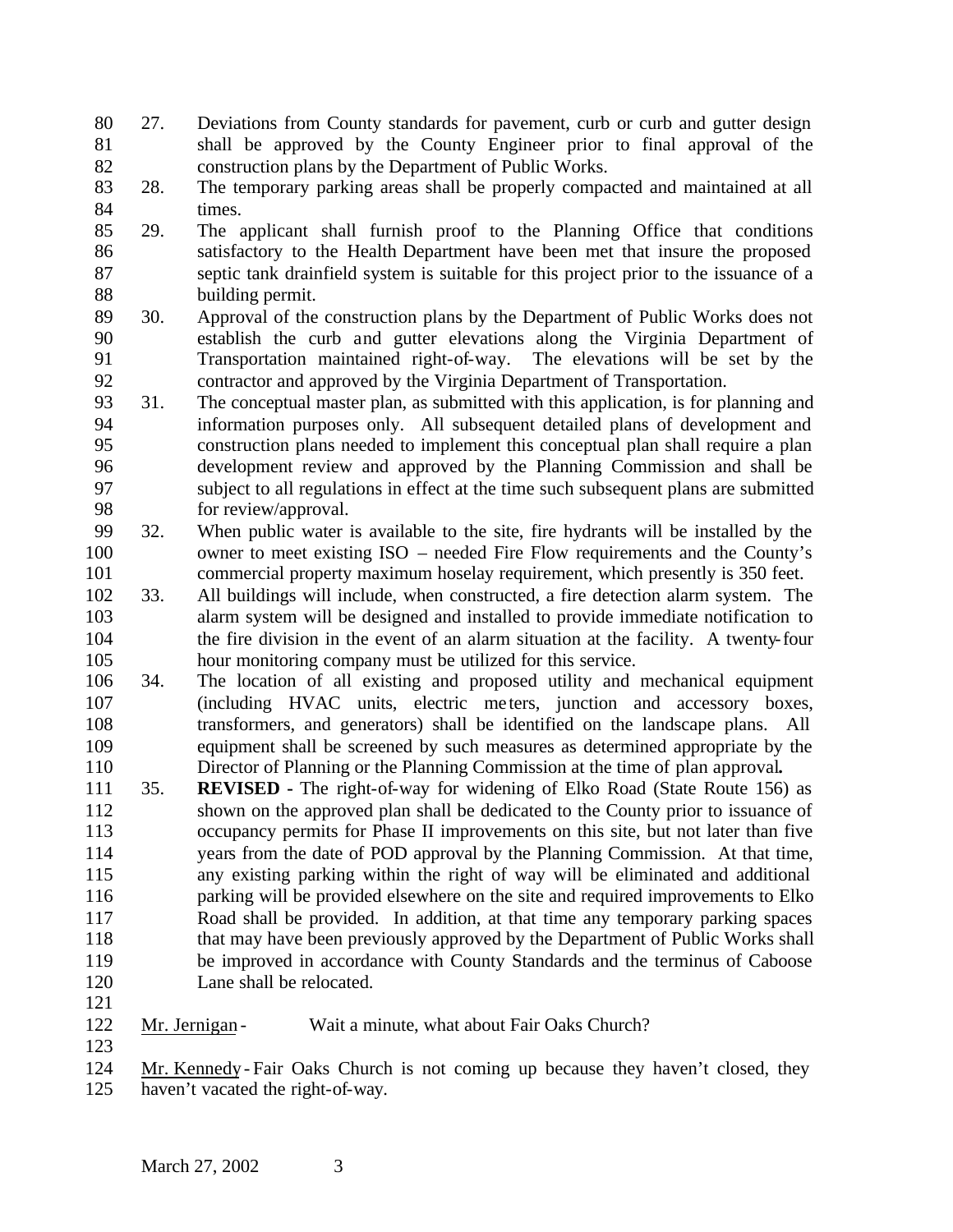127 Mr. Jernigan - I know, but it wasn't deferred? Mr. Kennedy - It doesn't need to be deferred because we had not put it on the agenda. 131 Mr. Jernigan - OK. Mr. Taylor- The second item on the Expedited Agenda. Mr. Kennedy - The second item on the Expedited Agenda is on Page 7. **PLAN OF DEVELOPMENT & MASTER PLAN** POD-12-02 The Shops at CrossRidge **Jordan Consulting Engineers, P.C. for Staples Mill, L.C. and Courtney Development, Inc. c/o Atack Properties, Inc.:**  Request for approval of a plan of development and master plan, as required by Chapter 24, Section 24-106 of the Henrico County Code, to construct a one-story, 97,000 square foot shopping center on a 9.37 acre site and a master plan for out parcels totaling 3.65 acres. The site is located on the southwest corner of the intersection of Crossridge Glen Way and Staples Mill Road (State Route 33) on parcel 762-764-6451 (40-A-1A). The zoning is B-1, Business District and B-1C, Business District (Conditional). County water and sewer. **(Brookland)** Mr. Taylor - Is there anybody in the audience opposed to POD-12-02, The Shops at CrossRidge, being heard on the Expedited Agenda? No opposition. Mr. Vanarsdall - I move that POD-12-02, The Shops at CrossRidge, be approved on the Expedited Agenda, as recommended by staff, with the annotations on the plans, the standard conditions for developments of this type, and Conditions Nos. 23 through 36. 148 Mr. Archer - Second. Mr. Taylor - Motion made by Mr. Vanarsdall and seconded by Mr. Archer. All in favor say aye. All opposed say no. The ayes have it. The motion passes. The Planning Commission approved POD-12-02, The Shops at CrossRidge, subject to the annotations on the plans, the standard conditions for developments of this type, and the following additional conditions:

- 
- 23. The ground area covered by all the buildings shall not exceed in the aggregate 25 percent of the total site area.
- 24. No merchandise shall be displayed or stored outside of the building(s) or on sidewalk(s).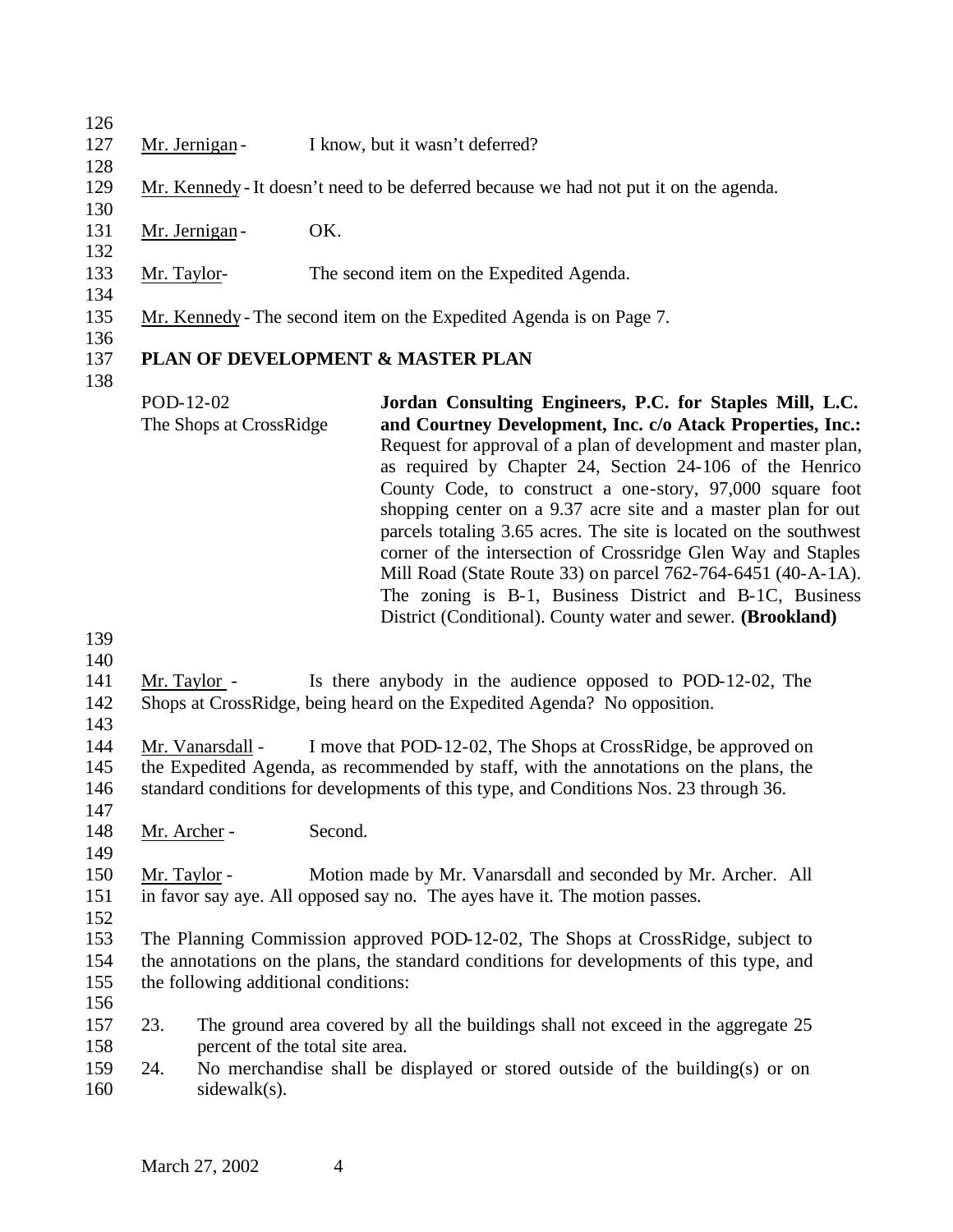- 25. The right-of-way for widening of Staples Mill Road (U.S. Route 33) as shown on approved plans shall be dedicated to the County prior to any occupancy permits being issued. The right-of-way dedication plat and any other required information shall be submitted to the County Real Property Agent at least sixty (60) days prior to requesting occupancy permits.
- 26. The easements for drainage and utilities as shown on approved plans shall be granted to the County in a form acceptable to the County Attorney prior to any occupancy permits being issued. The easement plats and any other required information shall be submitted to the County Real Property Agent at least sixty (60) days prior to requesting occupancy permits.
- 27. A notice of completion form, certifying that the requirements of the Virginia Department of Transportation entrances permit have been completed, shall be submitted to the Planning Office prior to any occupancy permits being issued.
- 28. The developer shall provide fire hydrants as required by the Department of Public Utilities and Division of Fire.
- 29. The proffers approved as a part of zoning caseC-17C-00 shall be incorporated in 177 this approval.
- 30. Any necessary off-site drainage and/or water and sewer easements must be obtained in a form acceptable to the County Attorney prior to final approval of the construction plans.
- 31. Deviations from County standards for pavement, curb or curb and gutter design shall be approved by the County Engineer prior to final approval of the construction plans by the Department of Public Works.
- 32. The loading areas shall be subject to the requirements of Chapter 24, Section 24- 97(b) of the Henrico County Code.
- 33. Insurance Services Office (ISO) calculations must be included with the plans and contracts and must be approved by the Department of Public Utilities prior to the issuance of a building permit.
- 34. Approval of the construction plans by the Department of Public Works does not establish the curb and gutter elevations along the Virginia Department of Transportation maintained right-of-way. The elevations will be set by the contractor and approved by the Virginia Department of Transportation.
- 35. The conceptual master plan, as submitted with this application, is for planning and information purposes only. All subsequent detailed plans of development and construction plans needed to implement this conceptual plan shall require a plan of development review and approval by the Planning Commission and shall be subject to all regulations in effect at the time such subsequent plans are submitted for review and approval.
- 36. The location of all existing and proposed utility and mechanical equipment (including HVAC units, electric meters, junction and accessory boxes, transformers, and generators) shall be identified on the landscape plans. All equipment shall be screened by such measures as determined appropriate by the Director of Planning or the Planning Commission at the time of plan approval**.**
- Mr. Kennedy The next item is on Page 12.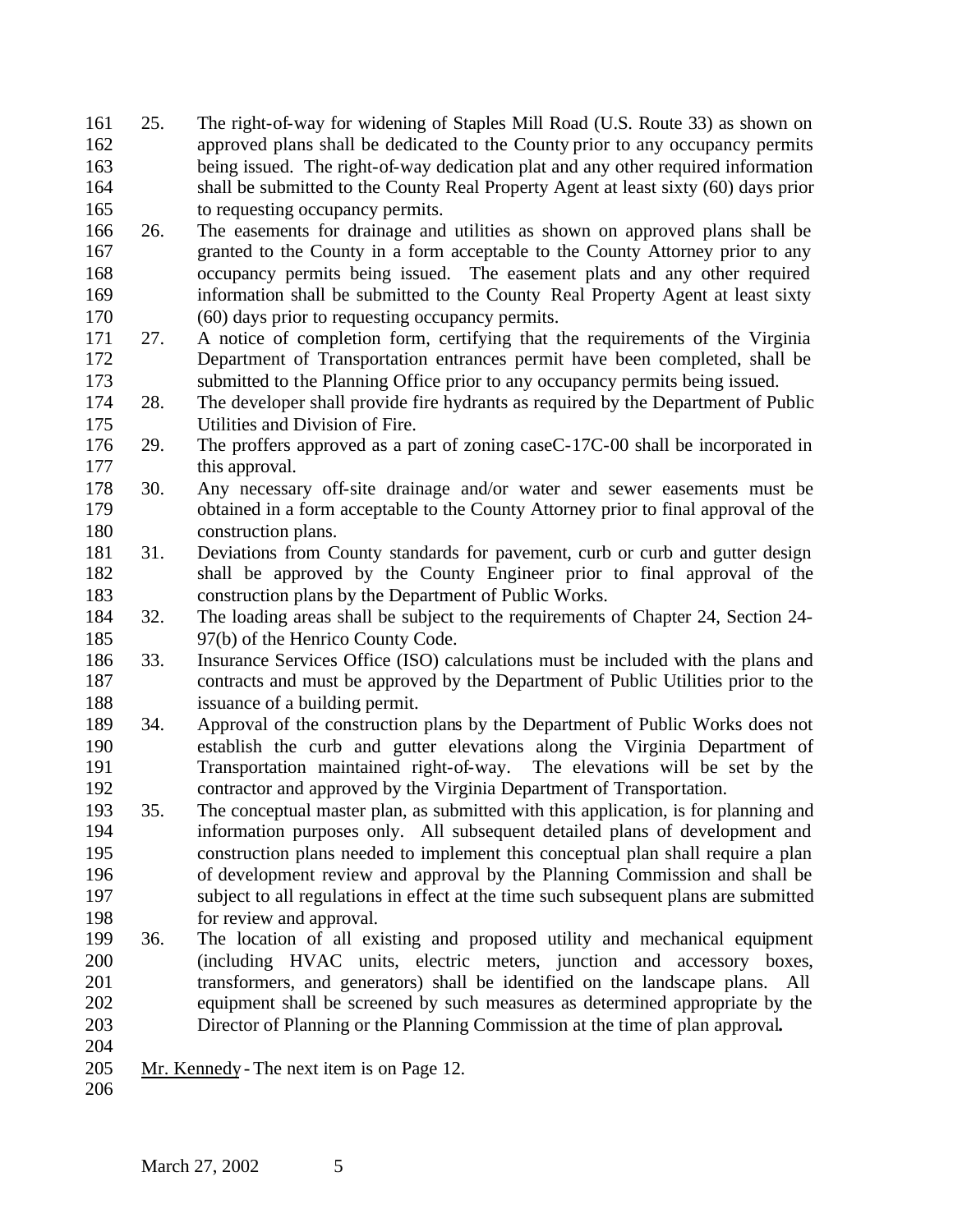# **PLAN OF DEVELOPMENT**

|            | POD-16-02                                           | Carter Design for Gayton & Broad Associates, L.P. and the                                                                                                                                 |
|------------|-----------------------------------------------------|-------------------------------------------------------------------------------------------------------------------------------------------------------------------------------------------|
|            | Bank of Richmond -                                  | Bank of Richmond, N.A.: Request for approval of a plan of                                                                                                                                 |
|            | W. Broad Street &                                   | development, as required by Chapter 24, Section 24-106 of the                                                                                                                             |
|            | N. Gayton Road                                      | Henrico County Code to construct a three-story, 8,700 square<br>foot building for a bank and administrative offices. The 1.0-acre                                                         |
|            |                                                     | site is located on the northeast corner of W. Broad Street (U.S.                                                                                                                          |
|            |                                                     | Route 250) and N. Gayton Road on part of parcel 734-765-4705                                                                                                                              |
|            |                                                     | (36-A-47). The zoning is B-3C, Business District (Conditional)<br>and WBSO (W. Broad Street Overlay District). County water                                                               |
|            |                                                     | and sewer. (Three Chopt)                                                                                                                                                                  |
| 209        |                                                     |                                                                                                                                                                                           |
| 210        | Mr. Taylor -                                        | Is there anybody in the audience who is opposed to hearing POD-16-02?                                                                                                                     |
| 211        |                                                     | No opposition. Then I will move approval of POD-16-02, Bank of Richmond, on the Expedited                                                                                                 |
| 212        |                                                     | Agenda, subject to the standard conditions for developments of this type, annotations on the                                                                                              |
| 213        | plan, and additional conditions Nos. 23 through 37. |                                                                                                                                                                                           |
| 214        |                                                     |                                                                                                                                                                                           |
| 215        | Second.<br>Mr. Jernigan-                            |                                                                                                                                                                                           |
| 216        |                                                     |                                                                                                                                                                                           |
| 217        | Mr. Taylor -                                        | Motion made by Mr. Taylor, seconded by Mr. Jernigan. All in favor say                                                                                                                     |
| 218        |                                                     | aye. All opposed say no. The ayes have it. The motion passes.                                                                                                                             |
| 219        |                                                     |                                                                                                                                                                                           |
| 220<br>221 |                                                     | The Planning Commission approved POD-16-02, Bank of Richmond – W. Broad Street and N.<br>Gayton Road, subject to the annotations on the plan, the standard conditions for developments of |
| 222        | this type, and the following additional conditions: |                                                                                                                                                                                           |
| つつつ        |                                                     |                                                                                                                                                                                           |

- 23. The easements for drainage and utilities as shown on approved plans shall be granted to the County in a form acceptable to the County Attorney prior to any occupancy permits being issued. The easement plats and any other required information shall be submitted to the County Real Property Agent at least sixty (60) days prior to requesting occupancy permits.
- 24. The developer shall provide fire hydrants as required by the Department of Public Utilities and Division of Fire.
- 25. Employees shall be required to use the parking spaces provided at the rear of the 232 building(s) as shown on the approved plans.
- 26. All repair work shall be conducted entirely within the enclosed building.
- 27. Outside storage shall not be permitted.
- 28. The proffers approved, as a part of zoning cases C-27C-98 and C-62C-98 shall be incorporated in this approval.
- 29. Any necessary off-site drainage and/or water and sewer easements must be obtained in a form acceptable to the County Attorney prior to final approval of the construction plans.
- 30. Deviations from County standards for pavement, curb or curb and gutter design shall be approved by the County Engineer prior to final approval of the construction plans by the Department of Public Works.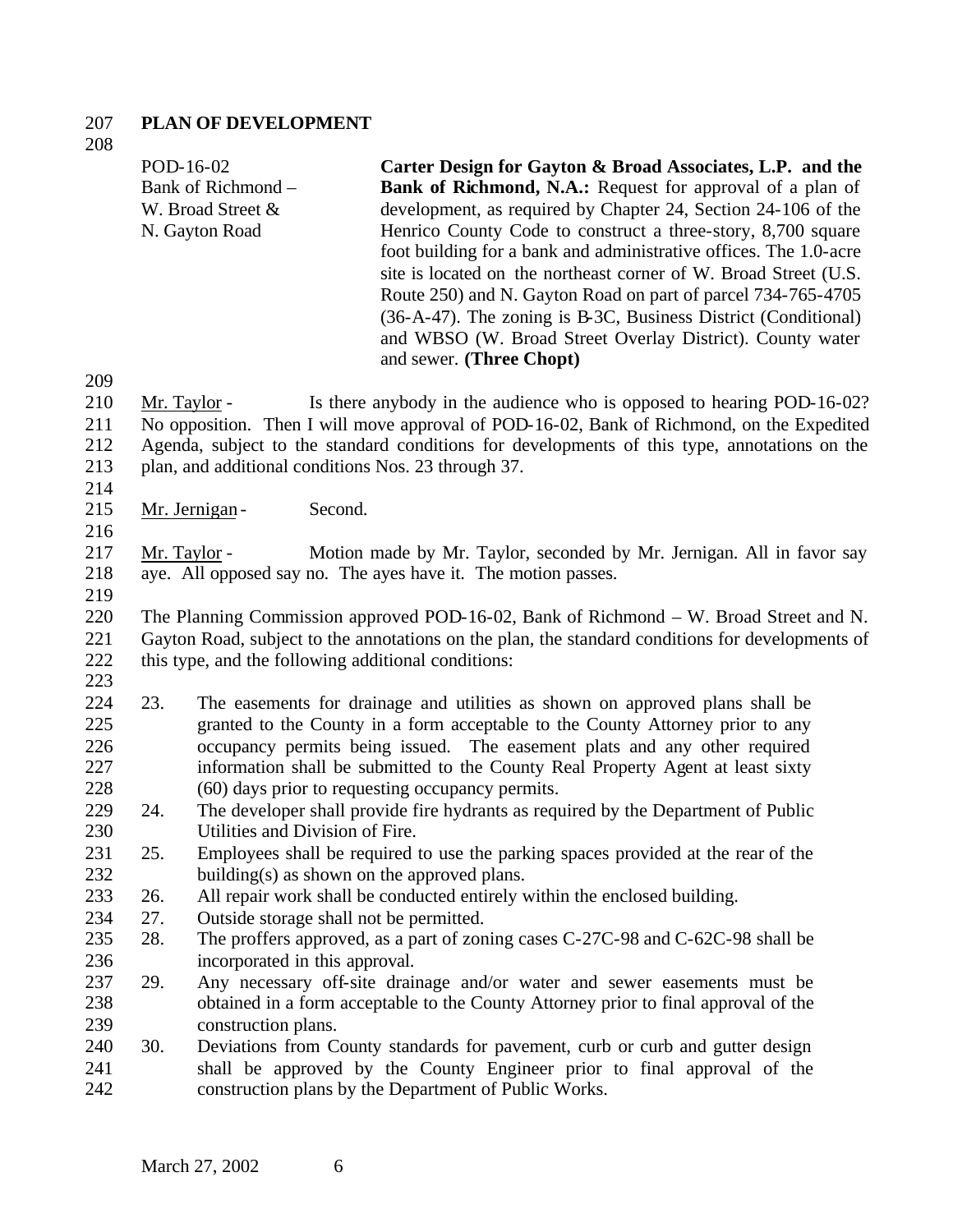- 31. In the event of any traffic backup which blocks the public right-of-way as a result of congestion caused by the drive-up teller facilities, the owner/occupant shall close the drive-up teller facilities until a solution can be designed to prevent 246 traffic backup.
- 32. Insurance Services Office (ISO) calculations must be approved by the Department of Public Utilities prior to the issuance of a building permit.
- 33. Approval of the construction plans by the Department of Public Works does not establish the curb and gutter elevations along the Henrico County maintained 251 right-of-way. The elevations will be set by Henrico County.
- 34. Approval of the construction plans by the Department of Public Works does not establish the curb and gutter elevations along the Virginia Department of Transportation maintained right-of-way. The elevations will be set by the contractor and approved by the Virginia Department of Transportation.
- 35. Evidence of a joint ingress/egress and maintenance agreement must be submitted to the Planning Office and approved prior to issuance of a certificate of occupancy for this development.
- 36. The building shall be constructed of red brick and the brick shall not be painted at any time.
- 37. The location of all existing and proposed utility and mechanical equipment (including HVAC units, electric meters, junction and accessory boxes, transformers, and generators) shall be identified on the landscape plans. All equipment shall be screened by such measures as determined appropriate by the Director of Planning or the Planning Commission at the time of plan approval**.**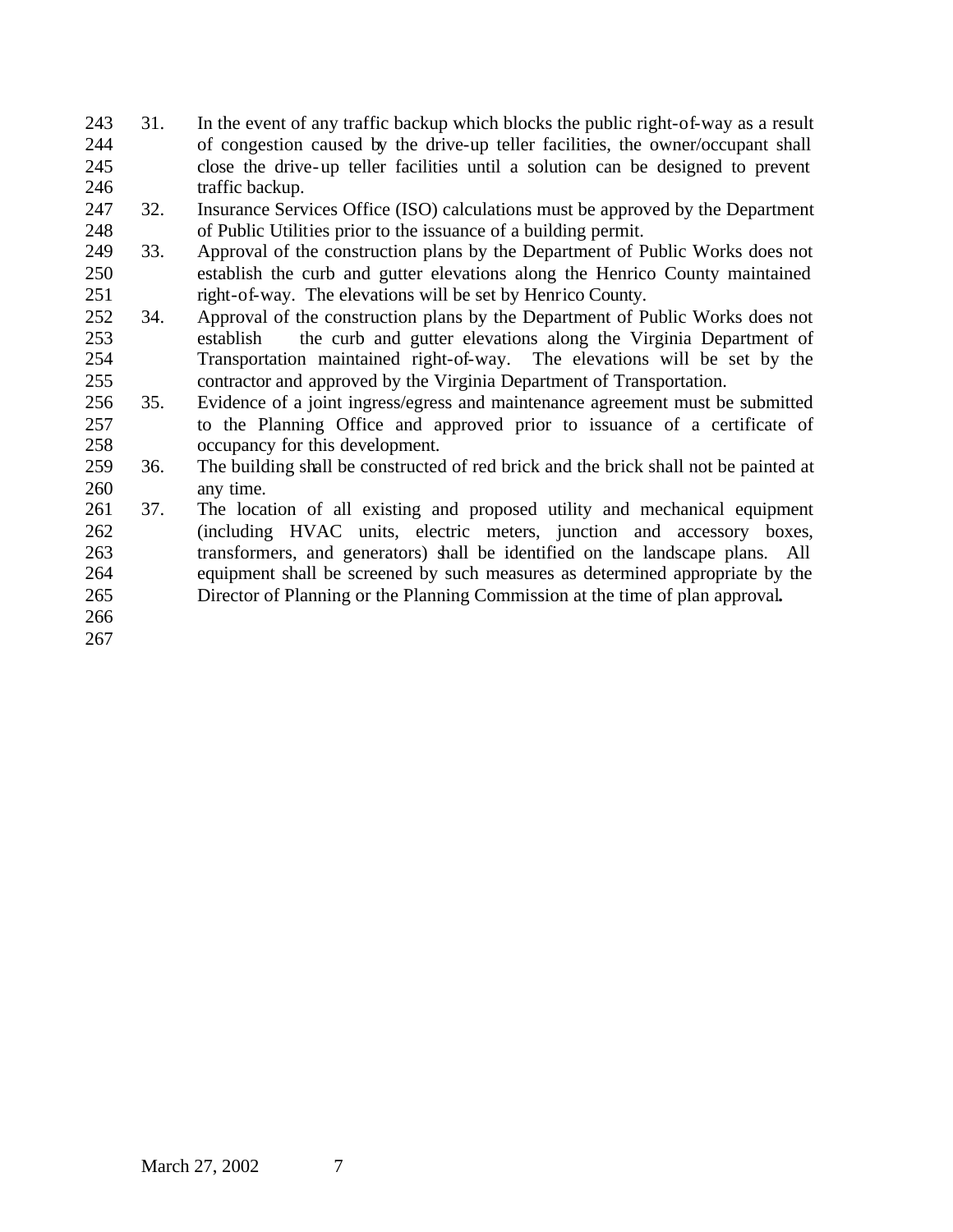#### **LANDSCAPE PLAN**

| $LP/POD-107-00$           | James River Nurseries, Inc. for Eagle Construction of              |
|---------------------------|--------------------------------------------------------------------|
| The Cottages @ CrossRidge | <b>Virginia Inc.:</b> Request for approval of a landscape plan for |
| - Section One             | Section One, as required by Chapter 24, Sections 24-106 and        |
|                           | 24-106.2 of the Henrico County Code. The 13.17-acre site is        |
|                           | located on the south line of CrossRidge Glen Way, west of          |
|                           | Staples Mill Road (State Route 33) on parcel 764-763-4685          |
|                           | $(40-12-A-105)$ . The zoning is R-5AC, General Residence           |
|                           | District (Conditional). (Brookland)                                |
|                           |                                                                    |

- Mr. Taylor Is there anybody in the audience who is opposed to hearing Landscape Plan, POD-107-00, The Cottages @ CrossRidge, Section One, on the Expedited Agenda? No opposition. Mr. Vanarsdall.
- 

 Mr. Vanarsdall - I have a question for Mr. Kennedy. I mentioned this earlier this morning, on the annotations on the plans about the brick wall says that just says there will be an eight-foot high brick wall, and No. 5 says the materials and samples will be worked out. That is fine. You told me it had to be put up. 

 Mr. Kennedy- The proffers reflect that it will be put up within 30-days of approval of the shopping center POD, so the very first action of the construction of the shopping center will be 281 the construction of this wall.

 Mr. Vanarsdall - I just wanted to get that on the record. Thank you. Mr. Chairman, I move approval of LP/POD-107-00, The Cottages @ CrossRidge, Section One, be approved with annotations on the plans and standard conditions for developments of this type, and two conditions, Nos. 5 and 6.

Mr. Jernigan- Second.

 Mr. Taylor - Motion made by Mr. Vanarsdall and seconded by Mr. Jernigan. All in favor say aye. All opposed say no. The ayes have it. The motion passes.

 The Planning Commission approved LP/POD-107-00, The Cottages @ CrossRidge, Section One, subject to the annotations on the plans, standard conditions for developments of this type, and the following additional conditions:

- 
- 5. Engineering details and materials samples for the wall will be submitted for staff review and approval prior to construction.
- 6. The location of all existing and proposed utility and mechanical equipment (including HVAC units, electric meters, junction and accessory boxes, transformers, and generators) shall be identified on the landscape plans. All equipment shall be screened by such measures as determined appropriate by the Director of Planning or the Planning Commission at the time of plan approval**.**
- **LANDSCAPE & LIGHTING PLAN**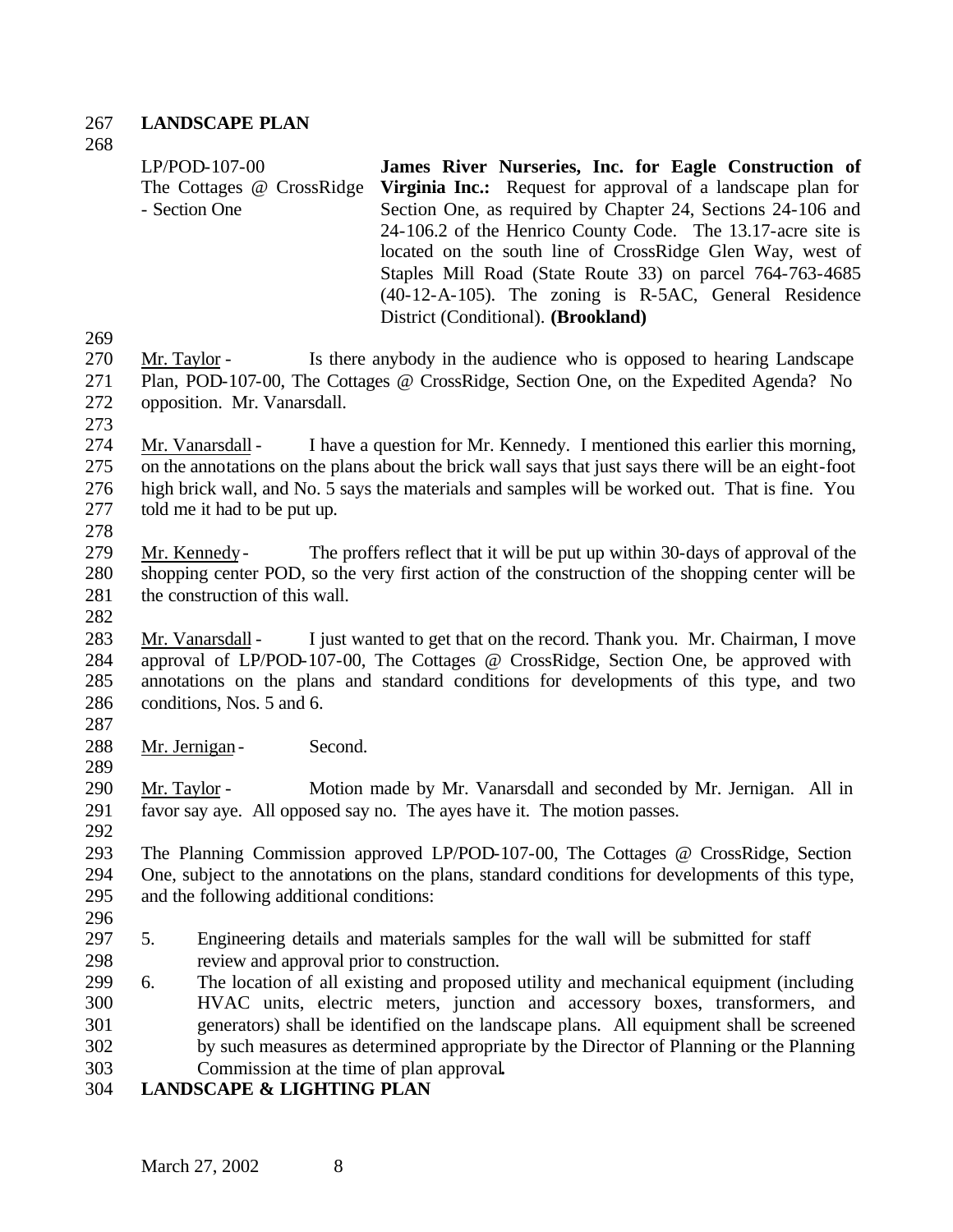| <b>JUJ</b>                                    |                                                                |                                                                                                                                                                                                                                                                                                                                                                                                                                                                                |
|-----------------------------------------------|----------------------------------------------------------------|--------------------------------------------------------------------------------------------------------------------------------------------------------------------------------------------------------------------------------------------------------------------------------------------------------------------------------------------------------------------------------------------------------------------------------------------------------------------------------|
|                                               | $LP/POD-40-00$<br>Second Baptist Church -<br><b>River Road</b> | Russell Harper for Higgins & Gerstenmaier: Request for<br>approval of a landscape and lighting plan, as required by<br>Chapter 24, Sections 24-106 and 24-106.2 of the Henrico<br>County Code.<br>The 10-acre site is located on the northeast<br>corner of the intersection of South Gaskins Road and River<br>Road on parcels 743-737-0432 and 1972 (111-A-11 and 12).<br>The zoning is R-1, One-Family Residence District. (Tuckahoe)                                       |
| 306                                           |                                                                |                                                                                                                                                                                                                                                                                                                                                                                                                                                                                |
| 307<br>308<br>309                             | Mr. Taylor -<br>Church on River Road on the Expedited Agenda?  | Anybody in the audience oppose hearing LP/POD-40-00, Second Baptist                                                                                                                                                                                                                                                                                                                                                                                                            |
| 310<br>311                                    | Mr. McKeon-                                                    | We have a question. We don't oppose it but we have some questions.                                                                                                                                                                                                                                                                                                                                                                                                             |
| 312<br>313<br>314                             | Mr. Taylor -<br>us your name.                                  | All right. If you would, sir, just step forward to the microphone and give                                                                                                                                                                                                                                                                                                                                                                                                     |
| 315<br>316<br>317                             | church.                                                        | Mr. McKeon - My name is Eugene McKeon, 9609 Carterwood Road. We back up to the                                                                                                                                                                                                                                                                                                                                                                                                 |
| 318<br>319<br>320<br>321<br>322<br>323<br>324 | get a chance to see it.                                        | Mrs. Roberts - Can we do this together? My name is Mrs. Stuart Roberts and I am 9603<br>Carterwood Road, and we also back up to the church, and I think we are just naïve to your<br>process and we thought this plan would be presented and we would have a chance to see the<br>plan. We haven't seen the plan. We got the notice of the hearing, but haven't seen the plan,<br>and we didn't know that it was going to be on the Expedited Agenda and that we just wouldn't |
| 325<br>326<br>327                             | Mr. Strauss -<br>lobby.                                        | Mr. Chairman, if you like, we could show them the plan out in the                                                                                                                                                                                                                                                                                                                                                                                                              |
| 328<br>329                                    | Mr. Taylor -                                                   | I think that is the best approach and we will go on to the next case.                                                                                                                                                                                                                                                                                                                                                                                                          |
| 330<br>331                                    | Mr. Vanarsdall -                                               | Don't take it off the Expedited. Just leave it on there.                                                                                                                                                                                                                                                                                                                                                                                                                       |
| 332<br>333<br>334                             | Mr. Taylor -                                                   | Yes. We will just start over again and we will go on to the next case.                                                                                                                                                                                                                                                                                                                                                                                                         |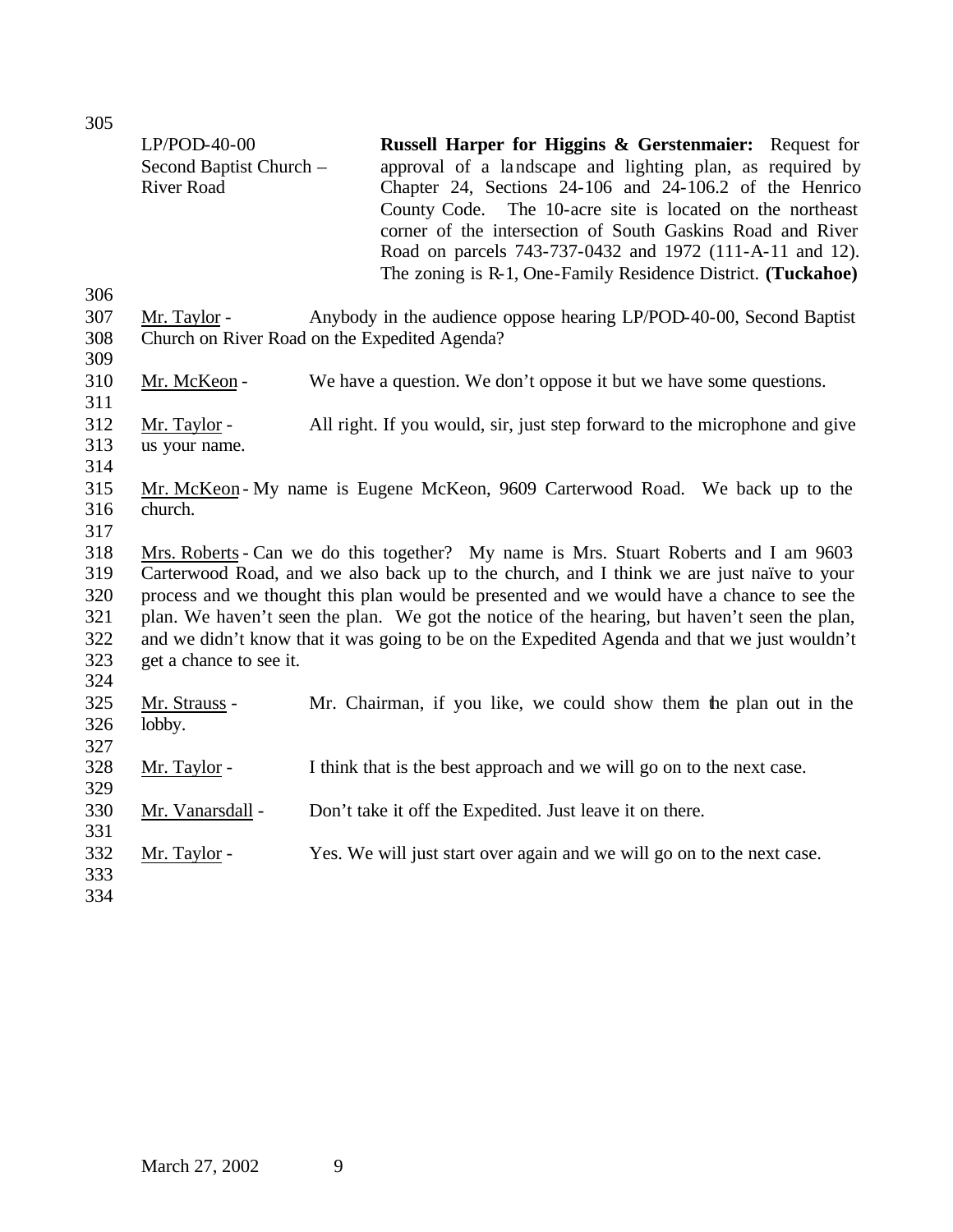334 **SUBDIVISION** 

335

Forest Lodge, Section H (March 2002 Plan) **Foster & Miller, P.C. for L. Earl Kelley:** The 1.222 acre site is located on the south line of Mountain Road, approximately 446 feet west of Hamilton Road on parcel 770-767-0064 (31-3- 2-3). The zoning is R-2, One-Family Residence District. County water and sewer. **(Brookland) 2 Lots**

336

337 Mr. Taylor - Is there anybody in the audience who is opposed to hearing the 338 Subdivision case for Forest Lodge, Section H, on the Expedited Agenda in the audience? All 339 right, there being none.

340

 Mr. Vanarsdall - Mr. Chairman, I move that Subdivision Forest Lodge, Section H, (March 2002 Plan) be approved with annotations on the plans and standard conditions for subdivisions of this type and no conditions. Staff recommends approval. 344

345 Mr. Archer - Second.

346

347 Mr. Taylor - Thank you. Motion made by Mr. Vanarsdall and seconded by Mr. 348 Archer for the approval of Subdivision Forest Lodge, Section H. All in favor of approval say 349 aye. All opposed say no. The ayes have it. The motion passes.

350

 The Planning Commission granted conditional approval to Subdivision Forest Lodge, Section H, (March 2002 Plan), subject to the annotations on the plans and the standard conditions for subdivisions served by public utilities. 354

# 355 **PLAN OF DEVELOPMENT**

356

| POD-18-02          |  |  |  | Bay Design Group, P.C. for Wilton Development                      |
|--------------------|--|--|--|--------------------------------------------------------------------|
| Millspring Townes, |  |  |  | <b>Corporation:</b> Request for approval of a plan of development, |
| Section 2          |  |  |  | as required by Chapter 24, Section 24-106 of the Henrico           |
|                    |  |  |  | County Code to construct 45, two-story, townhouse units for        |
|                    |  |  |  | sales. The 5.58-acre site is located along the west line of        |
|                    |  |  |  | Hungary Spring Road, approximately 200 feet north of Olde          |
|                    |  |  |  | West Drive on parcel $765-757-8865$ (50-A-39). The zoning is       |
|                    |  |  |  | RTHC, Residential Townhouse District (Conditional) and C-1,        |
|                    |  |  |  | Conservation District. County water and sewer. (Brookland)         |
|                    |  |  |  |                                                                    |

 Mr. Taylor - Is there anybody in the audience who is opposed to hearing POD-18-02, Millspring Townes, Section 2, on the Expedited Agenda? There is opposition. Ma'am, are you opposed or do you just have a comment? 361

- 362 Ms. Johnson I just have a couple of comments.
- 364 Mr. Taylor If you would, if you come to the podium and give us your name.
- 365

363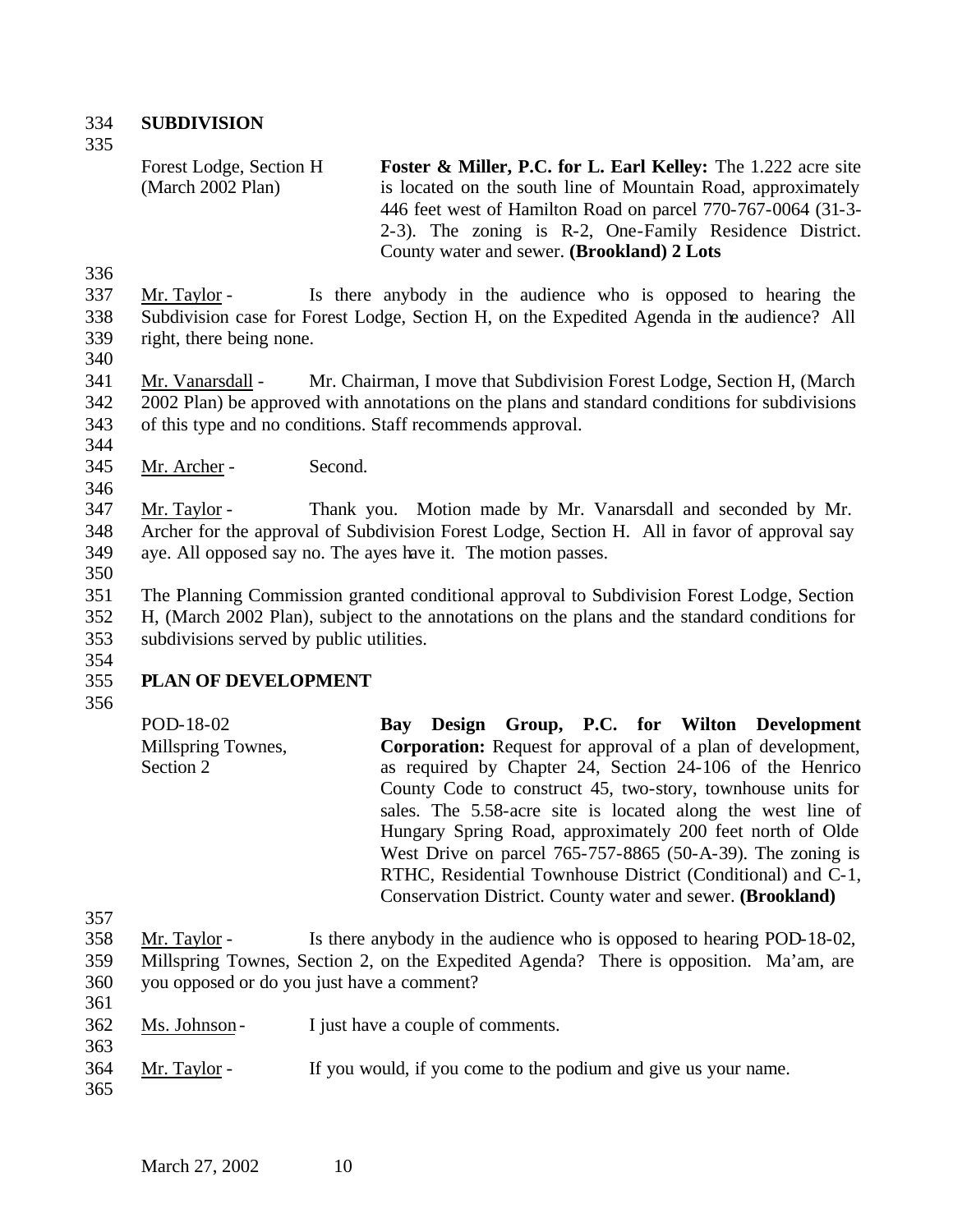Ms. Johnson - My name is Marsha Dunmore Johnson. I live at 5617 Knockadoon Court and my house is right behind where this subdivision is proposed to be built. I, too, have never seen the plan. I was under the impression that that property was belonging to the school district, and that that property would be reserved for building and enhancing the schools in that area. So, I just have some question as to what, why there was a change? When I purchased the property I was told that it was definitely going to be for the school district. Mr. Vanarsdall - May I interrupt you? Mr. Wilton is here this morning. He can shed some light on that, and we will be glad to set it aside, but I will tell you this, this is the second time. We had all kinds of meetings and rezoned all the property. Ms. Johnson - My parents live in New Jersey and they have been very ill, and I have not been able to attend. This is the first meeting that I have been able to attend. Mr. Vanarsdall - OK. Well, I just wanted you to know that this wasn't the first meeting. 382 Ms. Johnson - Right. I understand that. Mr. Vanarsdall - Mr. Wilton is here and we will set it aside, Mr. Chairman, if that is all right with you. Ms. Johnson - I thought the subdivision, we had talked about it in our meeting, our annual and quarterly meetings, that someone would be represented, but evidently no one has, so I am here representing the subdivision, so our homeowner's association has never attend. I am not sure why. Mr. Taylor- What I would propose to do then, Ms. Johnson, is exactly as Mr. Vanarsdall said. We will just delay the case for now, and you can talk to Mr. Wilton, and we will pick it up again. Mr. Vanarsdall - If he doesn't take care of all of your answers, let us know. Let me know. Mr. Taylor - All right. Next case, Mr. Secretary.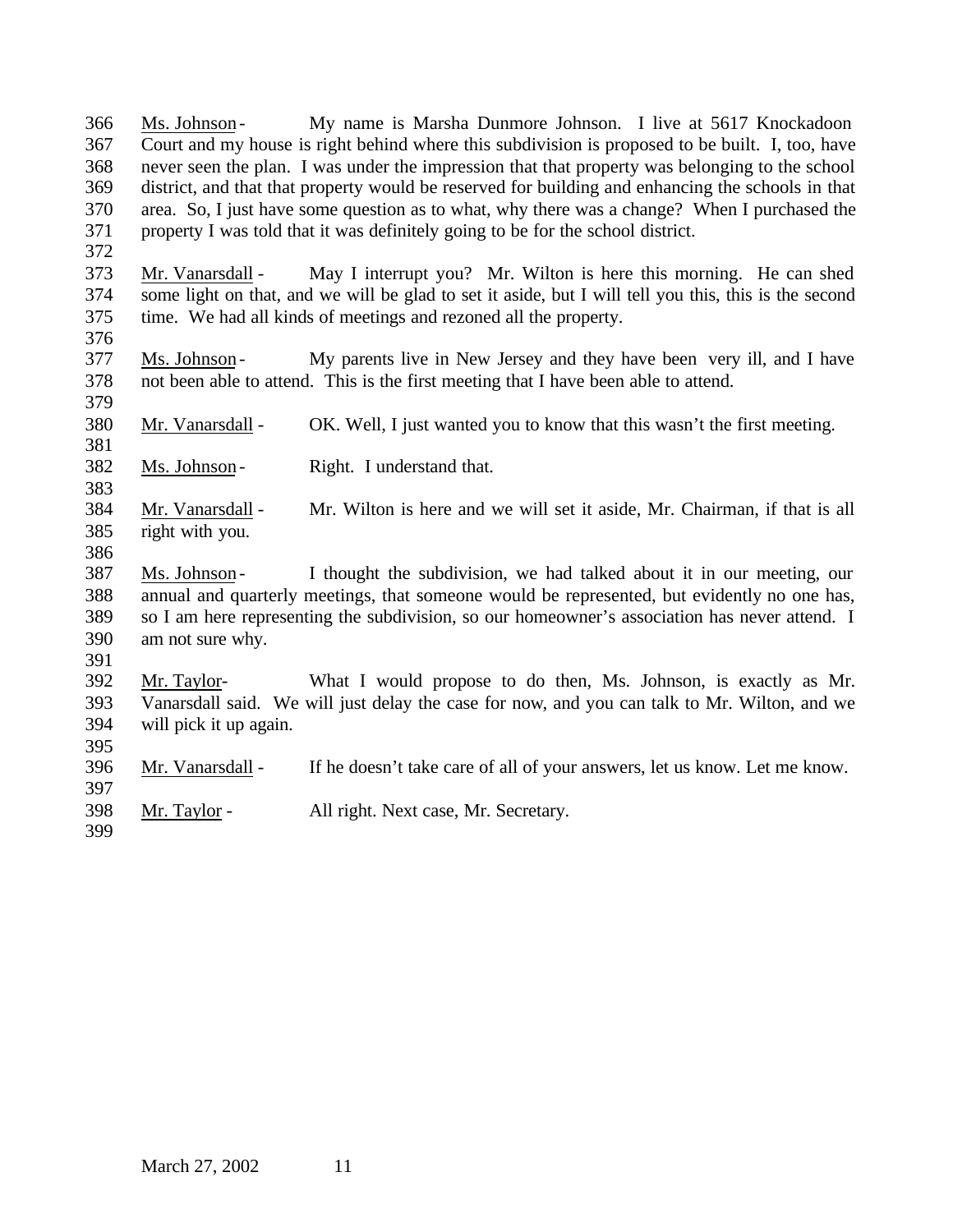#### 399 **SUBDIVISION EXTENSIONS OF CONDITIONAL APPROVAL**

400

#### 401 (FOR INFORMATIONAL PURPOSE ONLY)

402

| <b>Subdivision</b>                                                                                | <b>Magisterial</b><br><b>District</b> | Original No.<br>of Lots | <b>Remaining</b><br>Lots | <b>Previous</b><br><b>Extensions</b> | Year(s)<br><b>Extended</b> |
|---------------------------------------------------------------------------------------------------|---------------------------------------|-------------------------|--------------------------|--------------------------------------|----------------------------|
| <b>Effinger Drive</b><br>(A dedication of a<br>portion of Efffinger<br>Drive)<br>(June 1998 Plan) | <b>Fairfield</b>                      | 0                       | $\bf{0}$                 | 2                                    | 1 Year<br>3/26/03          |
| <b>Oak Hill Manor</b><br>(March 1999 Plan)                                                        | <b>Fairfield</b>                      | 40                      | 23                       | $\overline{2}$                       | 1 Year<br>3/26/03          |

403

404 Mr. Marlles - This information is being presented to the Commission for informational 405 purposes only. No action on the part of the Commission is necessary. Mr. Wilhite.

406

411

413

 Mr. Wilhite - Thank you. We have two subdivisions on this agenda, both of them being approved administratively. The first one is Effinger Drive in the Fairfield District, and the other one is Oak Hill Manor, in Fairfield, as well, both being extended for one year. I'll be happy to answer any questions that you may have.

412 Mr. Archer - Mr. Wilhite, is there any activity at all on Effinger Drive?

414 Mr. Wilhite - From the information that we got from the applicant, due to current 415 economic situation, the project was being delayed. That is the extent of the reason that we got 416 for the delay.

417

419

- 418 Mr. Archer OK. Thank you.
- 420 Mr. Marlles Thank you, Mr. Wilhite.
- 421

#### 422 **TRANSFER OF APPROVAL**

423

POD-30-94 Deep Run Shopping Center Phase I **Rawson Haverty, Jr. for AFG Services, LP : Request for** approval of a transfer of approval, as required by Chapter 24, Section 24-106 of the Henrico County Code, from Duma and Associates to AFG Services, LP. The 3.8-acre site is located along the north line of W. Broad Street (U.S. Route 250), approximately 600 feet west of Gaskins Road on parcel 751- 760-9605. The zoning is B-2C, Business District (Conditional). County water and sewer. **(Three Chopt)**

425 Mr. Marlles - The staff report will be given by Mr. Wilhite.

426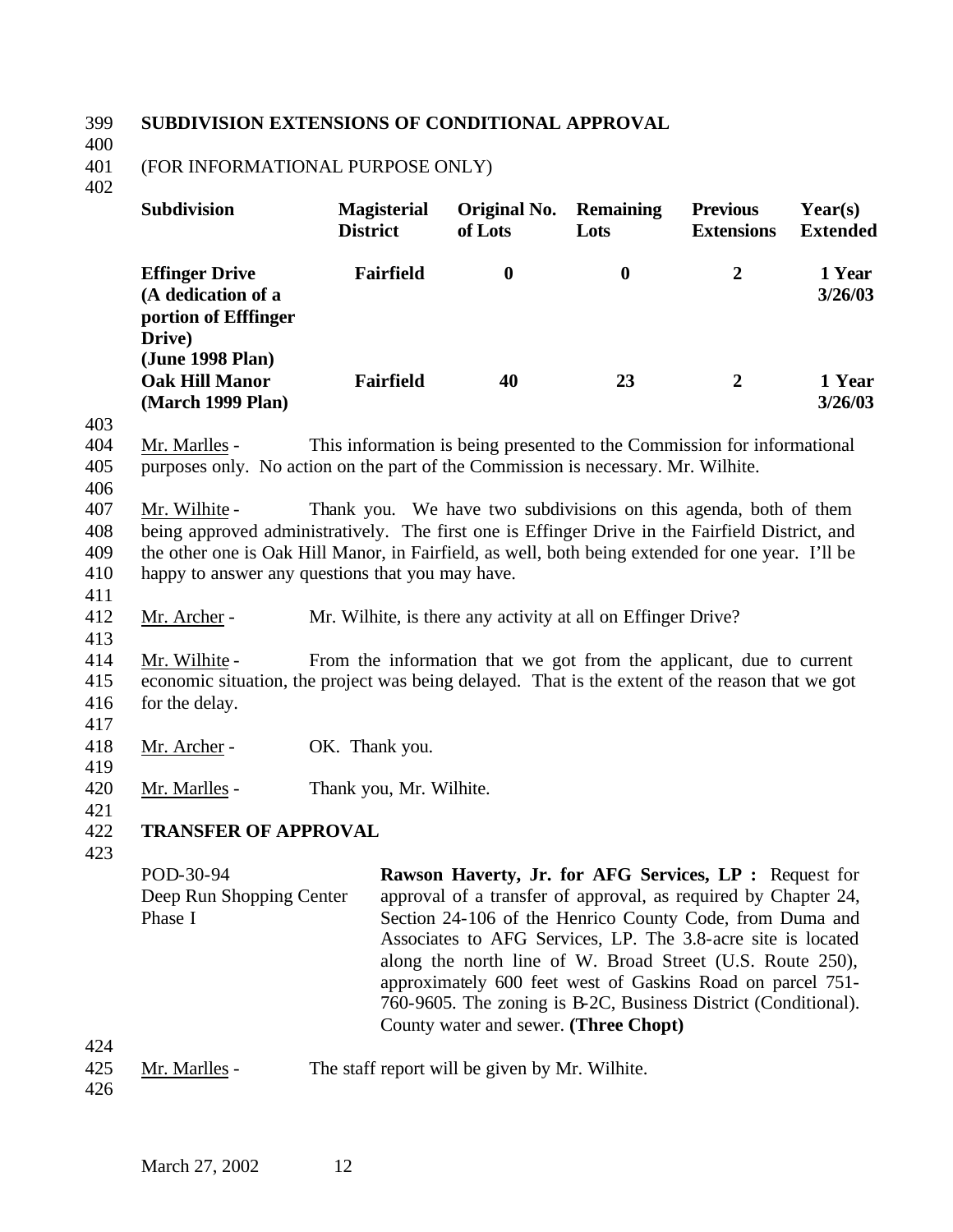427 Mr. Taylor - Good morning, Mr. Wilhite.

 Mr. Wilhite - Good morning, Mr. Chairman. Staff has done an inspection of the property and we have identified some deficiencies. The applicant has posted a bond with the County to cover those deficiencies. On the first page of your Addendum, there is a condition. We are recommending approval with this condition that the deficiencies be corrected by July 31, 2002.

- 435 Mr. Taylor- Thank you. Are there any other questions from the Commission? All 436 right. We will move approval then of Transfer of Approval for POD-30-94, Deep Run 437 Shopping Center, Phase I, with Condition No. 1 on the Addendum.
- 438

440

434

428

- 439 Mr. Vanarsdall Second.
- 441 Mr. Taylor We have a motion made by Taylor and seconded by Mr. Vanarsdall. All 442 in favor say aye. All opposed say no. The motion passes.
- 443
- 444 The Planning Commission approved Transfer of Approval for POD-30-94, Deep Run 445 Shopping Center, Phase I, subject to Condition No. 1 as follows: 446
- 447 1. The site deficiencies, as identified in the inspector's report dated March 14, 2002, shall 448 be corrected by July 31, 2002.
- 449

#### 450 **PLAN OF DEVELOPMENT & TRANSITIONAL BUFFER DEVIATION**

| $POD-2-02$                  | Koontz-Bryant, P. C. for Glen Allen Community Church               |
|-----------------------------|--------------------------------------------------------------------|
| <b>Glen Allen Community</b> | <b>Trustees:</b> Request for approval of a plan of development and |
| $Church - 11808$ Nuckols    | transitional buffer deviation, as required by Chapter 24,          |
| Road                        | Sections 24-106 and 24-106.2(3)a. of the Henrico County Code,      |
|                             | to construct a two-phase, two-story, 20,000 square foot church     |
|                             | with parking lot. The 6.80-acre site is located on the south line  |
|                             | of Nuckols Road at the southern terminus of Wyndham Park           |
|                             | Drive on parcel $741-776-2242$ (9-A-20A). The zoning is R-2C,      |
|                             | One-Family Residence District (Conditional) and C-1C,              |
|                             | Conservation District (Conditional). County water and sewer.       |
|                             | (Three Chopt)                                                      |

| 452 |               |                                                         |
|-----|---------------|---------------------------------------------------------|
| 453 | Mr. Marlles - | The staff report will be given by Ms. Christina Goggin. |
| 454 |               |                                                         |
| 455 | Mr. Taylor-   | Good morning, Ms. Goggin.                               |
| 456 |               |                                                         |
| 457 | Ms. Goggin -  | Good morning.                                           |
| 458 |               |                                                         |
| 459 | Mr. Taylor -  | Is there any opposition to this case? No opposition.    |
| 460 |               |                                                         |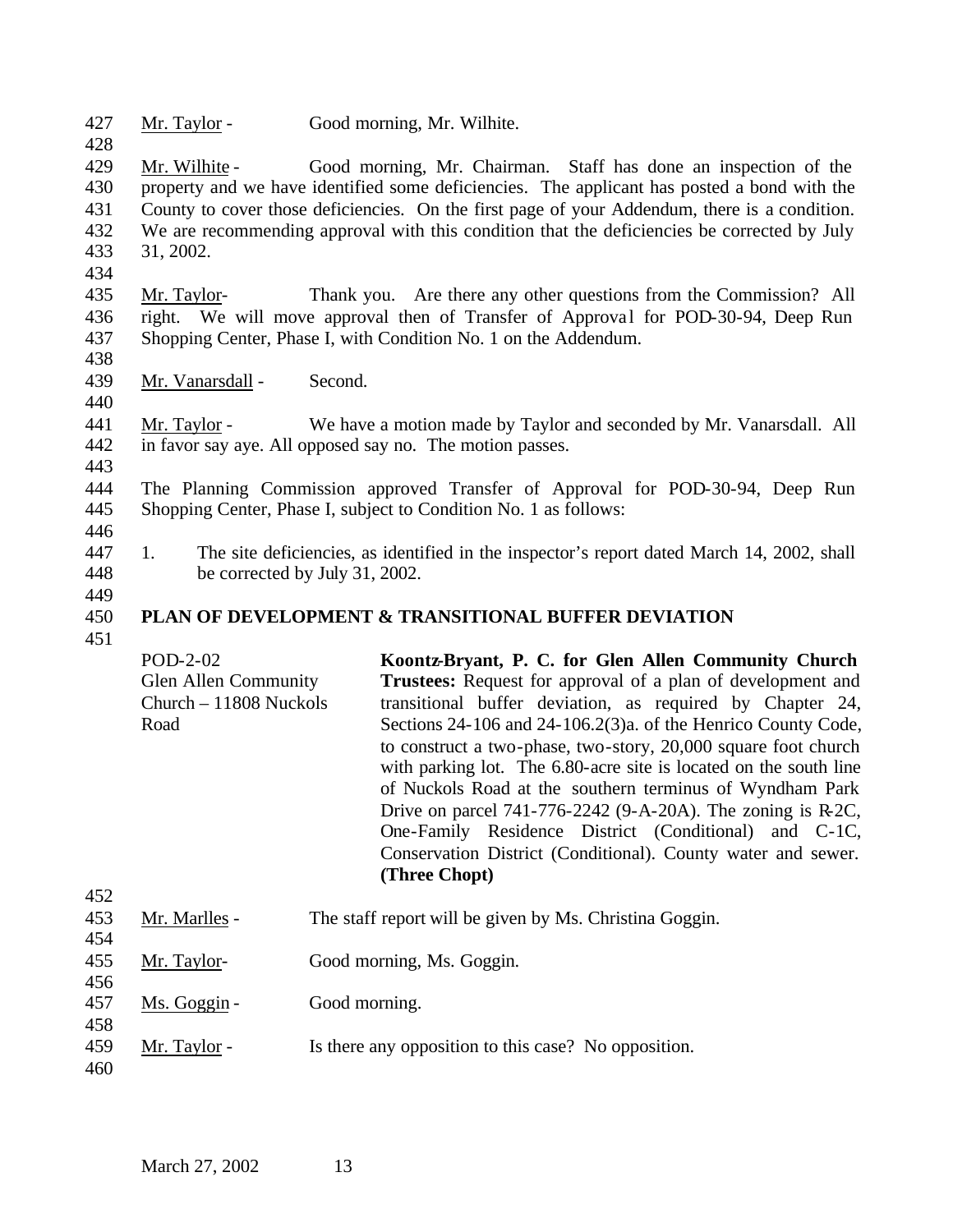Ms. Goggin - This was a request for a plan of development approval for a 20,000 square foot, two-story church, that would be constructed in two phases. A revised annotated staff plan has been handed out to you in your packet to show additional landscaping and such that is going to be retained vs. the plan that was handed out with the packet. Basically, the applicant has worked diligently with staff and the Wyndham Architectural Review Committee to bring this plan in front of you today. The Glen Allen Community Church has had to obtain four variances from the Board of Zoning Appeals to be able to get this plan together. Just for your knowledge, the variances were for lot width, parking on an adjacent parcel. Even though the land is one piece now, as soon as Wyndham Park Drive Extended is constructed, it will be considered a separate parcel. They also received variances to be allowed to park in the front yard, in front of the church, and the parking lot setback on the southern side of the property, they received a variance for that. Still, the Planning Commission will have to approve a transitional buffer deviation. Under, County Code there is a 35-foot transitional buffer 474 between C-1C property and R-2C. If you look at the bottom right hand of the parking lot on your staff plan, that is where the parking lot slightly goes into the transitional buffer for the C-476 1C, so the request is to allow that in there.

 The applicant has also held numerous meetings with the Wyndham Architectural Review Committee and the Wyndham Board of Modifications for their church design. The church is a unique design for the area and it did require what the Wyndham Board of Modifications calls a variance from them for their architectural design. Michael Cooper is going to hold up a model to show what the church is going to look like on site, and right now we have an architect's rendering of what the church is going to look like on site when completed. I understand that the architectural renderings in your packet don't really quite describe what it is going to look like. This building is a design of Mr. DeBartolo from Phoenix, Arizona. He is known for public buildings, libraries, schools, churches that have a little bit more of a modern flair to them, but they are known to blend in with the landscape of the land. Staff is very excited that the church has really worked hard on keeping as much existing landscaping and existing trees on the site as possible. As you know, a lot of times existing vegetation is not normally taken into consideration in site design. I have Pastor Rick McDaniel from Glen Allen Community Church. I have Greg Koontz from Koontz-Bryant that is here to answer questions you may have. Staff recommends approval of the plan, subject to the annotations on the plan, the standard conditions for developments of this type, and additional conditions Nos. 23 through 35.

Mr. Taylor - Thank you, Ms. Goggin. Are there any questions from the Commission?

- Ms. Ware The church's face doesn't face the road. Is it going to face the parking lot, then the orientation of the church…
- 

 Ms. Goggin - The main entrance of the church is going to face the parking lot. The rear of the church…Pastor McDaniel, would you like to try to explain it?

 Mr. McDaniel - Hi. I am Rick McDaniel, Senior Pastor of the Glen Allen Community Church. What can I help you with?

Ms. Ware - I was just checking on the orientation on the front of the church.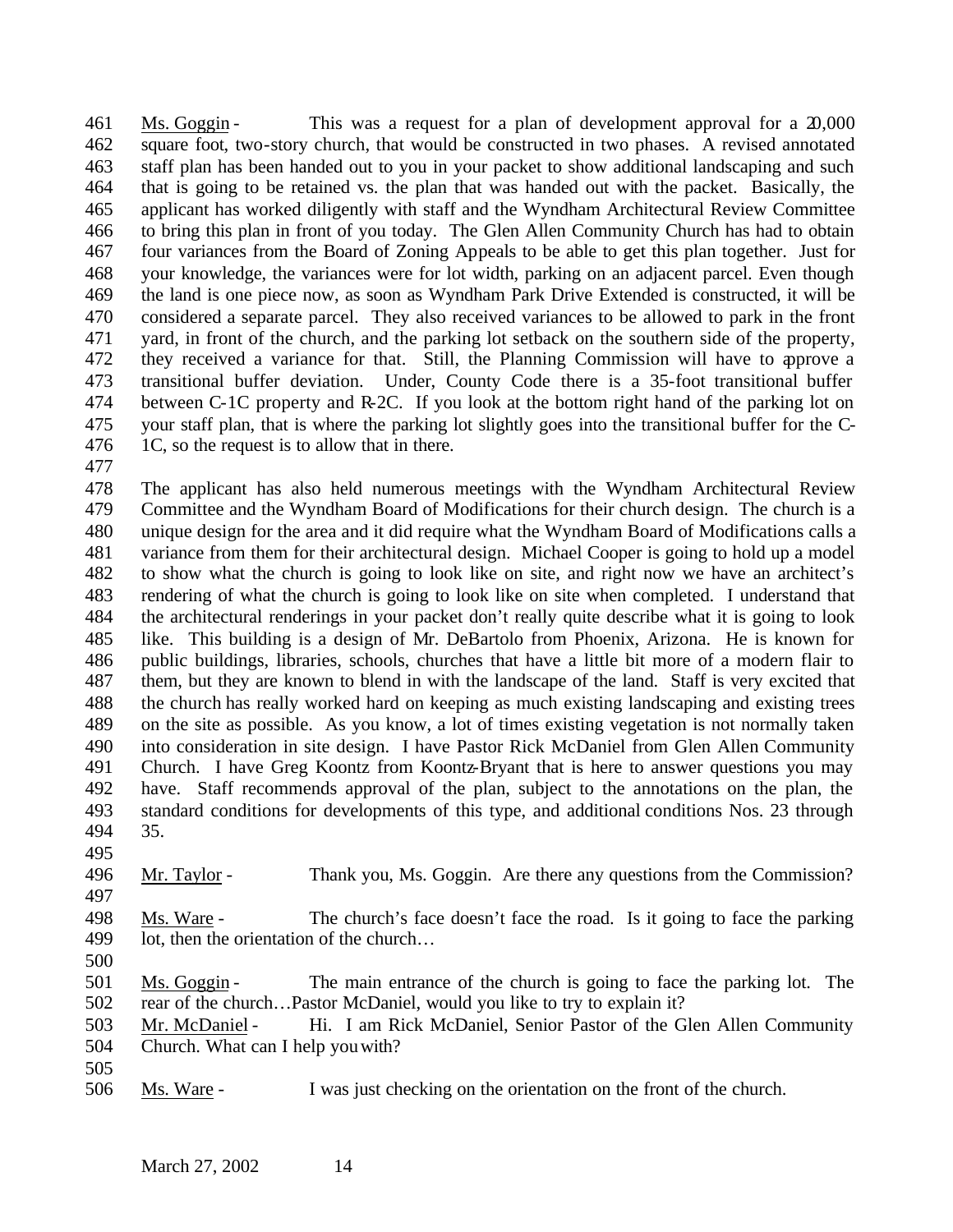Mr. McDaniel - The front of the church does face Nuckols Road. Yes. And the entrance to the church is through the parking lot area in the back, the idea being that parking shouldn't be the first thing you see, but you should see the building and the trees, and then the parking is hidden. So, the front of the church, in our way of looking at it, faces Nuckols Road. 

- Ms. Ware OK. I was just looking at the variance. OK.
- 515 Mr. McDaniel Can I help you with anything else?

 Mr. Taylor - Are there any further questions from the Commission? Before you sit down, Reverend, I want to echo what Ms. Goggin said. I think that you have done really a great job in this particular case in working with the different citizens groups, with the staff, and coming up with a project. I recognize that it has been long and the design has taken a long time. It has been very frustrating, but I appreciate you working with us and you and the architect, Mr. DeBartolo, coming up with what I consider is a really masterful project and something that really will be a place of worship that people will enjoy for many years to come. 

- 525 Mr. McDaniel Well, thank you, and you know, we want people to come. We are in the people business, so I hope everyone likes it. Thank you.
- 528 Mr. Taylor Thank you, sir.
- Ms. Ware Just one more question. You worked out safety issues about having that road, because they are going to have to build a road, and there is parking on the other side. It said that there were concerns.
- 

 Ms. Goggin - To just go over that real quick, because once the road goes in, the parking will be on an adjacent parcel. They did have to obtain a variance from the Board of Zoning Appeals. Planning, Traffic and Police have all expressed concerns about people crossing the street, since it is going to be a pretty substantial road. Sidewalks are going to be taken up to Nuckols Road, crossing signs, and then sidewalks back down the other side of Nuckols Road to facilitate pedestrian crossing, hopefully, safely.

541 Mr. Koontz - Hi. My name is Greg Koontz, Koontz-Bryant. That was a point of discussion before at the Board of Zoning Appeals, and this is the only four-lane portion of that road. It necks down to a two-lane road as soon as it leaves the church property, and in meeting with the Traffic Department, they do have pedestrian buttons on the signals right there to allow for pedestrian traffic to cross at that intersection. Currently there are people crossing pedestrian cross walks on Nuckols Road with no stoplight, because that is the way the sidewalks actually go out there now. So, the intent was to, once this stoplight gets built, which it is already under design by the Transportation Department with pedestrian buttons for the signals, it should greatly improve the situation.

 Mr. Taylor - Thank you, Mr. Koontz. Are there any other questions from the Commissioners?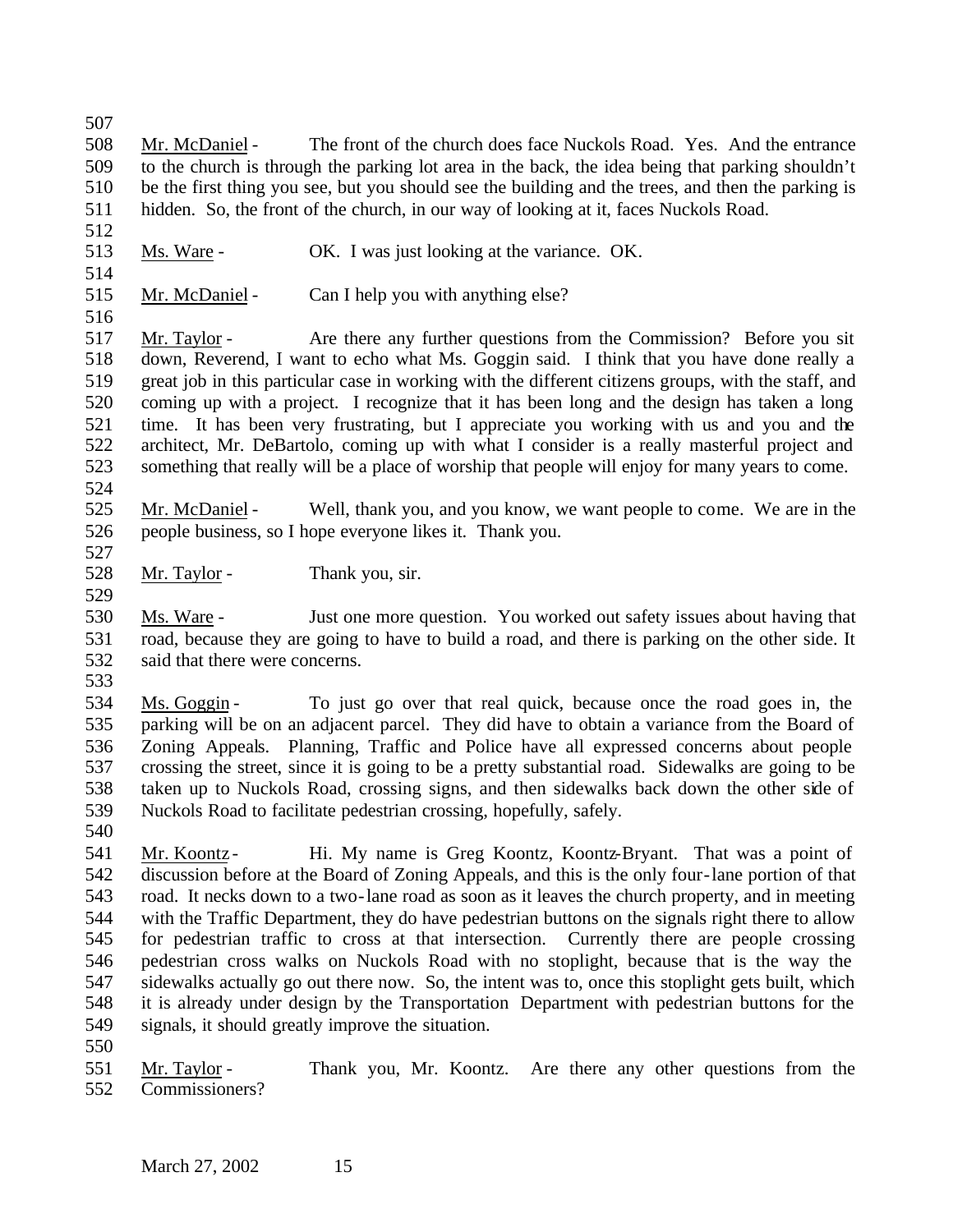- Mr. Marlles Mr. Chairman, we do need a motion on the transitional buffer deviation, first.
- 

- Mr. Taylor With regard to POD-2-02, Glen Allen Community Church 11808 Nuckols Road, I will first move to approve transitional buffer deviation for Case POD-2-02.
- Mr. Vanarsdall Second.
- Mr. Taylor Motion made by Taylor and seconded by Mr. Vanarsdall. All in favor say aye. All opposed say no. The motion passes
- The Planning Commission approved the Transitional Buffer Deviation for POD-2-02, Glen Allen Community Church – 11808 Nuckols Road.
- Mr. Taylor I move approval of POD-2-02, Glen Allen Community Church 11808 Nuckols Road, subject to the annotations on the plans, standard conditions for developments of this type, and Conditions Nos. 23 through 35.
- Mr. Vanarsdall Second.
- Mr. Taylor Motion made by Taylor and seconded by Mr. Vanarsdall. All in favor say aye. All opposed say no. The motion passes.
- 

 The Planning Commission approved POD-2-02, Glen Allen Community Church – 11808 Nuckols Road, subject to the annotations on the plans, the standard conditions for developments of this type, and the following additional conditions: 

- 23. The right-of-way for widening of Wyndham Park Drive extended as shown on approved plans shall be dedicated to the County prior to any occupancy permits being issued. The right-of-way dedication plat and any other required information shall be submitted to the County Real Property Agent at least sixty (60) days prior to requesting occupancy permits.
- 24. The easements for drainage and utilities as shown on approved plans shall be granted to the County in a form acceptable to the County Attorney prior to any occupancy permits being issued. The easement plats and any other required information shall be submitted to the County Real Property Agent at least sixty (60) days prior to requesting occupancy permits.
- 25. The limits and elevations of the 100-year frequency flood shall be conspicuously noted on the plan "Limits of 100 Year Floodplain." In addition, the delineated 100-year floodplain must be labeled "Variable Width Drainage and Utility Easement." The easement shall be granted to the County prior to the issuance of any occupancy permits.
- 26. The developer shall provide fire hydrants as required by the Department of Public Utilities and Division of Fire.
- 27. Outside storage shall not be permitted.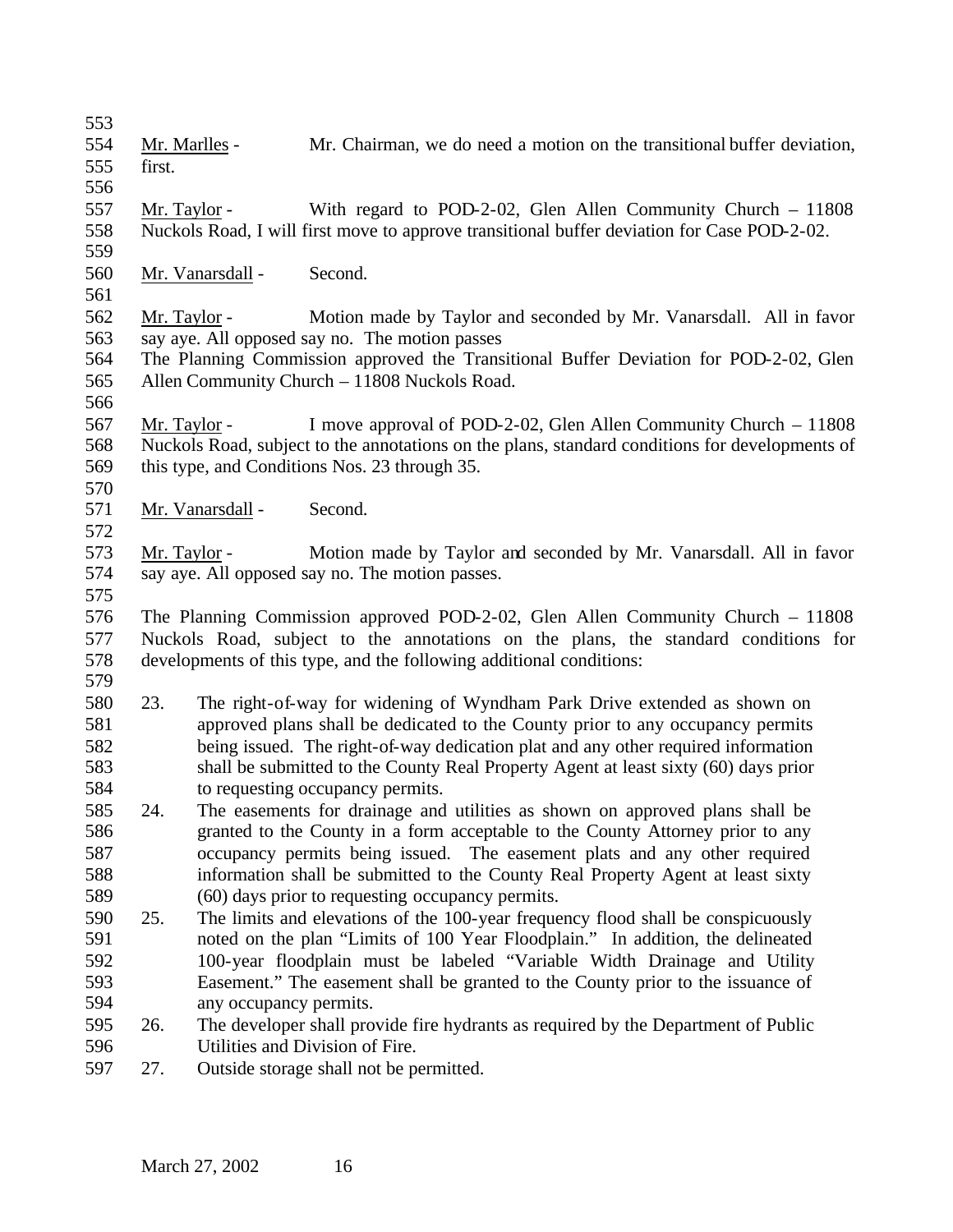|            | POD-13-02 | Draper Aden Associates for Wella Manufacturing of                                   |
|------------|-----------|-------------------------------------------------------------------------------------|
| 641<br>642 |           | <b>PLAN OF DEVELOPMENT &amp; TRANSITIONAL BUFFER DEVIATION</b>                      |
| 640        |           |                                                                                     |
| 639        |           | Road and the east and west sides of Wyndham Park Drive extended.                    |
| 638        | 35.       | A standard concrete sidewalk shall be provided along the south side of Nuckols      |
| 637        |           | Director of Planning or the Planning Commission at the time of plan approval.       |
| 636        |           | equipment shall be screened by such measures as determined appropriate by the       |
| 635        |           | transformers, and generators) shall be identified on the landscape plans. All       |
| 634        |           | (including HVAC units, electric meters, junction and accessory boxes,               |
| 633        | 34.       | The location of all existing and proposed utility and mechanical equipment          |
| 632        |           | approval.                                                                           |
| 631        |           | problems. The details shall be included on the landscape plans for                  |
| 630        |           | improvements to the buffer as may be appropriate or required to correct             |
|            |           |                                                                                     |
| 629        |           | for replanting and/or supplemental planting and other necessary                     |
| 628        |           | The owner shall be responsible for the protection of the buffer areas and<br>(d)    |
| 627        |           | Public Works.                                                                       |
| 626        |           | of this letter shall be sent to the Planning Office and the Department of           |
| 625        |           | clearing have been staked in accordance with the approved plans. A copy             |
| 624        |           | The site engineer shall certify in writing to the owner that the limits of<br>(c)   |
| 623        |           | fencing or temporary fencing.                                                       |
| 622        |           | limits of clearing delineated with approved methods such as flagging, silt          |
| 621        |           | to any clearing or grading operations of the site, the owner shall have the         |
| 620        |           | After the Erosion and Sediment Control Plan has been approved but prior<br>(b)      |
| 619        |           | easements shall be shown.                                                           |
| 618        |           | required buffer areas. The location of utility lines, drainage structures and       |
| 617        |           | Plan, the limits of the areas to be cleared and the methods of protecting the       |
| 616        |           | or subdivision construction plan and the Erosion and Sediment Control               |
| 615        |           | The site engineer shall conspicuously illustrate on the plan of development<br>(a)  |
| 614        |           |                                                                                     |
| 613        |           | been met:                                                                           |
| 612        | 33.       | The owners shall not begin clearing of the site until the following conditions have |
| 611        |           | right-of-way. The elevations will be set by Henrico County.                         |
| 610        |           | establish the curb and gutter elevations along the Henrico County maintained        |
| 609        | 32.       | Approval of the construction plans by the Department of Public Works does not       |
| 608        |           | issuance of a building permit.                                                      |
| 607        |           | contracts and must be approved by the Department of Public Utilities prior to the   |
| 606        | 31.       | Insurance Services Office (ISO) calculations must be included with the plans and    |
| 605        |           | construction plans by the Department of Public Works.                               |
| 604        |           | shall be approved by the County Engineer prior to final approval of the             |
| 603        | 30.       | Deviations from County standards for pavement, curb or curb and gutter design       |
| 602        |           | construction plans.                                                                 |
| 601        |           | obtained in a form acceptable to the County Attorney prior to final approval of the |
| 600        | 29.       | Any necessary off-site drainage and/or water and sewer easements must be            |
| 599        |           | incorporated in this approval.                                                      |
| 598        | 28.       | The proffers approved as a part of zoning cases C-29C-89 and C-48C-90 shall be      |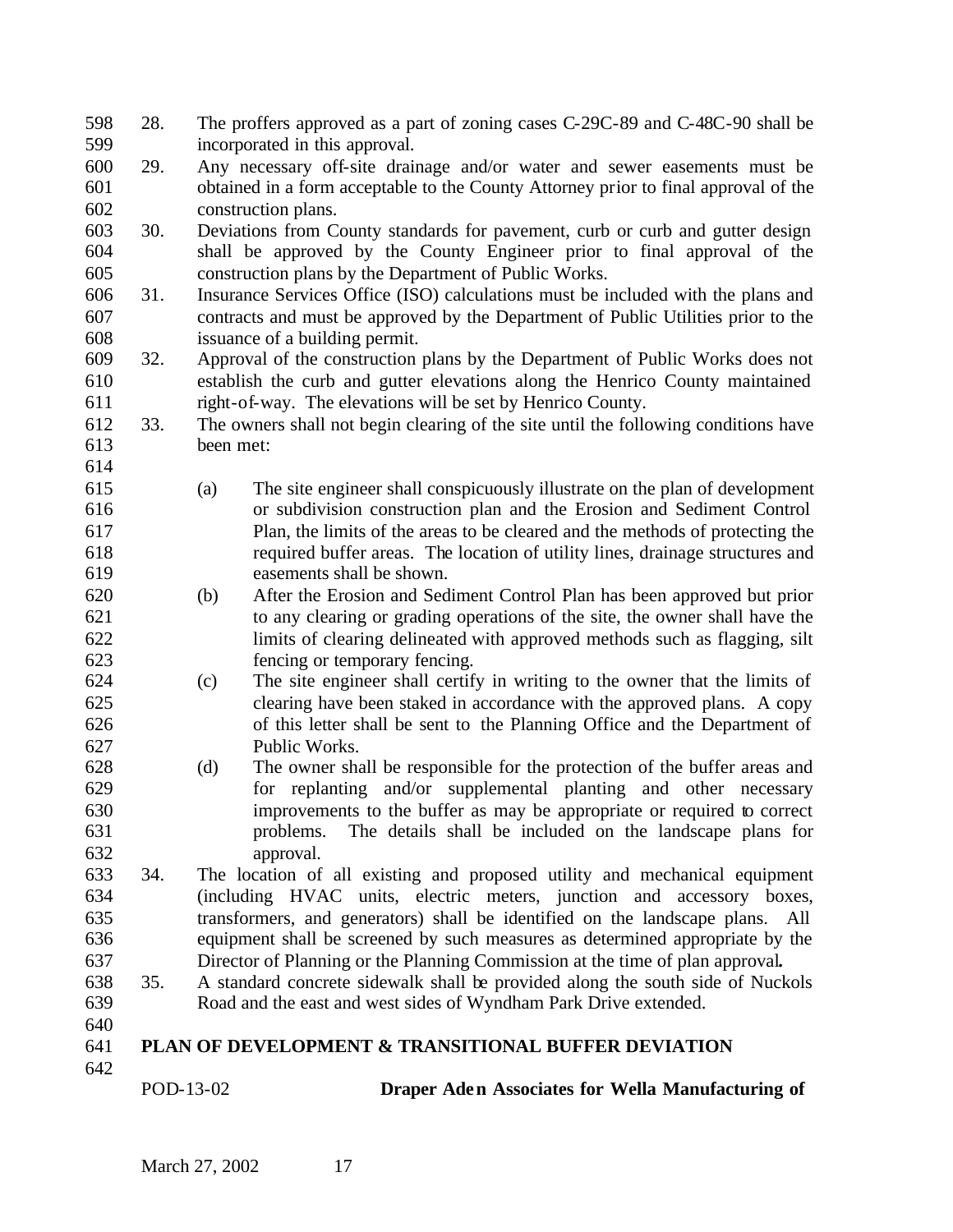Wella Manufacturing – Office Building (POD-116-88 Rev.) 4650 Oakleys Lane **Virginia, Inc. and Kjellstrom & Lee Construction:**  Request for approval of a revised plan of development and **transitional buffer deviation**, as required by Chapter 24, Sections 24-106 and **24-106.2(3)a** of the Henrico County Code, to construct a one-story, 9,000 square foot administration building with additional parking. The 23.3-acre site is located at 4650 Oakleys Lane on parcel 818-718-5133 (155-A-3C). The zoning is M-1C, Light Industrial District (Conditional) and ASO (Airport Safety Overlay) District. County water and sewer. **(Varina)**

 Mr. Marlles - The staff report will be given by Mr. McGarry. 

 Mr. Taylor - Is there anyone in the audience who is opposed to POD-13-02? No opposition. Mr. McGarry, good morning.

Mr. McGarry -Good morning, Mr. Chairman and members of the Commission.

 The transitional buffer deviation, staff can recommend acceptance of that request for the 25-foot reduction in the transitional buffer 50 along I-64 for several reasons. First, there are proffers that established a minimum of 25-feet. There is A-1 zoning primarily for the Interstate, and industrial zoning exists across the interstate to the north, and most importantly, the proposed use is an office building with no loading docks that would become a visual impact. Staff can recommend approval of the POD as well, subject to the standard conditions, and added Conditions Nos. 23 through 28. I'd be happy to answer any questions.

 Mr. Taylor - Thank you, Mr. McGarry. Are there any questions from the Commission?

 Mr. Jernigan - I don't have a question, just clearing up the reason we have to have the transitional buffer is because the Ordinance changed from 25 to 50 feet in the original proffers. There was a 25-foot buffer, and since then the County has changed it to a 50- foot next to A-1 property. We are just falling in line with what it was before on the transitional buffer.

Mr. Vanarsdall - I was wondering about that.

 Mr. Jernigan - Mr. McGarry, let me ask you this. Do you know how many employees are there, or let me ask you this, is the parking that they've got now close to what they employ?

 Mr. McGarry -I don't actually have the answer to that. Perhaps the engineer can tell us what he thinks the employee number count is.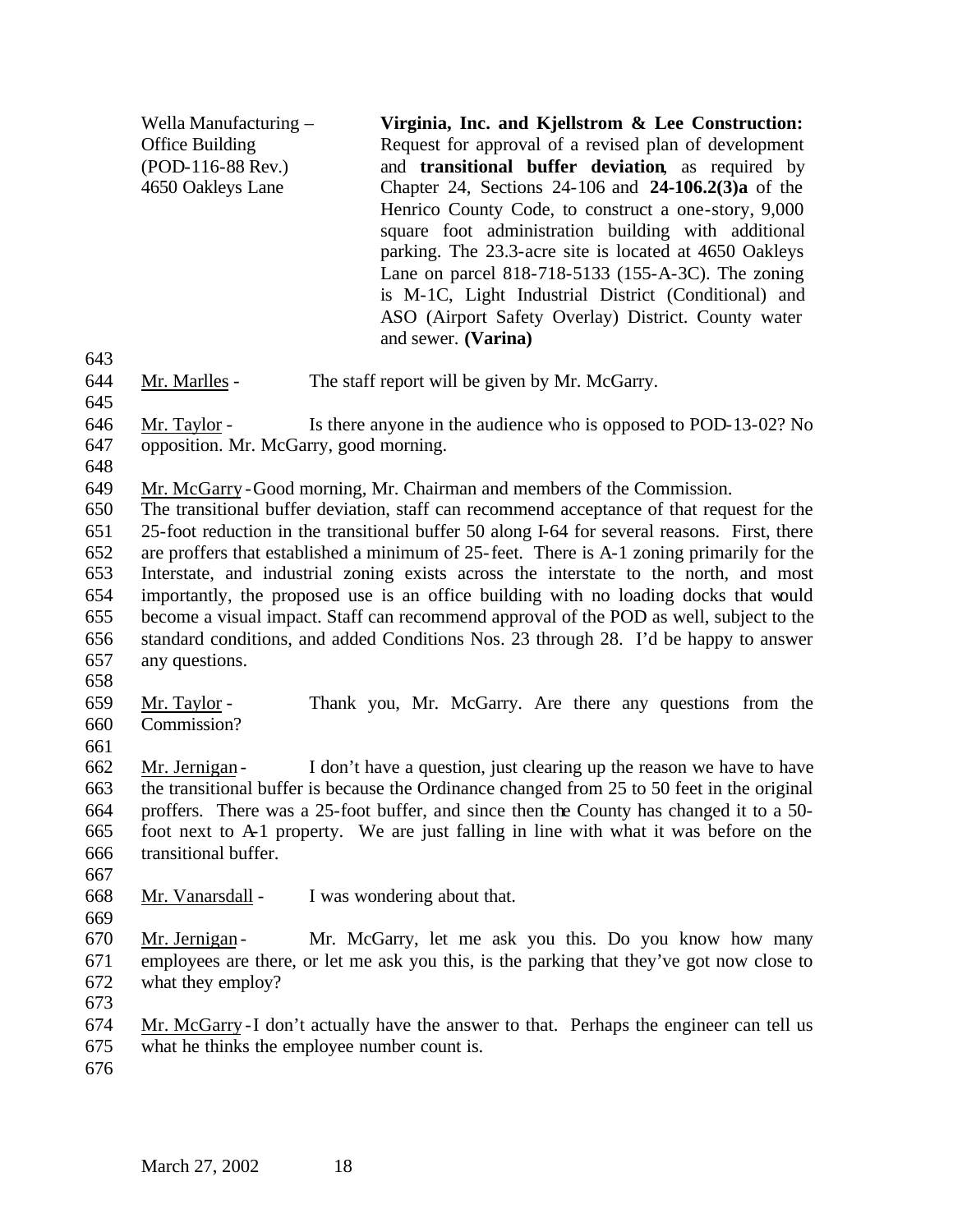Mr. Jernigan - Riding around through there, there are very few vacant spaces as it is now. Mr. McGarry -Correct, and that is why they are putting a substantial increase in parking. Mr. Jernigan - Well, the building is going to take part of the parking now, so I am not sure they are adding that many spaces. They are just relocating them. Mr. Taylor - If you would, sir, please identify yourself for the record. Mr. Shust - My name is Chris Shust and I am with Draper Aden Associates, engineer of record for the project. We are proposing to go up to 288 parking spaces, an increase of approximately 86 parking spaces, so while there are spaces being taken out for the new building, we are extending the parking to accommodate this combination of office-space and a break room, so there is only going to be about 15 additional spaces required for the addition. The rest of the spaces are to accommodate the manufacturing portion of the building. 695 Mr. Jernigan - Do you know how many employees are there? Mr. Shust - There are approximately 75 to 100 employees per shift in the manufacturing building, and then there is, I think, 36 employees in the office. 700 Mr. Jernigan - OK. Thank you, sir. I don't have anything else. Mr. Taylor - I guess we are ready for a motion then. Mr. Marlles - Mr. Chairman, again, we do need to take the transitional buffer deviation first. Mr. Jernigan - Mr. Chairman, I make a motion to approve the transitional buffer deviation to 25-feet on POD-13-02, Wella Manufacturing. Mr. Vanarsdall - Second. Mr. Taylor - Motion by Mr. Jernigan, seconded by Mr. Vanarsdall. All in favor of the approval of the transitional buffer deviation say aye. All opposed say no. The motion passes. The Planning Commission approved Transitional Buffer Deviation for POD-13-02, Wella Manufacturing – Office Building (POD-116-88 Rev.) 4650 Oakleys Lane. 719 Mr. Jernigan - Now, Mr. Chairman, I make a motion to approve POD-13-02, Wella Manufacturing – Office Building, subject to the annotations on the plans, the standard conditions for developments of this type, and the following additional conditions, Nos. 23 through 28.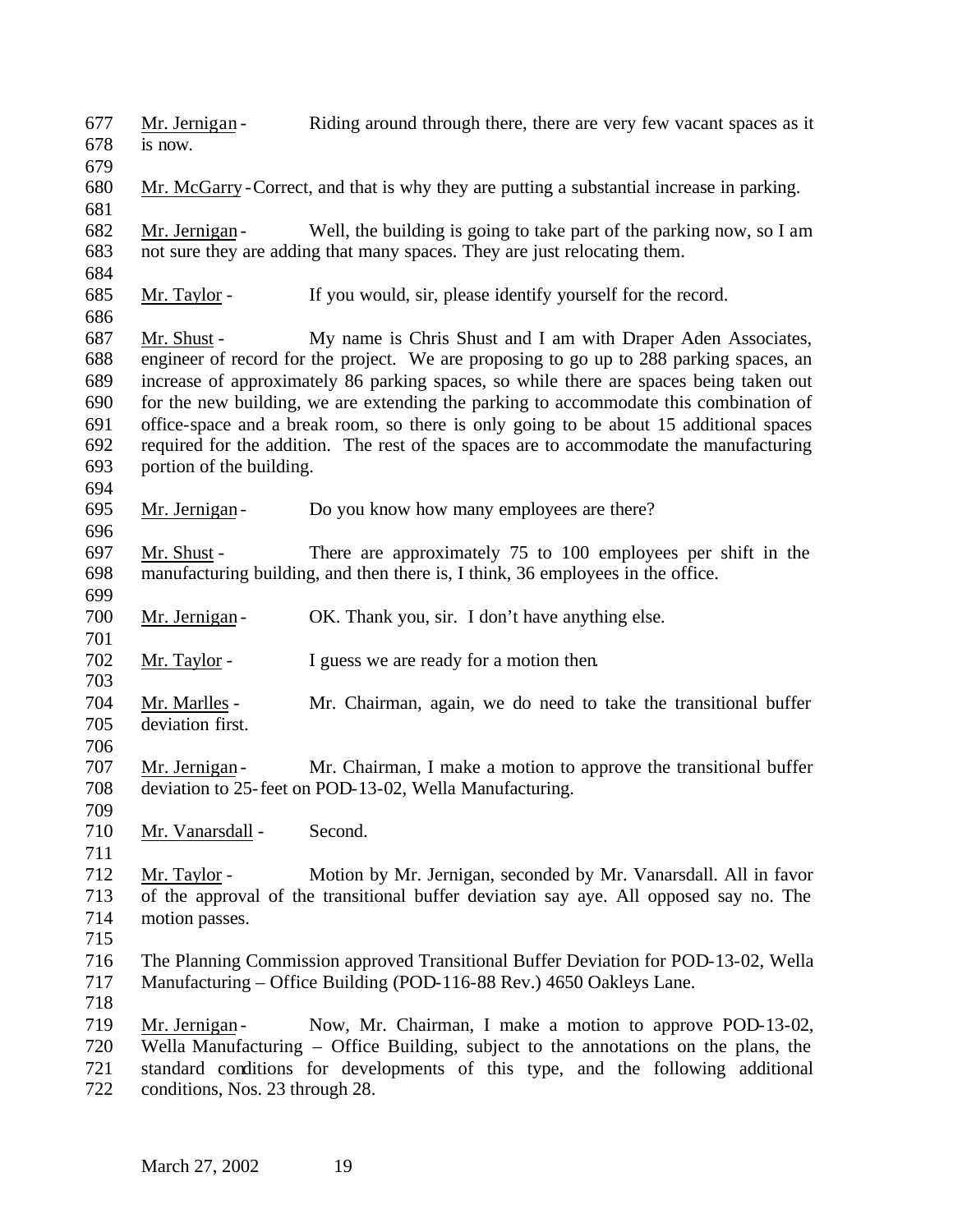Mr. Vanarsdall - Second.

 Mr. Taylor - Motion made by Mr. Jernigan and seconded by Mr. Vanarsdall. All in favor say aye. All opposed say no. The motion passes.

 The Planning Commission approved POD-13-02, Wella Manufacturing – Office Building (POD-116-88 Rev.) 4650 Oakleys Lane, subject to the annotations on the plans, the standard conditions for developments of this type and the following additional conditions:

- 
- 23. The developer shall provide fire hydrants as required by the Department of Public Utilities and Division of Fire.
- 24. The proffers approved as a part of zoning case C-50C-88 shall be incorporated in this approval.
- 25. Any necessary off-site drainage and/or water and sewer easements must be obtained in a form acceptable to the County Attorney prior to final approval of the
- 740 construction plans.<br>741 26. Deviations from Co 26. Deviations from County standards for pavement, curb or curb and gutter design shall be approved by the County Engineer prior to final approval of the construction plans by the Department of Public Works.
- 27. Insurance Services Office (ISO) calculations must be included with the plans and contracts and must be approved by the Department of Public Utilities prior to the issuance of a building permit.
- 28. Approval of the construction plans by the Department of Public Works does not establish the curb and gutter elevations along the Henrico County maintained right of way. The elevations will be set by Henrico County.
-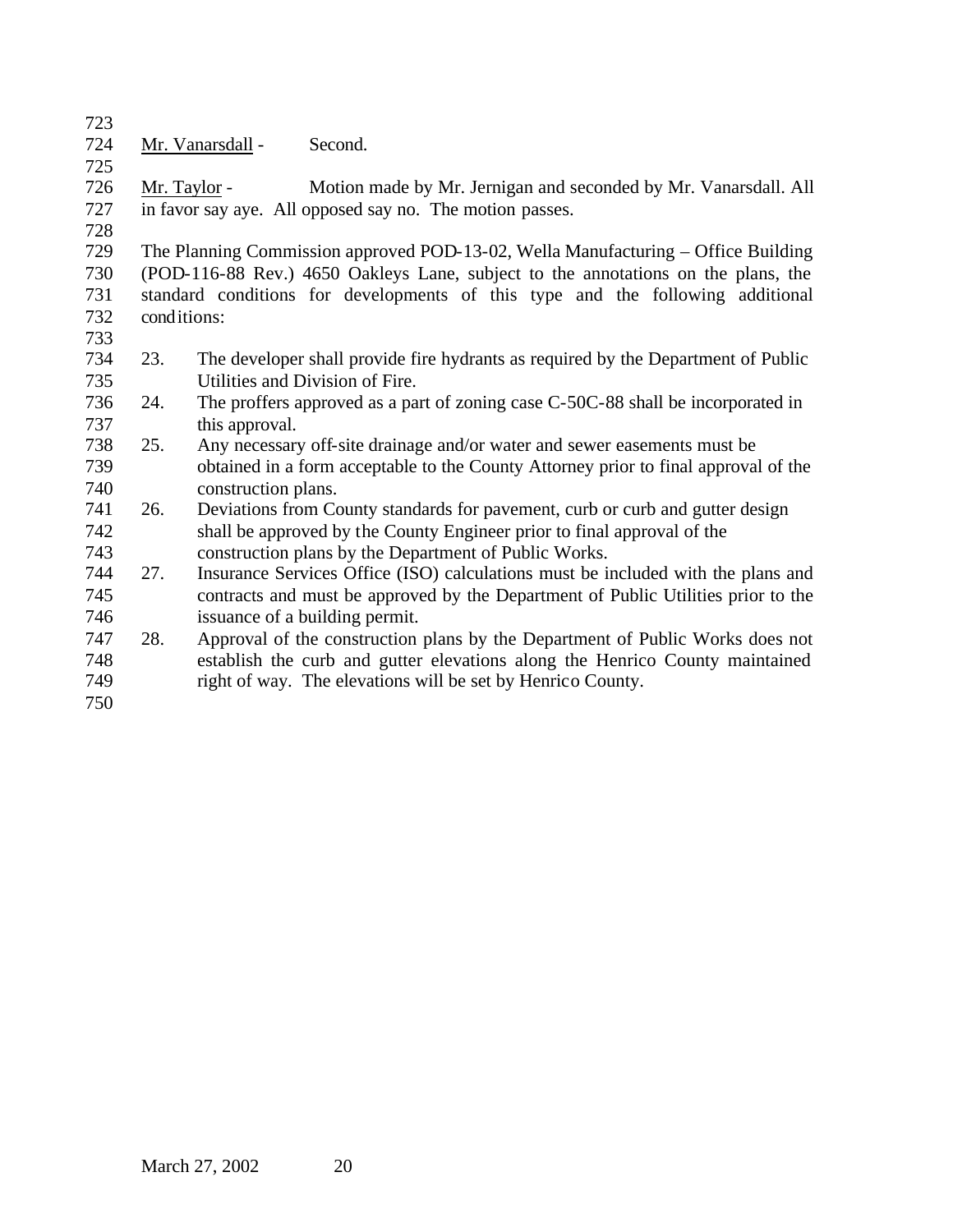#### **PLAN OF DEVELOPMENT & TRANSITIONAL BUFFER DEVIATION**

POD-14-02 Long & Foster Office Building – Williamsburg and Elko Roads **E. D. Lewis & Associates for Wilton Development:**  Request for approval of a plan of development and transitional buffer deviation, as required by Chapter 24, Sections 24-106 and 24-106.2(3)a. of the Henrico County Code to construct a one-story, 6,477 square foot office building. The 3.15-acre site is located on the southwest corner of Williamsburg Road (U.S. Route 60) and Elko Road (State Route 156) on part of parcel 847- 711-9746 (177-A-40). The zoning is B-3, Business District. County water and septic tank/drainfield. **(Varina)**

- Mr. Marlles- Staff report will be given by Mr. McGarry.
- Mr. Taylor Good morning, again, Mr. McGarry.
- 

 Mr. McGarry- Good morning, Mr. Chairman. I will address two issues. The first is the conceptual landscape plan and then the POD itself. Since there is a transitional buffer deviation required here, we are supposed to get a conceptual landscape plan, and that was not delivered in time to get into your packet. That is what is being handed out to you now. The purpose of this conceptual plan is to show that with slight embellishments when the landscape plan comes back, it could be approved with no major problems.

 Regarding the issue of the septic tank drainfield on the POD, being on-site, there are five additional conditions that have been created on the Addendum to address that. Staff is satisfied that with these conditions the project can meet all of the County requirements and staff recommends approval of the project with standard conditions plus No. 23 through 31 on your agenda, and No. 32 through 36 on the Addendum. I will be happy to answer any questions.

771 Mr. Jernigan - Mr. McGarry, I asked you when we discussed this yesterday, they are going to have to do a lot of fill in there. Did we find out anything about the foundations and all when you fill? Is the representative here for them?

- Mr. Lewis - My name is Monte Lewis, with Lewis and Associates. We have not done any geo-technical work on the project yet. I would suspect that we don't need anything other than just putting in constructed filled, compacted 95-100% standard foundations, but we haven't done any geo-technical work yet.
	-

 Mr. Jernigan - If you use 100% compaction dirt, it is like on a roadway, you don't have to, you can put a foundation on that? 

- 783 Mr. Lewis Yes, sir.
-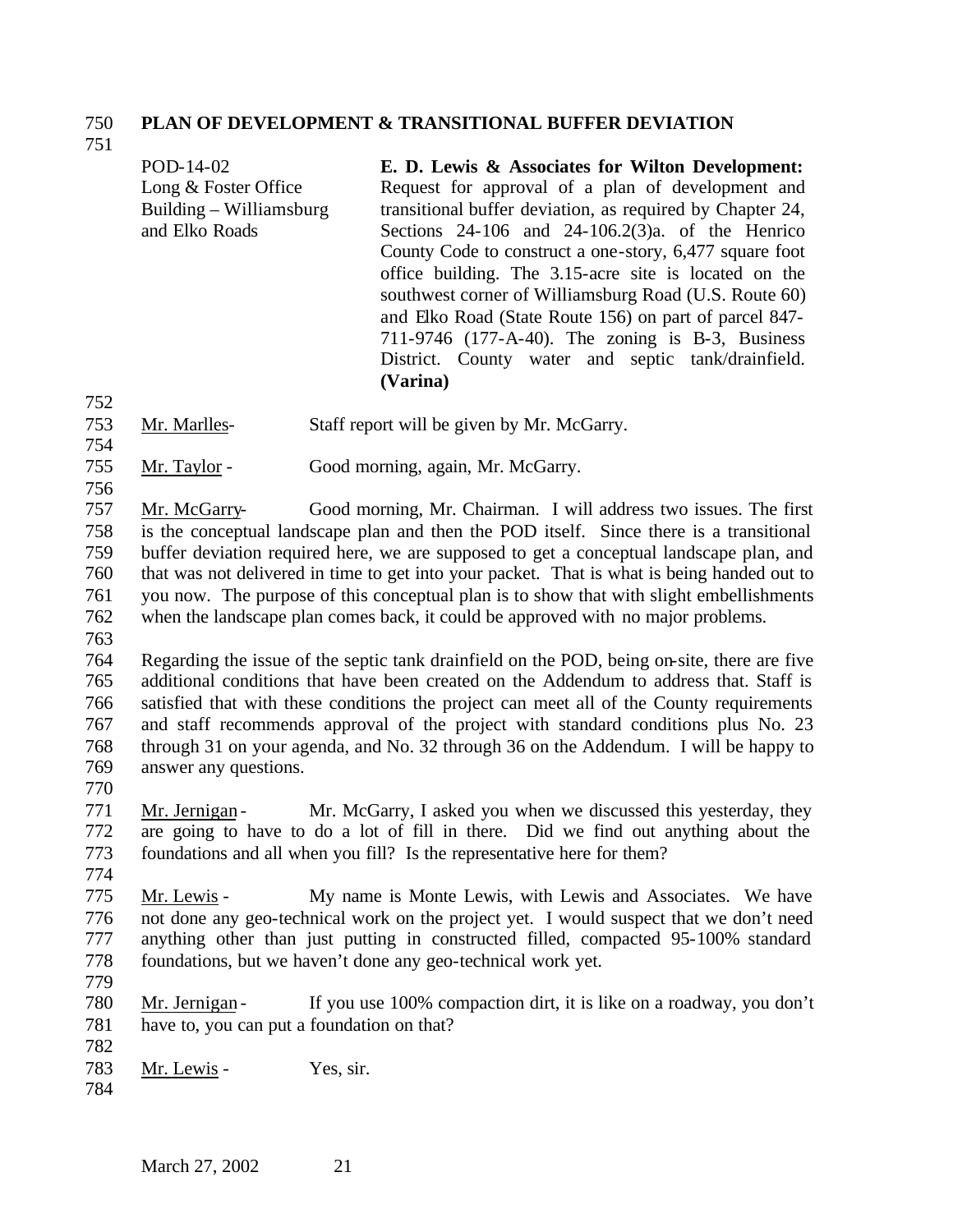785 Mr. Jernigan - OK, because I know that area is right rough through there. It is going to need a lot of fill. 788 Mr. Monte - Yes, we have a lot of fill. 790 Mr. Jernigan - OK. That was my main question. 792 Mr. Taylor - Any other questions from the Commissioners? 794 Mr. Jernigan - Mr. McGarry, how much are we having to deviate on this? Mr. McGarry -It is for less than half of the length of the transitional buffer. There is a fence being provided in the transitional buffer that allows them to go from 35 feet down to 23 feet, but the majority, over half of the buffer is being left intact, and basically it is being requested to allow for a stub road to the County property and the entrance drive coming in that actually takes away the ability to get your full 35 feet. 802 Mr. Jernigan - OK. That is all I have. 804 Mr. Taylor - Your motion? 806 Mr. Jernigan - Mr. Chairman, first of all we will do the transitional buffer. I make a motion to approve on POD-14-02, Long and Foster Office Building, transitional buffer deviation. 810 Mr. Vanarsdall - Second. Mr. Taylor - Motion made by Mr. Taylor and seconded by Mr. Vanarsdall to approve the transitional buffer in the case of POD-14-02. All in favor of approval say aye. All opposed say no. The motion passes. The Planning Commission approved the Transitional Buffer Deviation for POD-14-02, Long and Foster Office Building – Williamsburg and Elko Roads. 819 Mr. Jernigan - Mr. Chairman, I make a motion to approve POD-14-02, Long and Foster Office Building – Williamsburg and Elko Roads, subject to the standard conditions for developments of this type, and the following conditional conditions: Nos. 1A, 1B, 23 through 31 plus 32 through 36 on the Addendum. 824 Mr. Vanarsdall - Second. Mr. Taylor- Motion made by Mr. Jernigan and seconded by Mr. Vanarsdall. All in favor say aye. All opposed say no. The motion passes. The Planning Commission approved POD-14-02, Long and Foster Office Building – Williamsburg and Elko Roads, subject to the annotations on the plans, the standard conditions for developments of this type and the following additional conditions: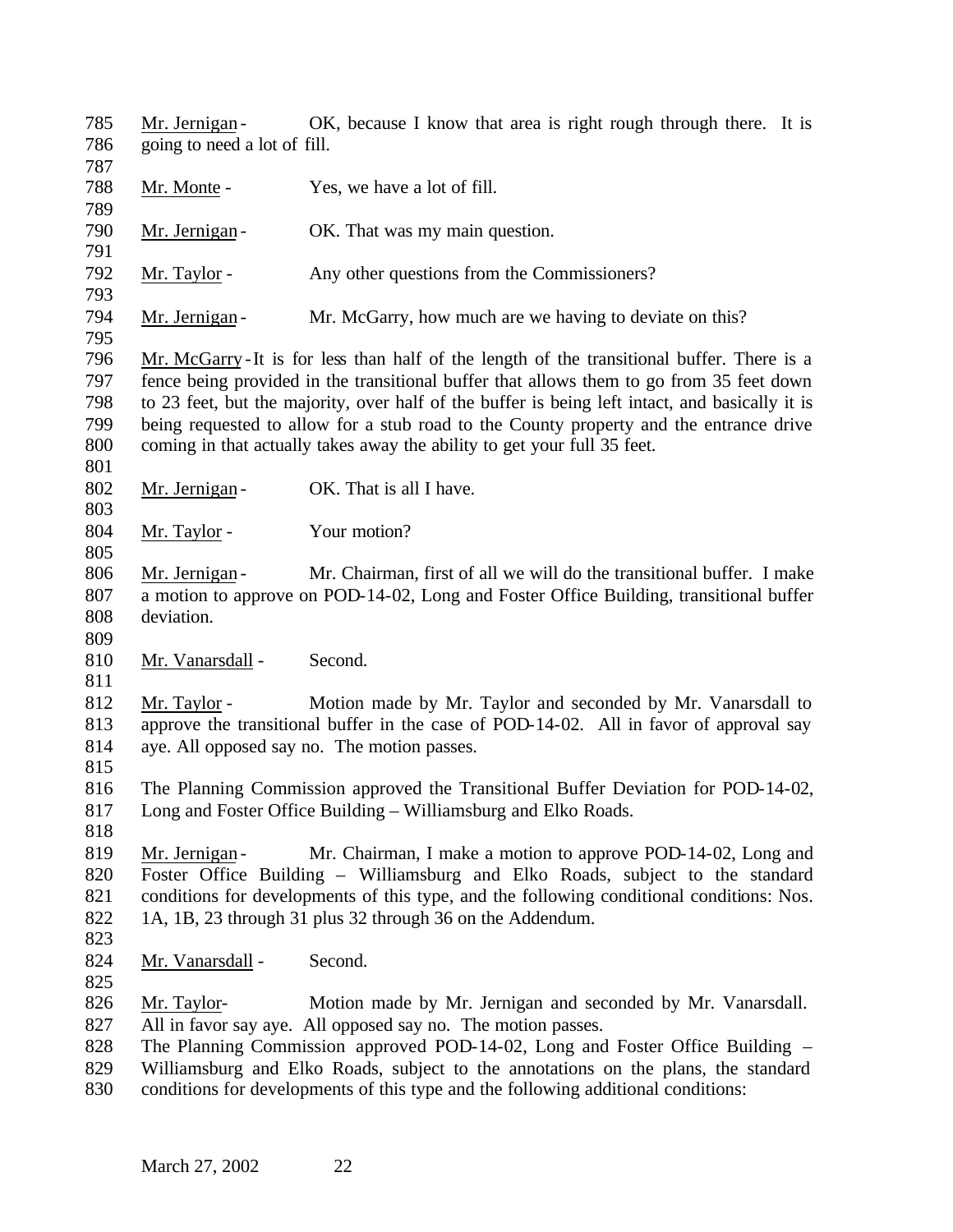- 1A. The owner shall enter into the necessary contracts with the Department of Public Utilities for connections to public water.
- 1B. The septic tank location shall be approved by the County Health Department before a building permit is issued. Connection shall be made to the public sewer when available within 300 feet of the site/building.
- 23. The developer shall provide fire hydrants as required by the Department of Public Utilities and Division of Fire.
- 24. The entrances and drainage facilities on Elko Road (State Route 156) shall be approved by the Virginia Department of Transportation and the County.
- 25. A notice of completion form, certifying that the requirements of the Virginia Department of Transportation entrances permit have been completed, shall be submitted to the Planning Office prior to any occupancy permits being issued.
- 26. Any necessary off-site drainage and/or water and sewer easements must be obtained in a form acceptable to the County Attorney prior to final approval of the construction plans.
- 27. Deviations from County standards for pavement, curb or curb and gutter design shall be approved by the County Engineer prior to final approval of the construction plans by the Department of Public Works.
- 28. The applicant shall furnish proof to the Planning Office that conditions satisfactory to the Health Department have been met that insure the proposed septic tank drainfield system is suitable for this project prior to the issuance of a building permit.
- 29. Insurance Services Office (ISO) calculations must be included with the plans and contracts and must be approved by the Department of Public Utilities prior to the issuance of a building permit.
- 30. Approval of the construction plans by the Department of Public Works does not establish the curb and gutter elevations along the Virginia Department of Transportation maintained right-of-way. The elevations will be set by the contractor and approved by the Virginia Department of Transportation.
- 31. The location of all existing and proposed utility and mechanical equipment (including HVAC units, electric meters, junction and accessory boxes, transformers, and generators) shall be identified on the landscape plans. All equipment shall be screened by such measures as determined appropriate by the Director of Planning or the Planning Commission at the time of plan approval**.**
- 32. Private sewer facilities shall be provided on the same parcel as the principal use.
- 33. In order to comply with condition No. 32, the applicant shall request a portion of Ruritan Lane be vacated or abandoned. The Ruritan Lane vacation request and approval shall be in effect prior to approval of construction plans.
- 34. The developer shall provide a letter from VDOT approving the proposed force main on VDOT right-of-way prior to construction plan approval.
- 35. Evidence of a joint ingress/egress easement and maintenance agreement permitting the County access across this parcel must be submitted to the Planning Office and approved prior to issuance of a certificate of occupancy for this development.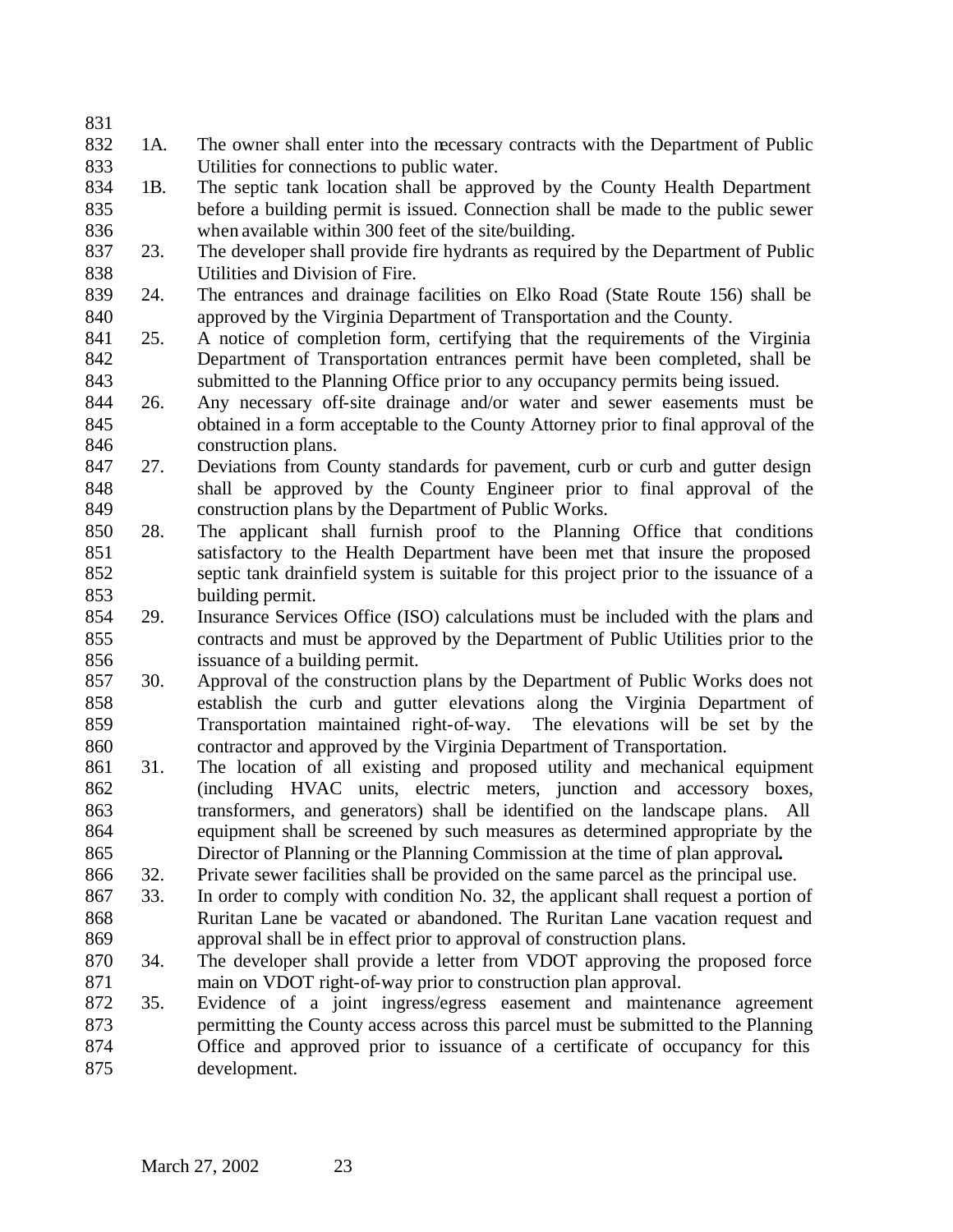876 36. The 24-foot-wide ingress/egress driveway shall be improved with a construction 877 grade gravel subbase and extend a minimum of 180 feet into the County property. 878 This shall be provided on the construction plans.

880 Mr. Vanarsdall - I know that we put in 1A and 1B, what was that for, again, Mr. 881 Secretary? We added 1A and 1B for a reason and I forget what the reason was.

883 Mr. Marlles - Mr. McGarry.

884

882

879

885 Mr. McGarry -The standard conditions address water and sewer being public, and since it 886 is not going to be the case here, sir, we've had to use the amended conditions which 887 reflect that.

888

889 Mr. Vanarsdall - OK. I remember we did that for a purpose. Thank you. That is all 890 of the questions that I have.

891

892 Mr. Taylor - Thank you, Mr. McGarry.

#### 893 894 **PLAN OF DEVELOPMENT & MASTER PLAN**

895

POD-19-02 Bon Secours @ Wellesley, Phase 1 and Master Plan **TIMMONS for Bon Secours Richmond Health System:** Request for approval of a plan of development and master plan, as required by Chapter 24, Section 24- 106 of the Henrico County Code to construct a twostory, 50,000 square foot medical office building. The 7.8-acre portion (Phase 1) of this 41.06-acre site is located at the southwest corner of W. Broad Street (U.S. Route 250) and Lauderdale Drive on parcel 736-762- 2022 (36-A-49). The zoning is O-3C, Office District (Conditional), B-2C, Business District (Conditional), and WBSO (West Broad Street Overlay District). County water and sewer. **(Three Chopt)**

896

897 Mr. Marlles - Staff report will be given by Mr. Kevin Wilhite.

898

899 Mr. Taylor - Is there anybody in the audience in opposition to POD-19-02? No 900 opposition. Mr. Wilhite.

901

 Mr. Wilhite - Thank you, sir. You are being handed out a revised site plan. This 903 was done to address concerns that we had concerning how the drive isles were<br>904 intersecting with the ring road. We asked that those intersections be done at a 90-degree intersecting with the ring road. We asked that those intersections be done at a 90-degree angle. Staff has reviewed the site plan and we find this acceptable. One comment I wanted to make about the sidewalk being provided along Lauderdale Drive, there is a proffered condition with the rezoning case requiring that the applicant provide a sidewalk at the request of the County, which the County has made. The annotations show that the sidewalk will be provided at this time, all the way from West Broad Street to the southern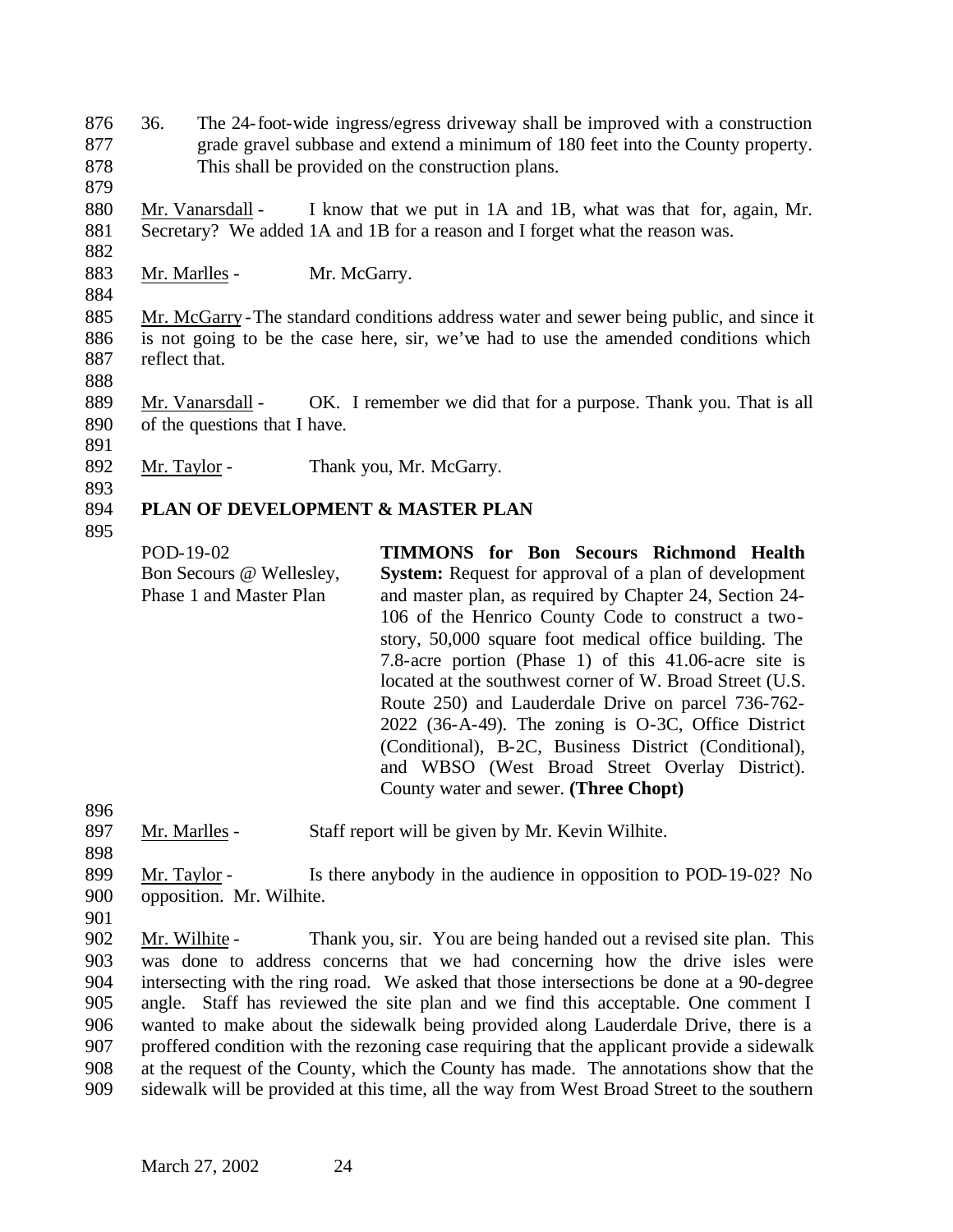boundary of this property, which is adjacent to Wellesley subdivision. Due to the fact that we anticipate that there may be a second entrance off of Lauderdale Drive, between the proposed entrance and West Broad Street, and a turn lane would need to be constructed for that, we are recommending that the sidewalk be provided starting from the turn lane. There will be a second entrance to the south near the boundary of the Wellesley development. The applicant is in agreement with doing that. As far as the architecturals are concerned, we do have a material board here showing materials proposed to be used on this building. One clarification that we need, they do show a metal roof, two different metal roof colors, and it is unclear from the elevations where the second color is being used. We do need clarification from the applicant on where that will be used in the building. I'd be happy to answer any questions you may have.

- 
- Mr. Taylor I have one with regard to the sidewalk. Is that a separate condition or do we make it a separate condition for that? Or will that be handled in the next stage?

 Mr. Wilhite - It shows up as a separate condition to provide a sidewalk. It would need to be modified to point out that the only thing that we are requiring is from the future second entrance off of Lauderdale Drive south to the property line, when the next phase of development comes through, we will take another look at the sidewalk and see if we'd recommend that it be completed all the way to West Broad Street at that time.

- 
- Mr. Taylor Are there any questions from the Commission? Do we want to hear from the opposition?
- 934 Mr. Wilhite I believe he needs to clarify the use of materials on the building as far as the roof color.
- 937 Mr. Vanarsdall There is no opposition, is there?
- Mr. Taylor No opposition. Please, sir, if you would, come down and state your name.
- 

 Mr. McDonough - Good morning. My name is Mike McDonough and I live in the Foxfield area of Wellesley, which is adjacent to the proposed planned medical office building site. When I heard the reviewer say about a second means of entry-egress, we had a presentation of this a short time ago, and with our folks on the Board, everything is fine. What I didn't hear was about the second – future second means of entry-egress. Can you clarify that?

- 
- 949 Mr. Wilhite Let me try to clarify that. On the master plan there appears a entrance has been sketched in roughly half way between West Broad Street and the entrance at the Three Chopt Road intersection. This is something that can be requested by the applicant in the future, and constructed with future phases of development.
- Mr. Marlles- Mr. Wilhite, just to clarify, that is not a part of this particular case?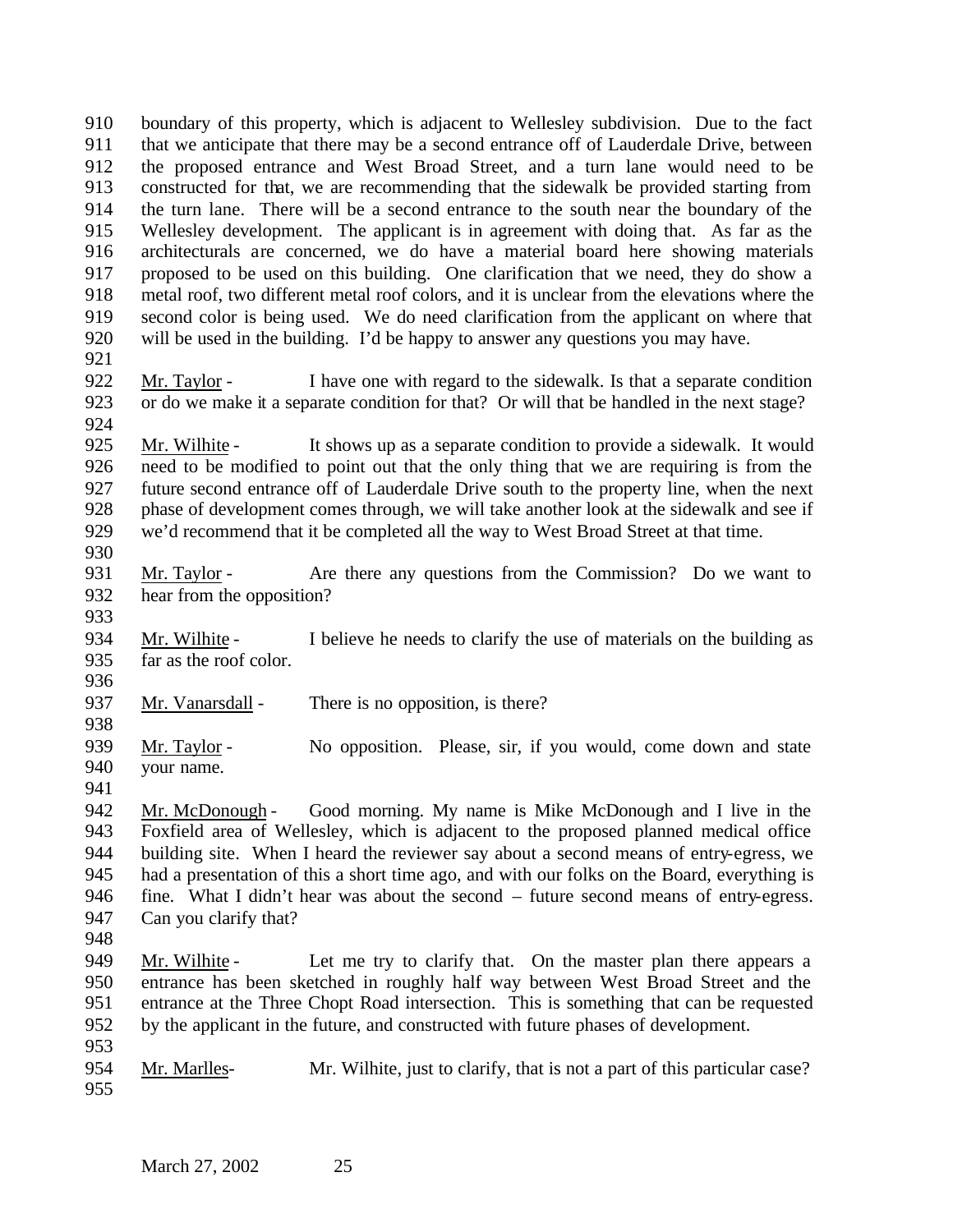| 956<br>957 | Mr. Wilhite -             | That is not a part of this approval. That is correct.                                    |
|------------|---------------------------|------------------------------------------------------------------------------------------|
| 958        | Mr. Taylor -              | And a further clarification, the approval for that would still have to                   |
| 959        |                           | come back to the Commission? Is that correct?                                            |
| 960        |                           |                                                                                          |
| 961        | Mr. Wilhite -             | All future phases of this development would have to come back for                        |
| 962        |                           | Planning Commission approval. The master plan that is included within this proposal      |
| 963        |                           | was included because it is a modification from what was shown at time of rezoning.       |
| 964        |                           | They have eliminated nearly all of the out parcels along West Broad Street and           |
| 965        |                           | Lauderdale Drive, and expanded the ring road out a little bit.                           |
| 966        |                           |                                                                                          |
| 967        | Mr. Vanarsdall -          | Mr. Wilhite, is this the beginning of St. Mary's Hospital moving to                      |
| 968        | this area?                |                                                                                          |
| 969        |                           |                                                                                          |
| 970        | Mr. Wilhite -             | This is the first phase of the medical complex for Bon Secours. We                       |
| 971        |                           | have asked for additional information about the timing of future phases. The applicant   |
| 972        |                           | said they were not in a position to provide us with that information. We do not know     |
| 973        |                           | when the next phase will be coming forth, but there are a number of buildings as you can |
| 974        | see from the master plan. |                                                                                          |
| 975        |                           |                                                                                          |
| 976        | Mr. Vanarsdall -          | About the same thing Richmond Memorial did. They finally just                            |
| 977        |                           | left and went to Hanover. I just wondered if St. Mary's will do the same thing.          |
| 978        |                           |                                                                                          |
| 979        | Mr. Wilhite -             | Perhaps the applicant can address that a little bit more than I can.                     |
| 980        |                           |                                                                                          |
| 981        | Mr. Vanarsdall -          | It does not have any bearing on this case. I just wondered. Thank                        |
| 982        | you.                      |                                                                                          |
| 983        |                           |                                                                                          |
| 984        | Mr. Taylor -              | Any further comments from the Commission? There being none, I                            |
| 985        |                           | will move approval of POD-19-02, Bon Secours @ Wellesley, Phase 1 and Master Plan,       |
| 986        |                           | subject to the standard conditions for developments of this type, and added conditions   |
| 987        |                           | Nos. 23 through 32, and the annotations on the plans.                                    |
| 988        |                           |                                                                                          |
| 989        | Mr. Archer -              | Second.                                                                                  |
| 990        | Mr. Taylor -              | Motion made by Taylor and seconded by Mr. Archer. All in favor                           |
| 991        |                           | say aye. All opposed say. The motion passes.                                             |
| 992        |                           |                                                                                          |
| 993        |                           | The Planning Commission approved POD-19-02, Bon Secours @ Wellesley, Phase 1 and         |
| 994        |                           | Master Plan, subject to the annotations on the plans, the standard conditions for        |
| 995        |                           | developments of this type and the following additional conditions:                       |
| 996        |                           |                                                                                          |
| 997        | 23.                       | The right-of-way for widening of Lauderdale Drive as shown on approved plans             |
| 998        |                           | shall be dedicated to the County prior to any occupancy permits being issued.            |
| 999        |                           | The right-of-way dedication plat and any other required information shall be             |
| 1000       |                           | submitted to the County Real Property Agent a least sixty (60) days prior to             |
| 1001       |                           | requesting occupancy permits.                                                            |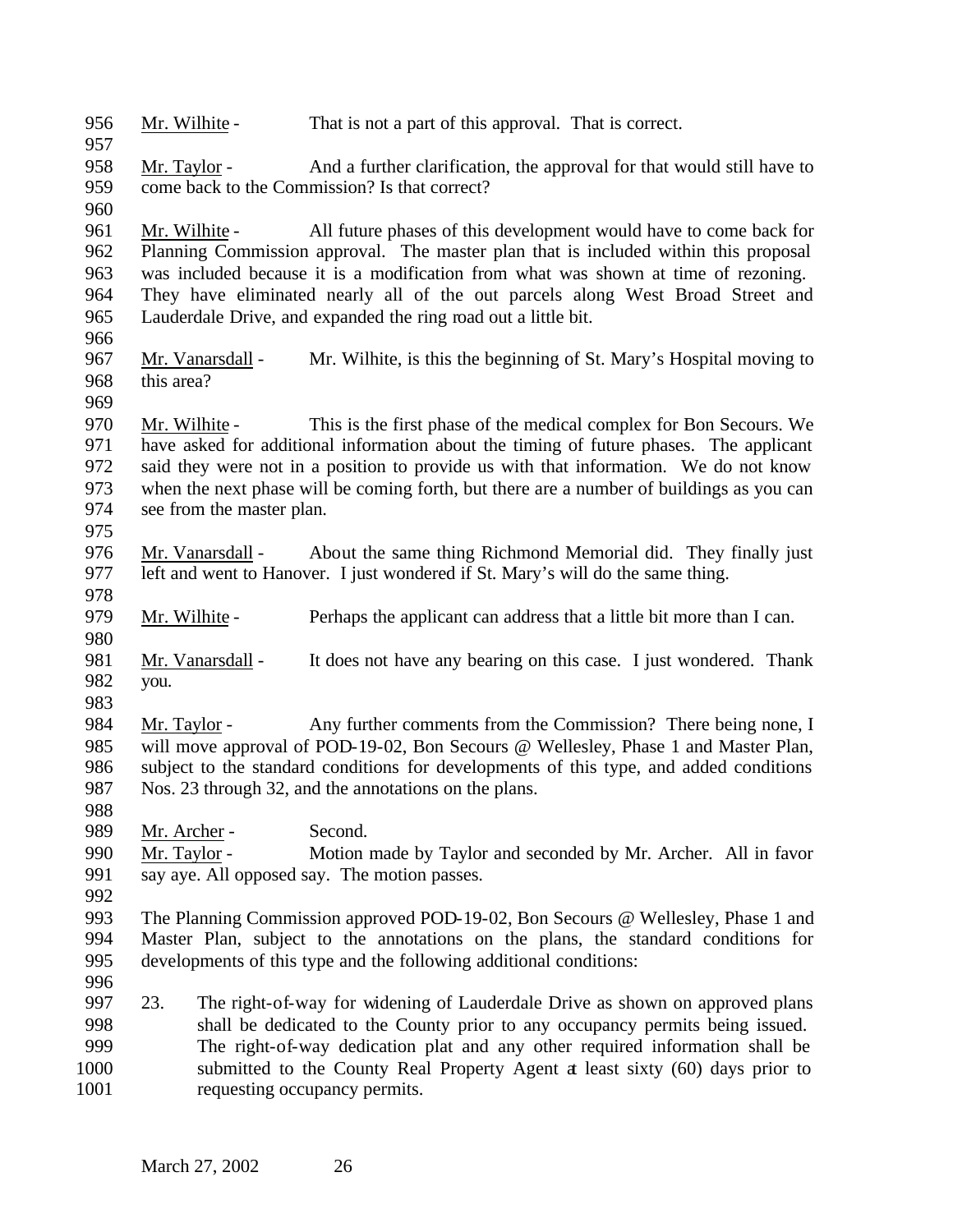- 24. The easements for drainage and utilities as shown on approved plans shall be granted to the County in a form acceptable to the County Attorney prior to any occupancy permits being issued. The easement plats and any other required information shall be submitted to the County Real Property Agent at least sixty 1006 (60) days prior to requesting occupancy permits.<br>1007 25. The developer shall provide fire hydrants as requ
- 25. The developer shall provide fire hydrants as required by the Department of Public Utilities and Division of Fire.
- 26. A standard concrete sidewalk shall be provided along the west side of Lauderdale Drive from the southern boundary of this site to the future entrance shown on the master plan.
- 27. Outside storage shall not be permitted.
- 28. The proffers approved as a part of zoning case C-68C-95 shall be incorporated in 1014 this approval.
- 29. Any necessary off-site drainage and/or water and sewer easements must be obtained in a form acceptable to the County Attorney prior to final approval of the construction plans.
- 30. Deviations from County standards for pavement, curb or curb and gutter design shall be approved by the County Engineer prior to final approval of the construction plans by the Department of Public Works.
- 31. Insurance Services Office (ISO) calculations must be included with the plans and contracts and must be approved by the Department of Public Utilities prior to the issuance of a building permit.
- 32. The master plan, as submitted with this application, is approved in concept only as a modification of the plan filed with the original rezoning case. All future phases of this development shall require plan of development approval by the Planning Commission and shall be subject to all regulation in effect at the time such subsequent plans are submitted for review/approval.
- 

 Mr. Marlles - Mr. Chairman, I believe our discussion on the two expedited cases that were passed over have been completed. We may want to go back to those cases and handle those at this point. The first case involved was on Page 19 of your Agenda. It involved Second Baptist Church. Again, this was a request for a landscape and lighting plan. Mr. Strauss, can you summarize where we are with that, sir?

# **LANDSCAPE & LIGHTING PLAN**

LP/POD-40-00 Second Baptist Church – River Road **Russell Harper for Higgins & Gerstenmaier:**  Request for approval of a landscape and lighting plan, as required by Chapter 24, Sections 24-106 and 24-106.2 of the Henrico County Code. The 10 acre site is located on the northeast corner of the intersection of South Gaskins Road and River Road on parcels 743-737-0432 and 1972 (111-A-11 and 12). The zoning is R-1, One-Family Residence District. **(Tuckahoe)**

 Mr. Strauss - Yes, sir. The neighbors have looked at the plan now and they are in agreement with the plan. I have to add four annotations to resolve the issues they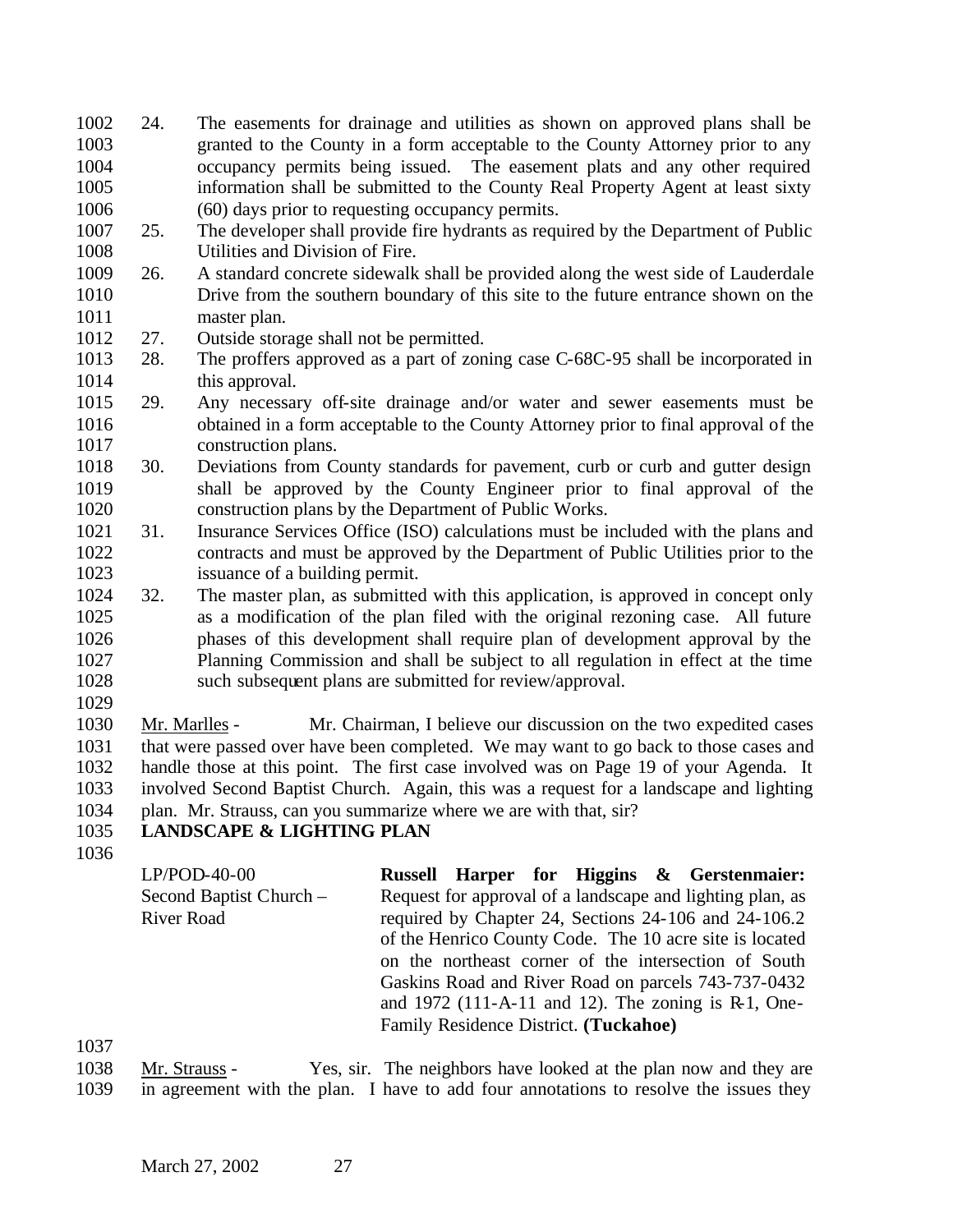raised, so we can hear this case in turn if you would like. I don't think it is any longer an expedited case. We have some additional information to add to the record.

Mr. Marlles - So your recommendation is to take it off of the Expedited Agenda?

1045 Mr. Strauss - Yes.

 Mr. Marlles - Our second case was also taken off the Expedited Agenda, passed over. This was on Page 23 of your agenda. It is a plan of development for POD-18-02, Millspring Townes, Section 2. Mr. Wilhite, can you update us on that?

# **PLAN OF DEVELOPMENT**

POD-18-02 Millspring Townes, Section 2 **Bay Design Group, P.C. for Wilton Development Corporation:** Request for approval of a plan of development, as required by Chapter 24, Section 24-106 of the Henrico County Code to construct 45, two-story, townhouse units for sales. The 5.58 acre site is located along the west line of Hungary Spring Road, approximately 200 feet north of Olde West Drive on parcel 765-757-8865 (50-A-39). The zoning is RTHC, Residential Townhouse District (Conditional) and C-1, Conservation District. County water and sewer. **(Brookland)**

 Mr. Wilhite - Yes. Again, the property owner was here and we have answered her questions and she seems satisfied. She is no longer here. She has left.

 Mr. Vanarsdall- I am ready for a motion on that then. 

Mr. Taylor - We are, Mr. Vanarsdall. Ready for a motion on POD-18-02?

 Mr. Vanarsdall - Thank you, Mr. Wilton, and Gary and Kevin for going out and taking care of that. The lady did have a legitimate question. I move that POD-18-02, Millspring Townes, Section 2, be approved on the Expedited Agenda, as recommended by staff, the annotations on the plans, standard conditions for developments of this type, and Conditions Nos. 9 Amended, No. 11 Amended, and Nos. 23 through 31, and also Condition No. 25, that incorporated all the proffers approved, and in that is a vinyl fence instead of a wooden fence.

- 
- Mr. Archer Second.
- 

 Mr. Taylor - Motion was made by Mr. Vanarsdall and seconded by Mr. Archer. All in favor say aye. All opposed say no. The motion passes.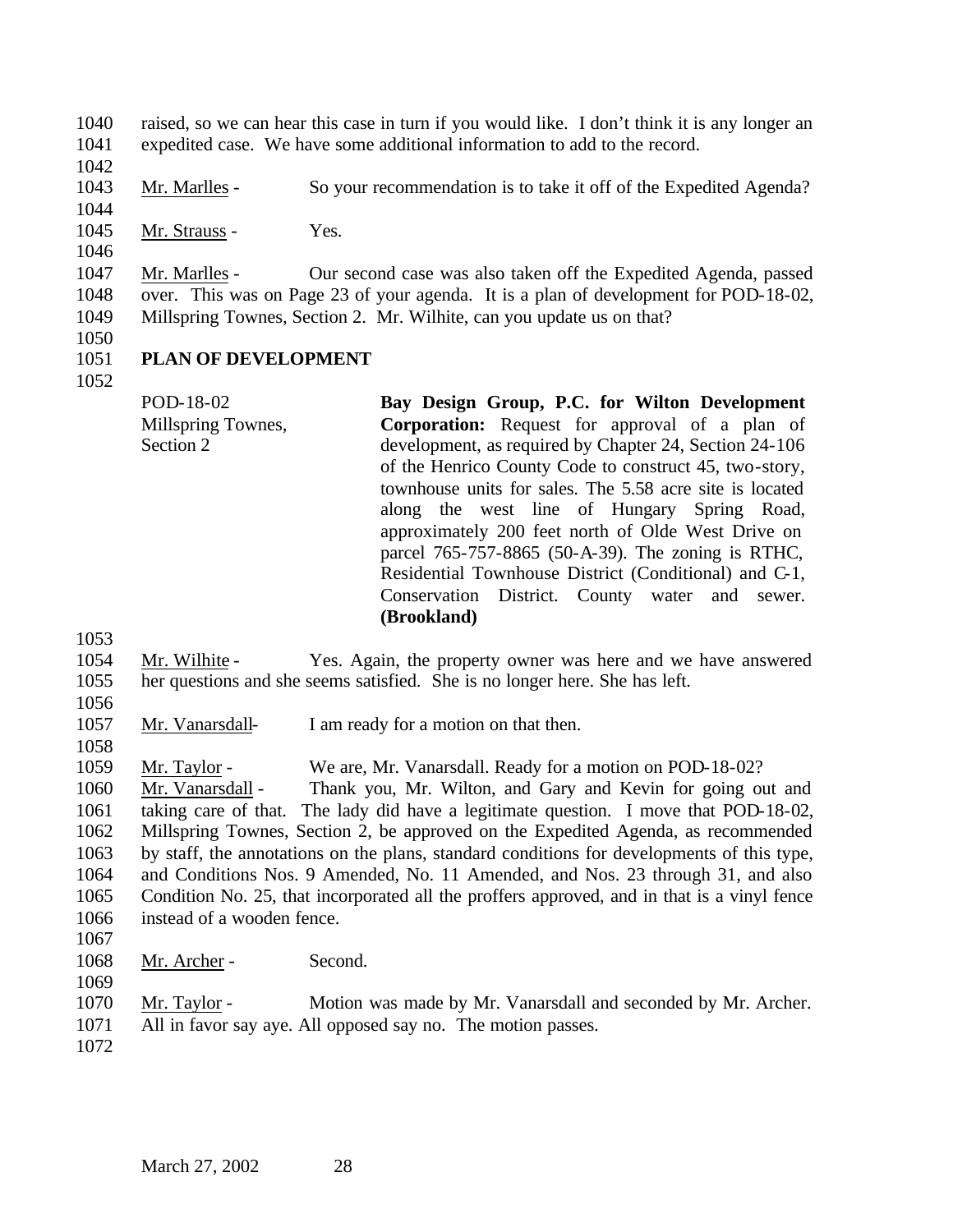The Planning Commission approved POD-18-02, Millspring Townes, Section 2, subject to the annotations on the plans, the standard conditions for developments of this type, and the following additional conditions:

- 
- **9. AMENDED** A detailed landscaping plan shall be submitted to the Planning Office for review and Planning Commission approval prior to the issuance of any occupancy permits.
- **11. AMENDED** Prior to the installation of the site lighting equipment, a plan including depictions of light spread and intensity diagrams, and fixture and specifications and mounting height details shall be submitted for Planning Office review and Planning Commission approval.
- 23. The limits and elevations of the 100-year frequency flood shall be conspicuously noted on the plan "Limits of 100 Year Floodplain." In addition, the delineated 100-year floodplain must be labeled "Variable Width Drainage and Utility Easement." The easement shall be granted to the County prior to the issuance of 1088 any occupancy permits.
- 24. The developer shall provide fire hydrants as required by the Department of Public Utilities and Division of Fire.
- 25. The proffers approved as a part of zoning case C-30C-01 shall be incorporated in this approval.
- 26. Any necessary off-site drainage and/or water and sewer easements must be obtained in a form acceptable to the County Attorney prior to final approval of the construction plans.
- 27. Deviations from County standards for pavement, curb or curb and gutter design shall be approved by the County Engineer prior to final approval of the construction plans by the Department of Public Works.
- 28. The pavement shall be of an SM-2A type and shall be constructed in accordance with County standard and specifications. The developer shall post a defect bond for all pavement with the Planning Office - the exact type, amount and implementation shall be determined by the Director of Planning, to protect the interest of the members of the Homeowners Association. The bond shall become effective as of the date that the Homeowners Association assumes responsibility 1105 for the common areas.
- 29. Insurance Services Office (ISO) calculations must be included with the plans and contracts and must be approved by the Department of Public Utilities prior to the 1108 issuance of a building permit.
- 30. The unit house numbers shall be visible from the parking areas and drives.
- 31. The names of streets, drives, courts and parking areas shall be approved by the Richmond Regional Planning District Commission and such names shall be included on the construction plans prior to their approval. The standard street name signs shall be ordered from the County and installed prior to any occupancy permit approval.
- **PLAN OF DEVELOPMENT**
- 

POD-20-02 **Hankins & Anderson, Inc. for Retlaw 100 L.L.C. and**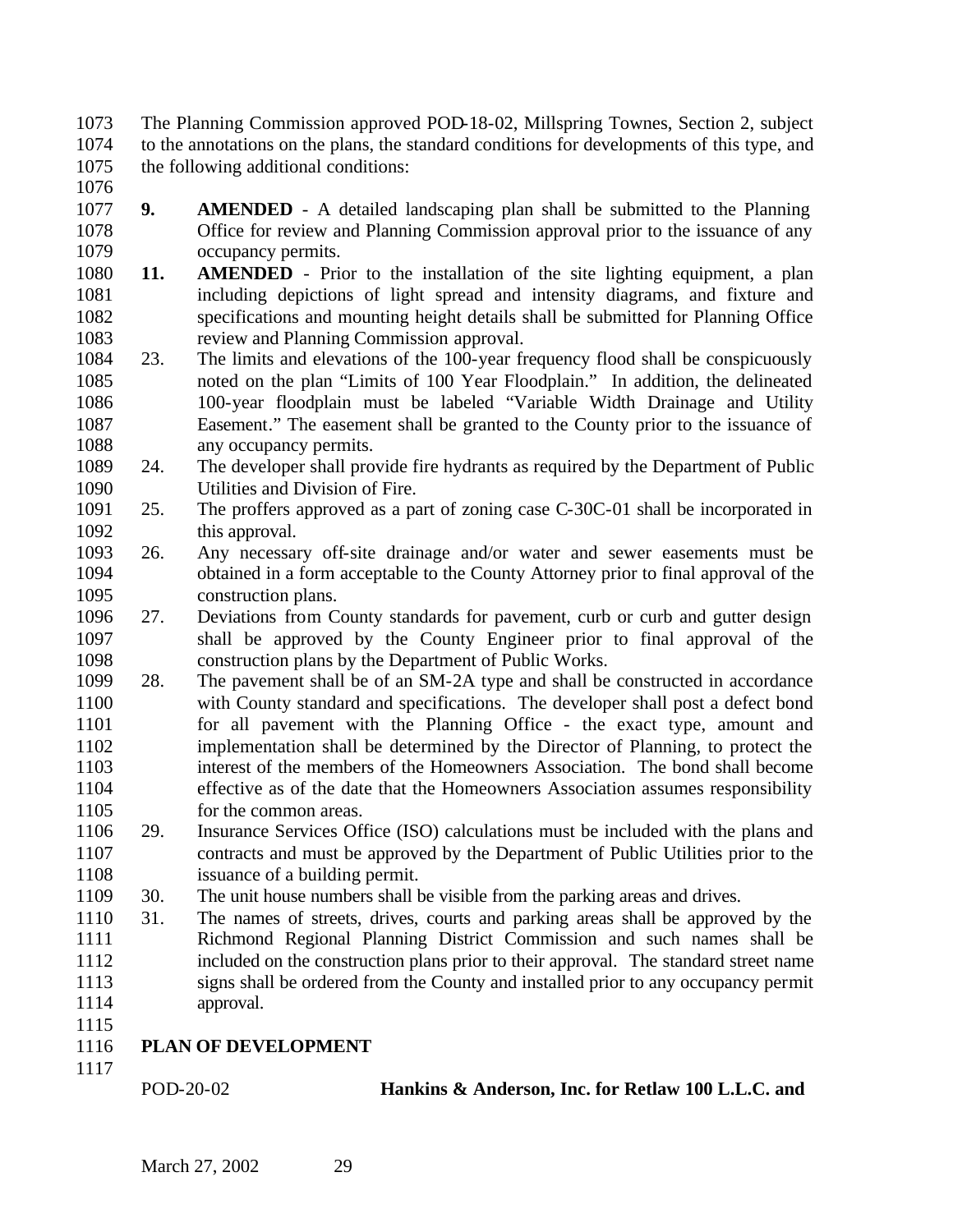CVS-Town Center @ Twin Hickory **The Rebkee Company:** Request for approval of a plan of development, as required by Chapter 24, Section 24- 106 of the Henrico County Code to construct a twostory, 11,933 square foot retail pharmacy with a drive thru facility. The 1.64 acre site is located at the northwest corner of Nuckols Road and Twin Hickory Road on part of parcel 746-773-1046. The zoning is B-2C, Business District (Conditional). County water and sewer. **(Three Chopt)**

- 
- Mr. Marlles The staff report will be given by Mr. Wilhite.
- Mr. Taylor Good morning, again, Mr. Wilhite.
- Mr. Wilhite Good morning. There may be some people here in the audience 1124 that may want to speak to this.
- 

 Mr. Taylor - Oh, is there anybody in opposition to this case? No opposition, 1127 just comments. All right, we will get to you momentarily.

 Mr. Wilhite - Mr. Chairman, you have been handed out revised plans. There should be a revised site plan and revised architectural plans in the handout. In regard to staff comments, the site plan has been revised to move the drive-through from the Nuckols Road side of the building to what appears to be the west side or the left-hand side of the building. The drive aisle on the Nuckols Road side has been reduced down from two-way to one-way traffic. Because of this reduction, the retaining wall that was originally in the landscape buffer has been moved out of the buffer completely. Staff is satisfied with the site plan and we can recommend approval of the site plan. We did have one concern dealing with the vertical trash compactor there on the site. Originally, this was supposed to be in a screened-wall area adjacent to the building. It has been moved to the other side of the drive aisle. Originally, we had some concerns over the height of the equipment. The details we had showed it as being as high as 10 feet and the wall detail was only eight feet. We understand that the equipment is only going to be seven feet in height and the eight-foot wall should screen it appropriately. There may be a need to tweak the location a little bit, so it is not any more conspicuous from surrounding property than it has to be. As far as the architectural treatments, we have gotten a revised plan. They have addressed most of staff's concerns. The building materials and design have been changed to better blend with the other existing buildings within the shopping center. The colors will be matching those used already out there.

 One recommendation that the staff had that was not addressed was the provision of a standing metal seam roof on the building. We had suggested that be added at the entrance and also over the drive-through canopy, and that would be copper colored to match those being provided on other buildings already in the shopping center. The applicant is looking at that. We have not gotten a firm commitment on what the design would be. The applicant is here and can address that situation further. There is an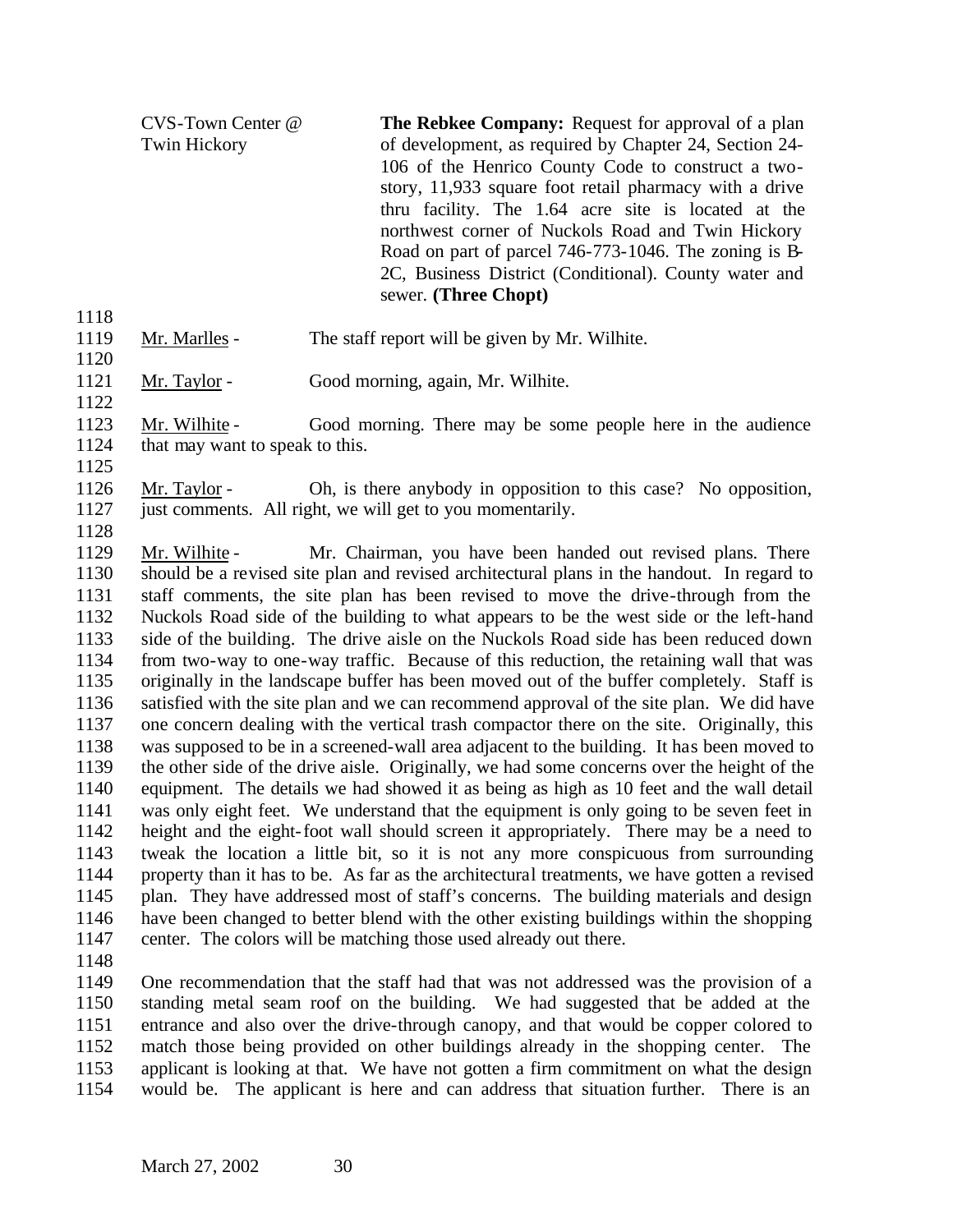Addendum and on Page 4 is an added condition that requires the signature from adjacent property owner for the off-site work that is shown on this plan. The adjacent property owner has provided us a letter stating that he is aware of the plan being filed, but they have not worked out formal agreements on the work that would be done on his side of the property line. The condition in the Addendum requires that evidence of this agreement be provided before staff signs the construction plans for this project.

 I want to point out that in the caption there are some corrections that need to be made. This building is, in fact, two stories. It does have a partial mezzanine within the building itself, and the square footage is 11,933 square feet. So those changes would have to be made to the caption and your approval.

 We have gotten some comments already from the neighborhood. In general, they have been concerned about the materials and the appearance of this building. They have asked that a brick building be provided. This is primarily a brick building. The design of the building blends in fairly well with the existing buildings out in the shopping center with the exception of staff's recommendation as far as the roof. It has not been addressed. They have asked for a bike rack to be provided. CVS is considering doing that. They also addressed trying to increase the landscape area. The landscape plan is recommended to come back before the Planning Commission for separate approval, and they also address the crosswalk from the sidewalk connection to the existing sidewalk along Nuckols Road. That would be a decorative type of sidewalk, and staff is recommending that it be of stamped concrete to match the other design features already in the shopping center. With that, I can answer any questions you may have.

- Mr. Taylor - Thank you, Mr. Wilhite. Are there any questions from the
- Commission?
- 1183 Ms. Ware Are we approving the retaining wall that is within the buffer?
- Mr. Wilhite The retaining wall has been moved out of the buffer now with the revised site plan, so we are happy with that.
- Ms. Ware - And has there been any mention of a movable message sign in connection with this CVS?
- 

 Mr. Wilhite - At this point, the signs are not part of this approval. We do not know if they have a movable message sign proposed. This is a shopping center and there is not a separate freestanding sign that can be approved for this out parcel. Only the shopping center signs themselves can be approved.

 Mr. Taylor - Ms. Ware, we did mention to the applicant the issue of signs, so that it is an issue that has been discussed and we will resolve it kind of separately with the new Ordinance changes.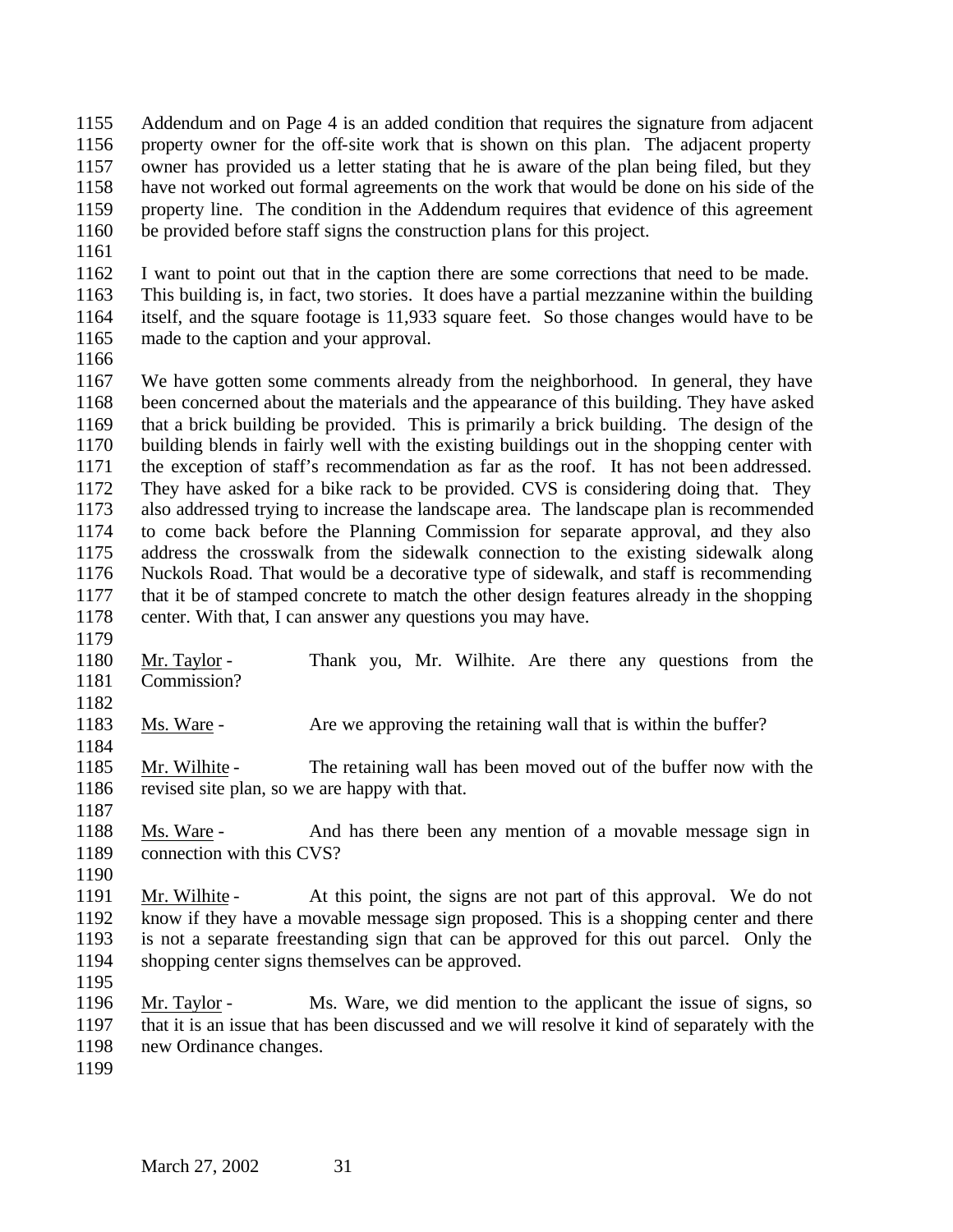Ms. Ware - All right, and I just remember once before there was an issue of a lighted sign within the mezzanine area, that possibly you have a mezzanine. Is that right? 

- Mr. Wilhite This has a mezzanine in it, but it is not visible from the exterior. It is strictly interior. I don't believe there are any windows even.
- Mr. Archer Mr. Wilhite, is there also an indication the annotations that there is a wall-mounted light that is part of this approval? You mentioned freestanding.
- Mr. Wilhite Yes, sir. Any type of lighting would have to be approved with the site lighting plan either freestanding light poles or lights attached to the building.
- Mr. Archer We do get a chance to look at it? OK.
- 1214 Mr. Wilhite Staff has recommended that the lighting plan come back for Planning Commission approval.
- 

- 1217 Mr. Taylor Are there any other questions from the Commissioners? Thank you very much, Mr. Wilhite. I think Ms. Zuercher wanted to come up. If you would, come up, Ms. Zuercher and address the group.
- 
- Ms. Zuercher -Good morning, Mr. Chairman, and members of the Commission. I am Lucy Zuercher, representing a group of Twin Hickory residents with a strong interest in the way our community is developing. Also, here is my alternate, Rick Dodge, who will be representing our group in the future and his trainee, Katie, who represents the next generation of vocal Twin Hickory residents.
- 

 We met with the applicant last week to review the exterior design of the CVS. We commend the new design for its consistency with the existing development in the Town Center @ Twin Hickory. The parapet roof and the relocation of the drive-through to the west side will lessen the impact of this very visible addition to our intersection. I do want to hear more about the possibility of standing seam metal roofing. We are also very pleased by the addition of sidewalks around the store as well as pedestrian steps leading down the embankment along Nuckols Road, a County innovation we like so much, and the design of the Walgreen's on the other side of this intersection. We have requested that the applicant upgrade the pedestrian cross-walk from the steps to the store to stamped red brick, tying in the design theme of the Town Center, as well as adding visual emphasis to this amenity. Residents were so pleased with the tree-save area in front of Walgreen's and with its enhanced landscaping plan, especially in front of the utility area, as construction begins on the CVS we challenge the applicant to equal or better the landscaping of its competitor. We would like to see more mature trees than has been planted in the Twin Hickory Town Center. In January, we requested that Walgreen's add evergreens and planters against the elevations to visually break up the large blank exterior expanses, and we request that CVS adopt the same upgrade to enhance our intersection, especially since the CVS will be much closer to the road than Walgreen's. We still have some concerns about signage, which we would like kept to a minimum on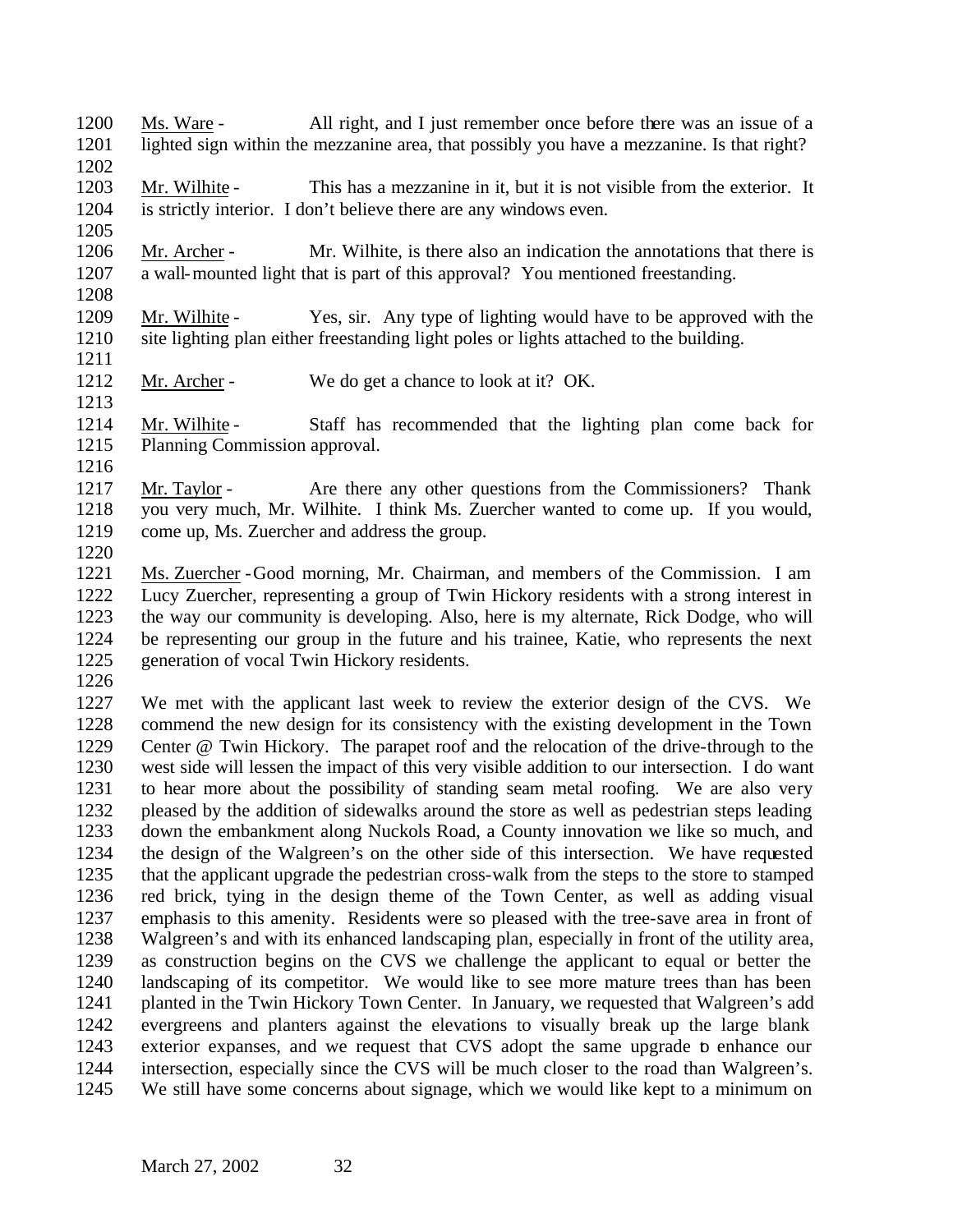the exterior, and eliminated elsewhere on the site. Since this store and its red lettering will be extremely prominent at the intersection, residents will need no additional signage to recognize it as a CVS with a drive-through pharmacy.

 Public Works informs me that an electronic pedestrian signal and cross-walk will be installed at Twin Hickory Road in conjunction with HHHunt's Nuckols Road dual left- turn lane project, and we look forward to the appearance of that safety feature well before the CVS opens, and, in addition, we have asked the applicant to install a bike rack outside the brick wall screening the dumpster area, so that residents will have a safe place to leave their bikes while riding to the new CVS.

 We appreciate the applicant's good will in meeting with residents and providing us with a full set of plans for the new store. We'd also like to thank Mr. Taylor and County staff for their work ensuring that this CVS blends with the existing design standards of the area and lessening the impact of commercial development in our community. We would like to see that design of design quality upheld throughout the County.

 Mr. Vanarsdall - Ms. Zuercher, did you, a couple of three times said that you asked the applicant to do things? What kind of a response have you had?

- Ms. Zuercher -We met with Ben Lilly last Thursday and he went to Cambodia, so we haven't had a response from Mr. Lilly, but I do believe that Mr. Wilhite talked with them yesterday.
- 

Mr. Vanarsdall - What kind of response did you get?

 Ms. Zuercher -That he would ask, and he felt optimistic, but I have not had an answer and it sounds like CVS is considering it, but still has not given any answer.

1275 Mr. Vanarsdall - OK, thank you.

 Mr. Taylor - Thank you, Ms. Zuercher. Mr. Goode, I believe, is in the audience, and is the developer of this or the landlord of this project. Perhaps he could shed some light on it. Would you please do that?

 Mr. Goode - Members of the Commission, my name is Reed Goode of Goode Land Company. I was formerly with RealtiCorp, but I am still working on this project for them. We have, RealtiCorp, as you know, is the land developer, and has not built any of the buildings out here, but makes sure there is a standard that is upheld throughout the development. The developer is the Rebkee Company, which is CVS' preferred developer in Central Virginia. Rob Hargate is the principal there and Joe Gibbons is the head of construction. They can answer specific questions. Kevin brought up the – Kevin and Ben Lilly – brought up the items that Ms. Zuercher had brought up with the stamped red cross-walk, the bike rack. It is my understanding that the applicant has agreed to those items. We are – I would like to have Joe Gibbons up to discuss the roof a little bit there. There is a commitment to do a standing seam roof in some form or fashion. There are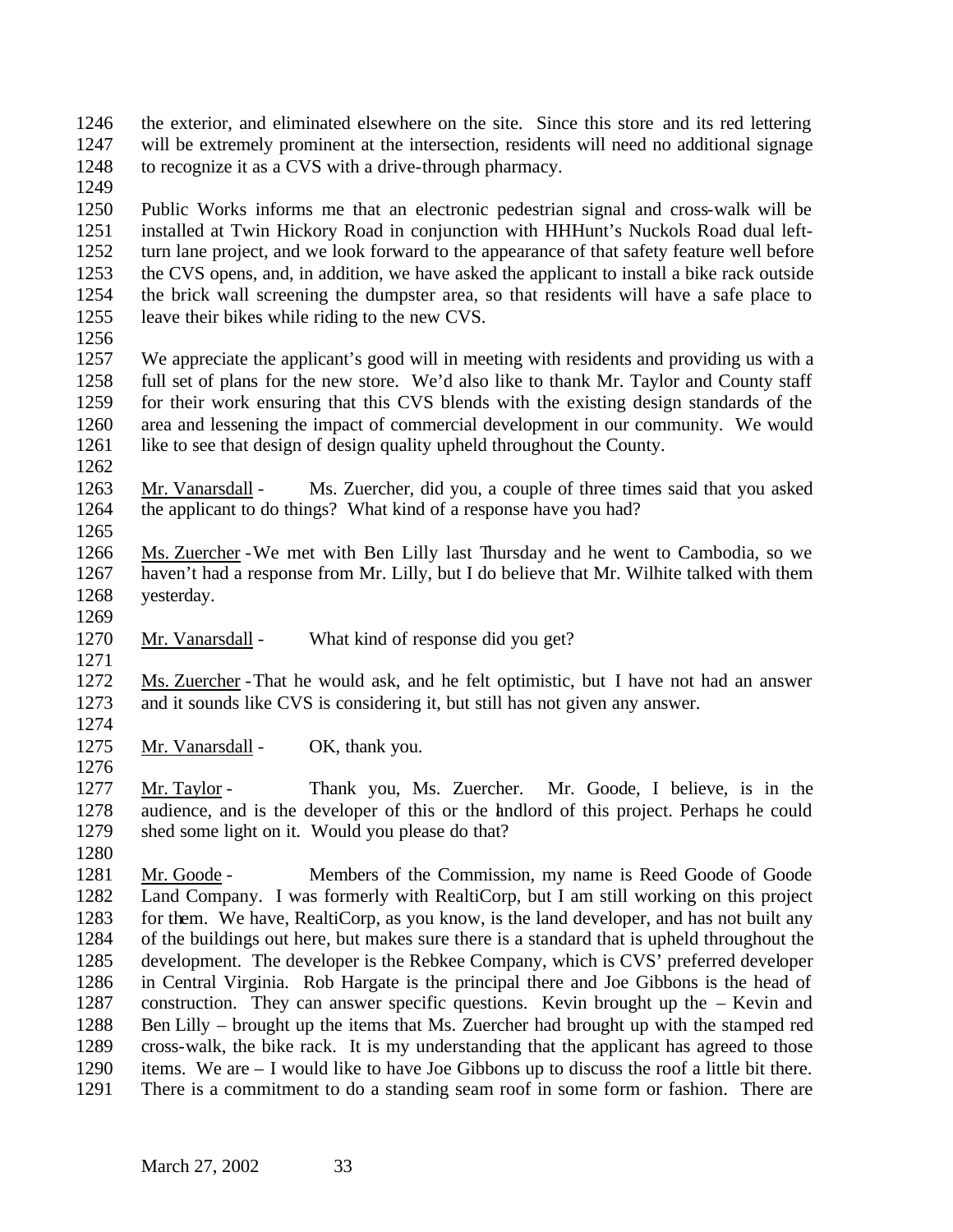several different options on that, and I think that we will work closely with staff after this meeting to nail the exact design, but the commitment is there to do it.

 Mr. Taylor - Let us do that after we are finished. Perhaps Mr. Gibbons, would you like to come up?

 Mr. Vanarsdall - I guess my concern, Mr. Goode, is if we approve this this morning, what recourse does the neighbors and the lady who spoke, Ms. Zuercher, what recourse do they have if you decide not to do what they want you to do, or decide that you can't do it? It seems like we have the cart before the horse.

 Mr. Goode - Well, the staff, if it is approved, there are conditions on that approval that specifically call out the roof and the cross walk and the bike rack, I believe, so there are conditions to the approval – things like the signage, the landscaping, and the lighting are not a part of this approval, and we will work closely with Ms. Zuercher and staff to make sure that everyone is happy before it comes before the Commission.

1309 Mr. Vanarsdall - OK. I don't have any more questions.

 Mr. Taylor - At the landscaping stage, I guess we can capture that, too. Thank you very much, Mr. Goode. Mr. Gibbons, would you like to address that?

 Mr. Hargate - If there are any other questions, I guess the only thing I would add to that is to answer your question, I think the spirit to this point – I am Rob Hargate with Rebkee Company – has been to work with the community, and I think Kevin would reinforce that. We have changed the building from a standard prototype. We have agreed to now work with them on a metal roof. We just got the request yesterday for the bike rack and the stamped concrete, and said we'd be willing to do that. I really don't know of anything that we have done so far that we have said we wouldn't do, so we've tried to show a spirit of cooperation. 

 Mr. Vanarsdall - I want you to understand I wasn't questioning your integrity or your ability, but CVS would sell out tomorrow to Enron, if they could buy it, and anything we don't have in writing and address with the neighbors now. This is one shot the neighbors have. And so that is my concern. Thank you.

1328 Mr. Taylor - Thank you, sir. Are there any other comments?

 Mr. Wilhite - The applicant has brought some alternative designs with them, if the Planning Commission wishes to see them, we will put them up on the table.

1333 Mr. Marlles - Mr. Wilhite, what is the nature of these changes?

 Mr. Wilhite - I believe the only thing that has not been addressed is the standing metal seamed roof and how the treatment will be done, what part of the building would have one, and what type of design it would take.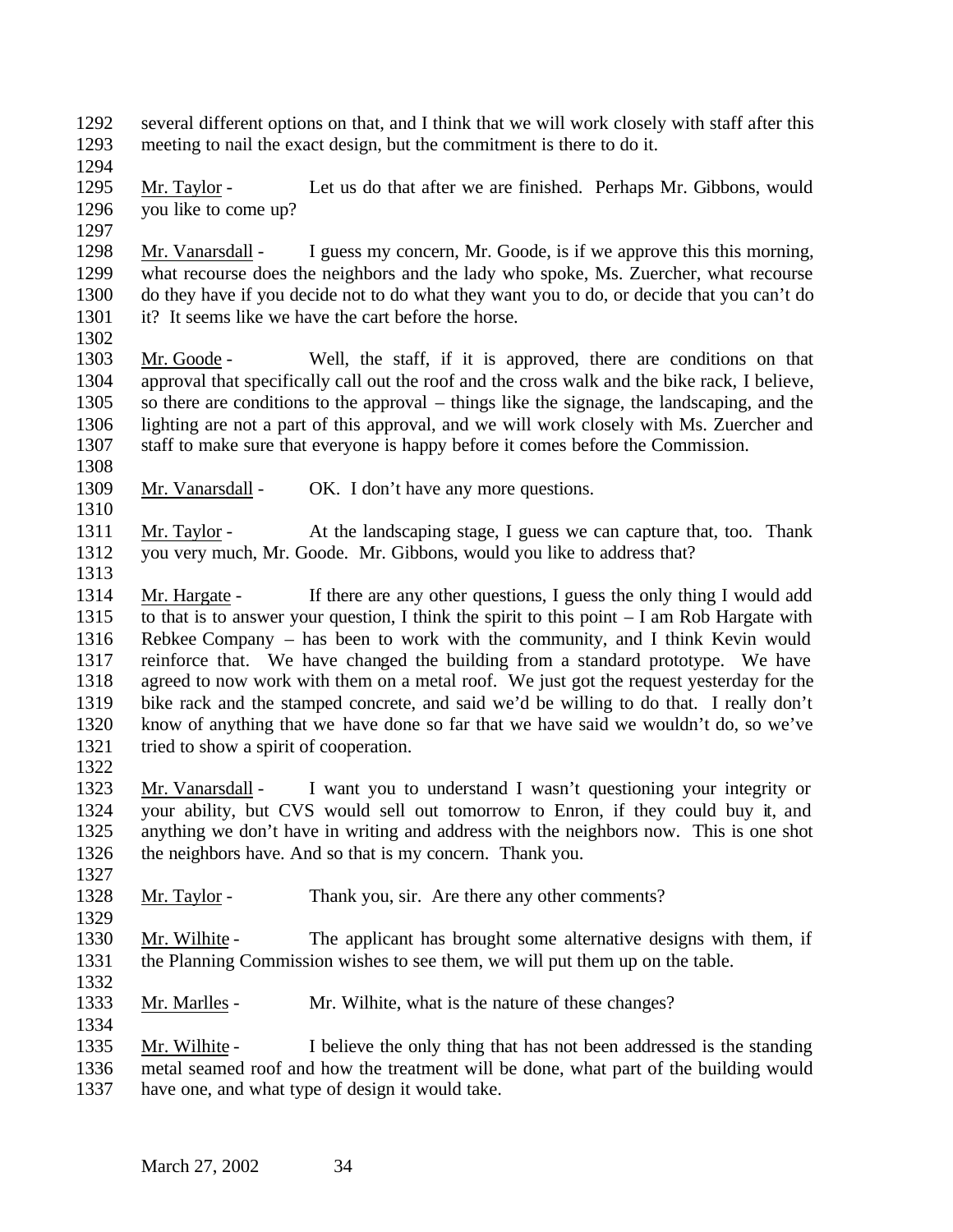Mr. Marlles - I believe I understood the representative to say that they would work with the staff and the neighborhood on that change, after this approval, but before the landscaping and lighting plan came back.

- Mr. Wilhite Yes, they have offered to do that. It is up to the Planning Commission to determine how comfortable they are with doing that. The other option we could do is we are in a position to recommend approval of the site plan. You could approve the site plan today and defer the architecturals to next month, or you can defer 1346 the whole case. There are some options here.
- 

- Mr. Taylor Thank you very much, Mr. Wilhite. My thought on the option is that the applicant has been very concise and very thorough and very diligent in working through both with the neighbors and with Mr. Goode and with myself with regard to the issues, and with Mr. Wilhite. So, basically, I am content with taking it as see it on their good word, with regard to the signage, the roof, the bike rack, the stamping of the concrete and the cross walk, and probably a handful of other details in favor of just going ahead and approving this project, and I know there are some time limits that have been set by the corporate body, so I would prefer that we work it and we trust the developer and the builders and we proceed to approval, it that is acceptable to the developers and the Commission.
- 1359 Mr. Jernigan Well, they have a plan showing a roof. A seamed metal roof.
- Mr. Taylor But the standing seamed metal roof that we worked out yesterday was kind of quick effort at roof design, and I think it probably needs a little refinement, and I think it will take a little time to refine it.
- 

 Mr. Wilhite - Let me add that the applicant has made all of the other changes that staff recommended, as far as building design. They were very cooperative in doing so. The real issue here is that there are agreements with Food Lion, who is another tenant in the shopping center, that limits the height of buildings and that is something that they have to deal with. Nothing as far as roof design, per se, but their agreement with Food Lion.

 Mr. Taylor - So, I am content to just take it as we see it and we will work out the engineering details as we go forward. So, with that, I will move approval of POD-20- 02, CVS Town Center @ Twin Hickory, subject to the standard conditions for developments of this type, Conditions Nos. 9 and 11 Amended and 23 through 32, and the annotations on the plans.

- 
- 1378 Mr. Jernigan Second.
- 

 Mr. Taylor - Motion by Taylor and seconded by Mr. Jernigan. All in favor say aye. All opposed say no. The motion passes.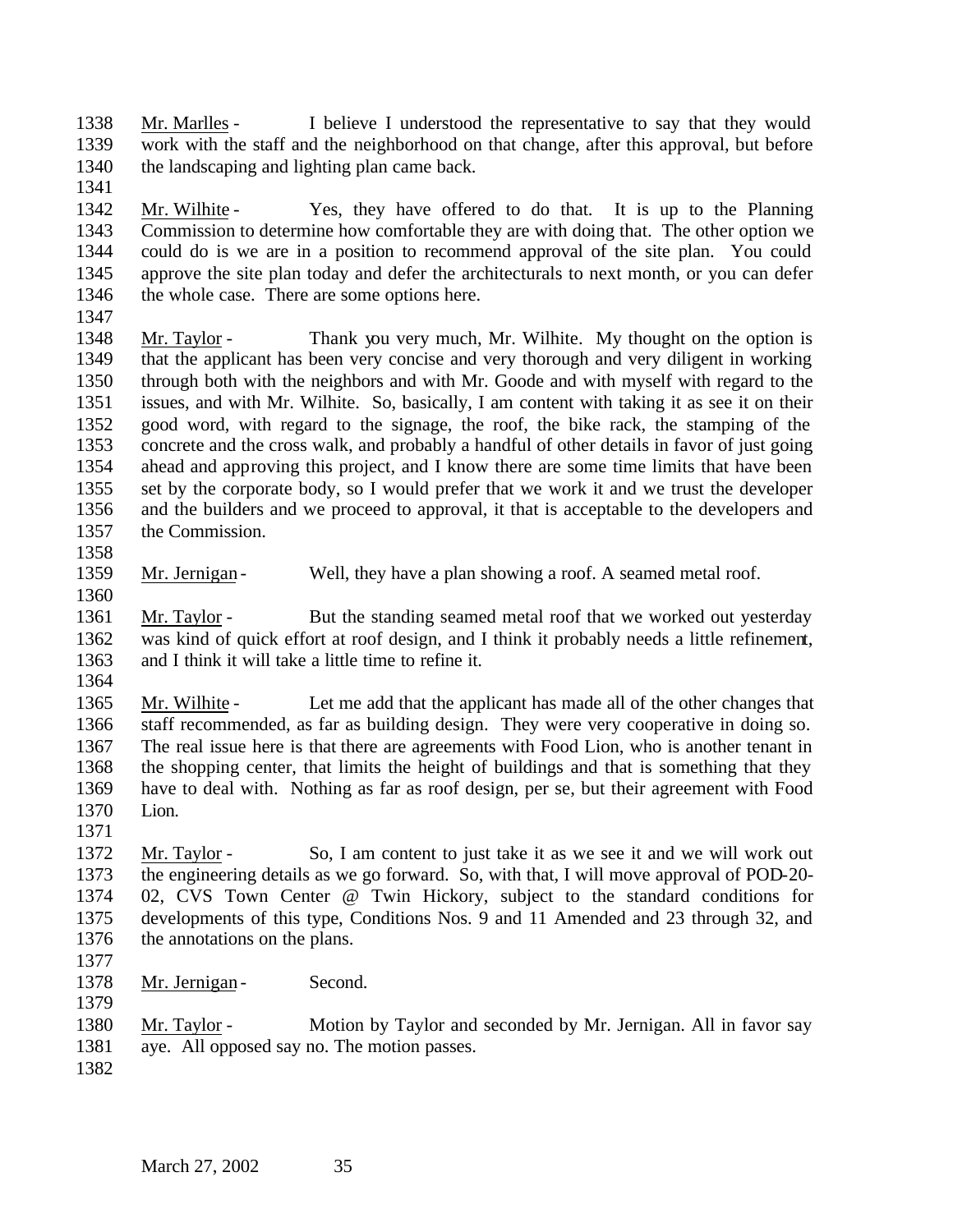Before we close, Mr. Secretary, I would just like to thank Mr. Goode, Ms. Zuercher, and all of the people in the community for their attention and effort in this project.

 The Planning Commission approved POD-20-02, CVS-Town Center @ Twin Hickory, subject to the annotations on the plans, the standard conditions for developments of this type, and the following additional conditions:

- **9. AMENDED** A detailed landscaping plan shall be submitted to the Planning Office for review and Planning Commission approval prior to the issuance of any occupancy permits.
- 11. **AMENDED** Prior to the installation of the site lighting equipment, a plan including depictions of light spread and intensity diagrams, and fixture and specifications and mounting height details shall be submitted for Planning Office review and Planning Commission approval.
- 23. The easements for drainage and utilities as shown on approved plans shall be granted to the County in a form acceptable to the County Attorney prior to any occupancy permits being issued. The easement plats and any other required information shall be submitted to the County Real Property Agent at least sixty (60) days prior to requesting occupancy permits.
- 24. The developer shall provide fire hydrants as required by the Department of Public Utilities and Division of Fire.
- 25. Outside storage shall not be permitted.
- 26. The proffers approved as a part of zoning cases C-19C-94, C-56C-94, C-49C-96 and C-68C-99 shall be incorporated in this approval.
- 27. Deviations from County standards for pavement, curb or curb and gutter design shall be approved by the County Engineer prior to final approval of the construction plans by the Department of Public Works.
- 28. Insurance Services Office (ISO) calculations must be included with the plans and contracts and must be approved by the Department of Public Utilities prior to the issuance of a building permit.
- 29. The ground area covered by all the buildings shall not exceed in the aggregate 25 percent of the total site area.
- 30. No merchandise shall be displayed or stored outside of the building(s) or on sidewalk(s).
- 31. The location of all existing and proposed utility and mechanical equipment (including HVAC units, electric meters, junction and accessory boxes, transformers, and generators) shall be identified on the landscape plans. All equipment shall be screened by such measures as determined appropriate by the Director of Planning or the Planning Commission at the time of plan approval**.**
- 32. Written approval from the adjacent property owners to the west (parcel 746-772- 0397) authorizing the site work on his property is required prior to Planning Office approval of the construction plans.

# **LANDSCAPE & LIGHTING PLAN**

LP/POD-40-00 **Russell Harper for Higgins & Gerstenmaier:**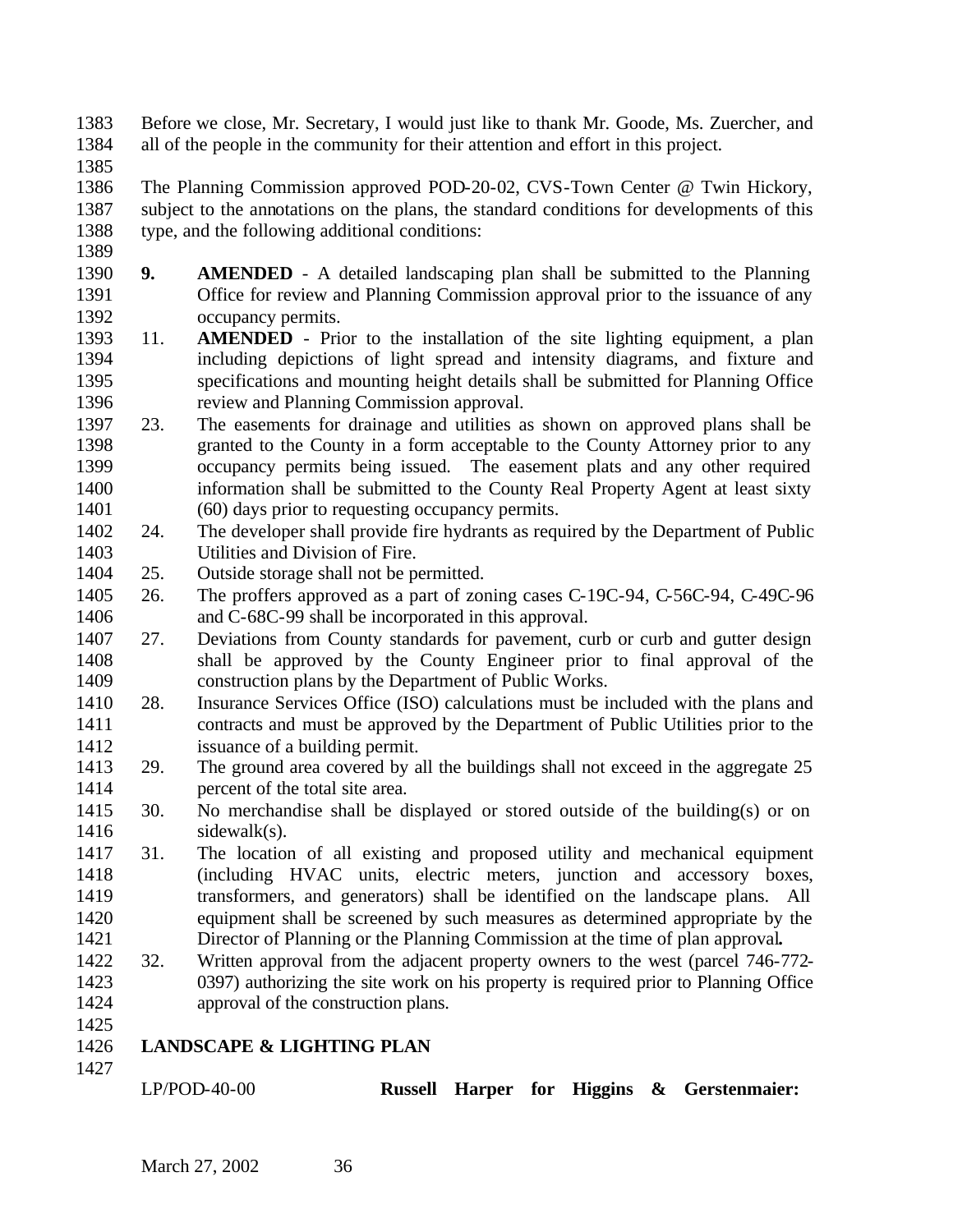- Second Baptist Church River Road Request for approval of a landscape and lighting plan, as required by Chapter 24, Sections 24-106 and 24- 106.2 of the Henrico County Code. The 10-acre site is located on the northeast corner of the intersection of South Gaskins Road and River Road on parcels 743- 737-0432 and 1972 (111-A-11 and 12). The zoning is R-1, One-Family Residence District. **(Tuckahoe)**
- 
- 
- 1429 Mr. Marlles The staff report will be given by Mr. Strauss.
- 1431 Mr. Taylor Is there anybody in opposition to LP/POD-40-00 in the audience. Good morning, Mr. Strauss.
- 

 Mr. Strauss - Good morning, Mr. Chairman, and members of the Commission. We did meet with the applicant and the neighbors in the lobby, and after discussion we have come to a conclusion that we can recommend approval of this plan. The plan that we have distributed this morning with the Addendum is still the plan, but I would like to read into the record four additional annotations on the plan. These were the annotations we thought were necessary to address the issues raised in the lobby this morning by the neighbors.

- First, we are going to add a Willow Oak to the back of the parking lot behind the new building, and that is the parking lot that faces the George's Bluff neighborhood. The second: All new lights are to be on a photo sensor. Third: The applicant will meet with the neighbors prior to signature of the final landscape plan, and I will attend that meeting. And lastly, Four: The applicant will replace or remove dead plant materials, and those will be materials we will discuss in the meeting on the site. So with that, the neighbors have no objection to the plan moving forward approved. Staff can recommend approval and I will answer any questions you may have.
- 

1450 Ms. Ware - Where is the Willow Oak?

 Mr. Strauss - If you look at the reduced plan in your packet, the far left-hand side has an island. It appeared to the designer the island was constrained with a water line easement for a fire hydrant, but it does appear that there is enough room to plant one shade tree in that island behind the easement. The other annotations would still apply.

 Ms. Ware - And prior to that, you would also discuss the property line toward Mrs. Devilbliss?

- Mr. Strauss- Yes. That was not an issue this morning. These folks were really more interested in the back part of this site.
- 1463 Ms. Ware OK.
- 1465 Mr. Taylor We are ready for a motion for LP/POD-40-00.
-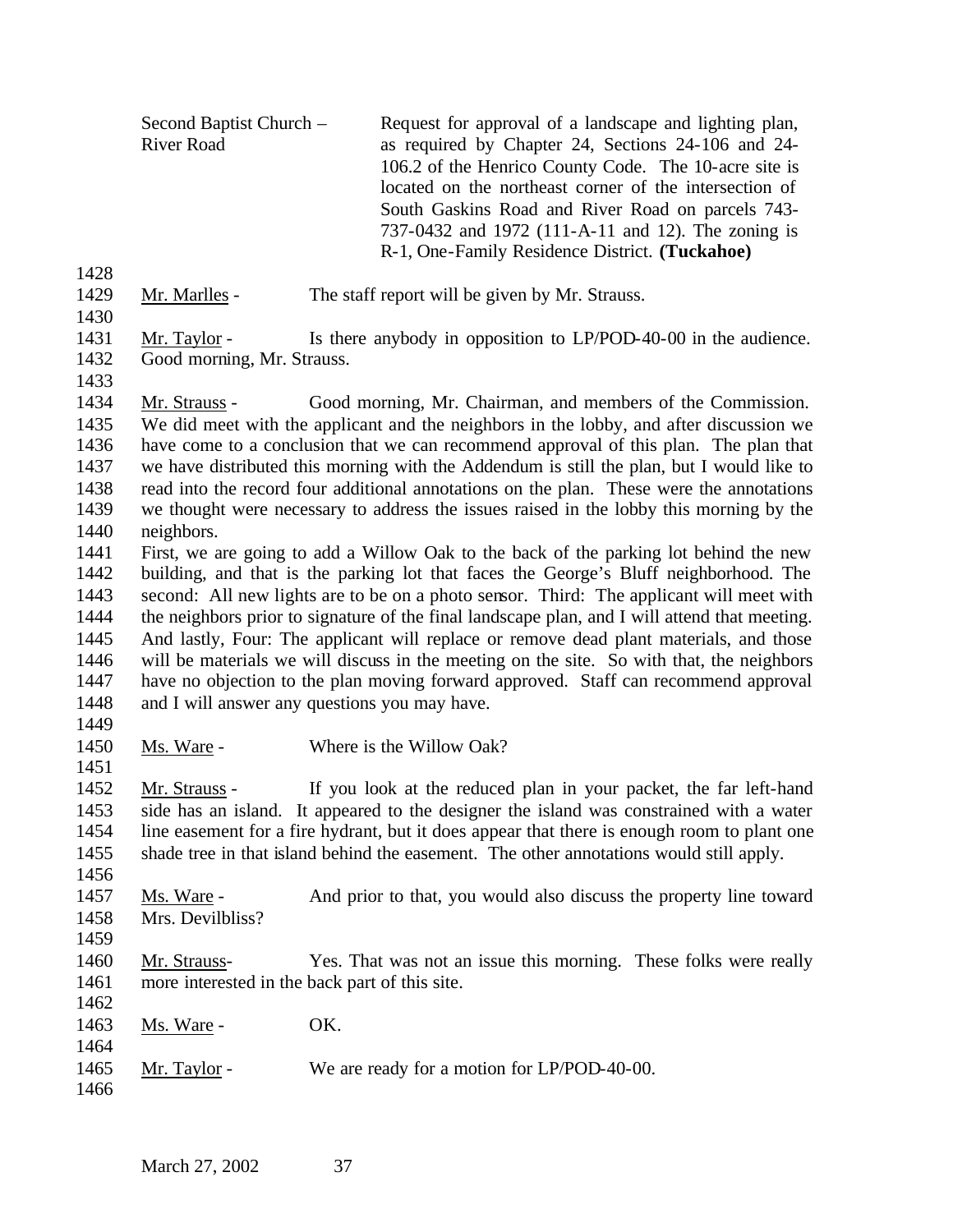Ms. Ware - I move that LP/POD-40-00, Second Baptist Church, be approved, subject to the annotations on the plans and standard conditions for landscape and lighting plans.

- 
- 1471 Mr. Vanarsdall Second.

1473 Mr. Taylor - Motion made by Ms. Ware and seconded by Mr. Vanarsdall. All in favor say aye. All opposed say no. The motion passes.

 The Planning Commission approved Landscape and Lighting Plan LP/POD-40-00, Second Baptist Church – River Road, subject to the annotations on the plans and the standard conditions for landscape and lighting plans.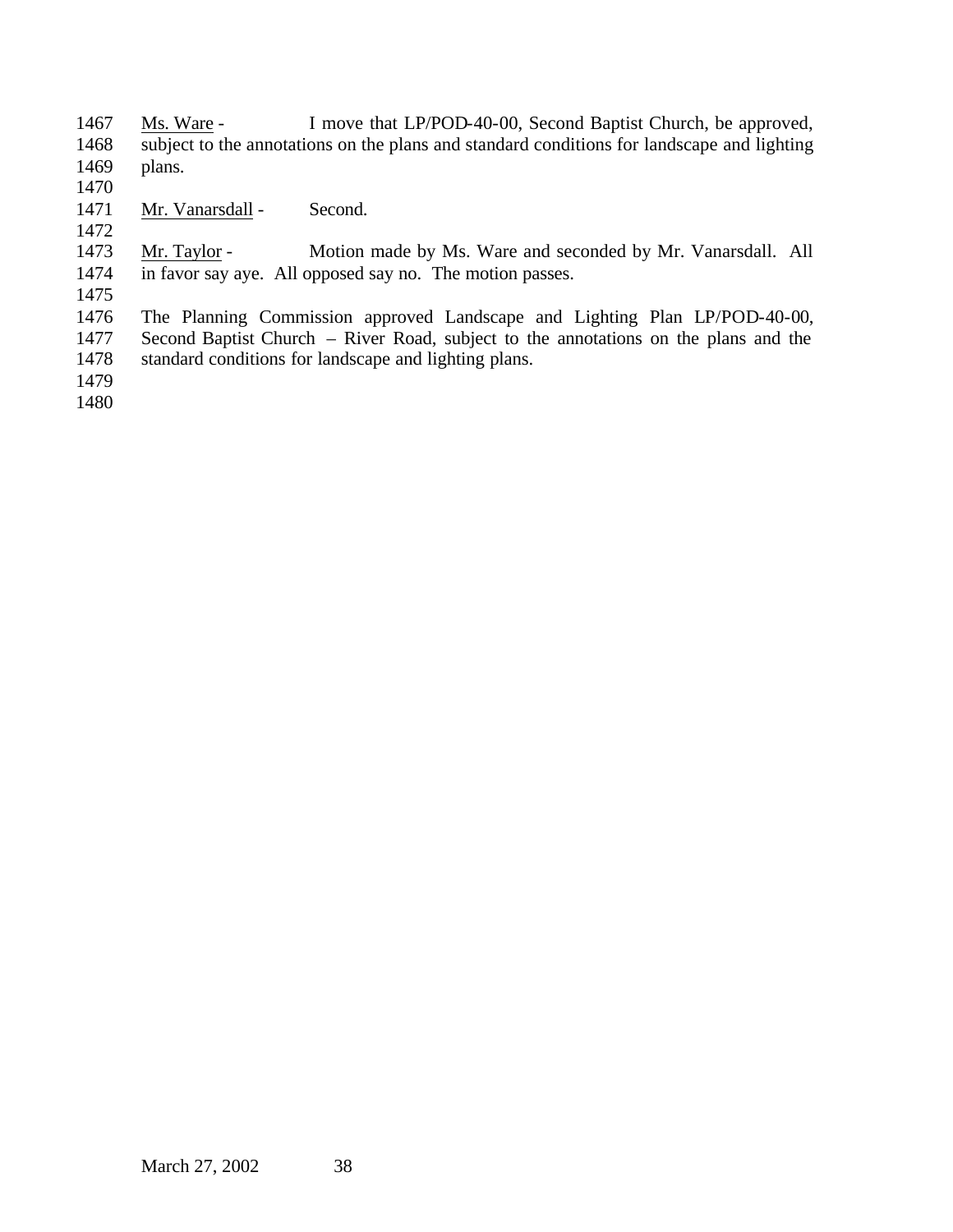#### **PLAN OF DEVELOPMENT**

POD-17-02 Bartley Pond **Bay Design Group, P.C. for Forest G. Urban and Caskey Construction:** Request for approval of a plan of development, as required by Chapter 24, Section 24- 106 of the Henrico County Code to construct 33, twostory residential townhouse units for sale. The 4.38 acre site is located at the southeast corner of Pemberton Road and future Mayland Drive on parcel 754-756-0177 (58- 2-A-11) and part of parcel 754-757-1808 (58-2-A-10). The zoning is RTHC, Residential Townhouse District (Conditional). County water and sewer. **(Three Chopt)**

Mr. Marlles - Mr. Wilhite will give the staff report.

 Mr. Taylor - Good morning, again, Mr. Wilhite. Is there any opposition to this case? There being no opposition, proceed.

 Mr. Wilhite - There is an existing pond near the corner of Mayland and Pemberton Road. This area is going to be converted to a BMP in the future. Staff has annotated the plans to require a setback of 45 feet off of both Mayland and Pemberton Roads that this pond be designed in such a manner to be an aesthetically pleasing looking pond with natural contours, and like I said 45 feet of setback that could be landscaped in the future, as well. It is my understanding in talking to the applicant that they expected a fountain to be placed within this pond, too. One issue that we are still working on and was identified at the time of conditional subdivision approval was that there is a discrepancy in the location of the southern property line and with the conditional approval we placed a condition on it that final approval for this subdivision would not be granted until the southern property line location has been worked out to the satisfaction of both the County Attorney and the Director of Planning. With that, we have also included a condition on this approval, No. 35, that construction plans shall not be approved by the Planning Office until the Director of Planning has granted final subdivision approval. So, the boundary has not been determined at this point, yet. We do have a future meeting scheduled to discuss the issue, but construction could not go forward until this has been resolved.

 By proffer, RV parking has been eliminated within this subdivision. The entrance off of Pemberton Road is being located in such a manner to allow for the potential shared access to the property to the south of this, that is currently in the rezoning process right now. Today we have been discussing with the applicant the possible provision of a sidewalk along Pemberton Road. This is in the area in which the County is installing the 54-inch water line, and there are some details that have to be worked out as far as location of curb and gutter, and the location of the water line. We are recommending Condition No.36. This doesn't appear on your Addendum, but I will read it right now. It says, "The determination for the need of a sidewalk along Pemberton Road will be determined at the time of landscape plan review and approval." We are recommending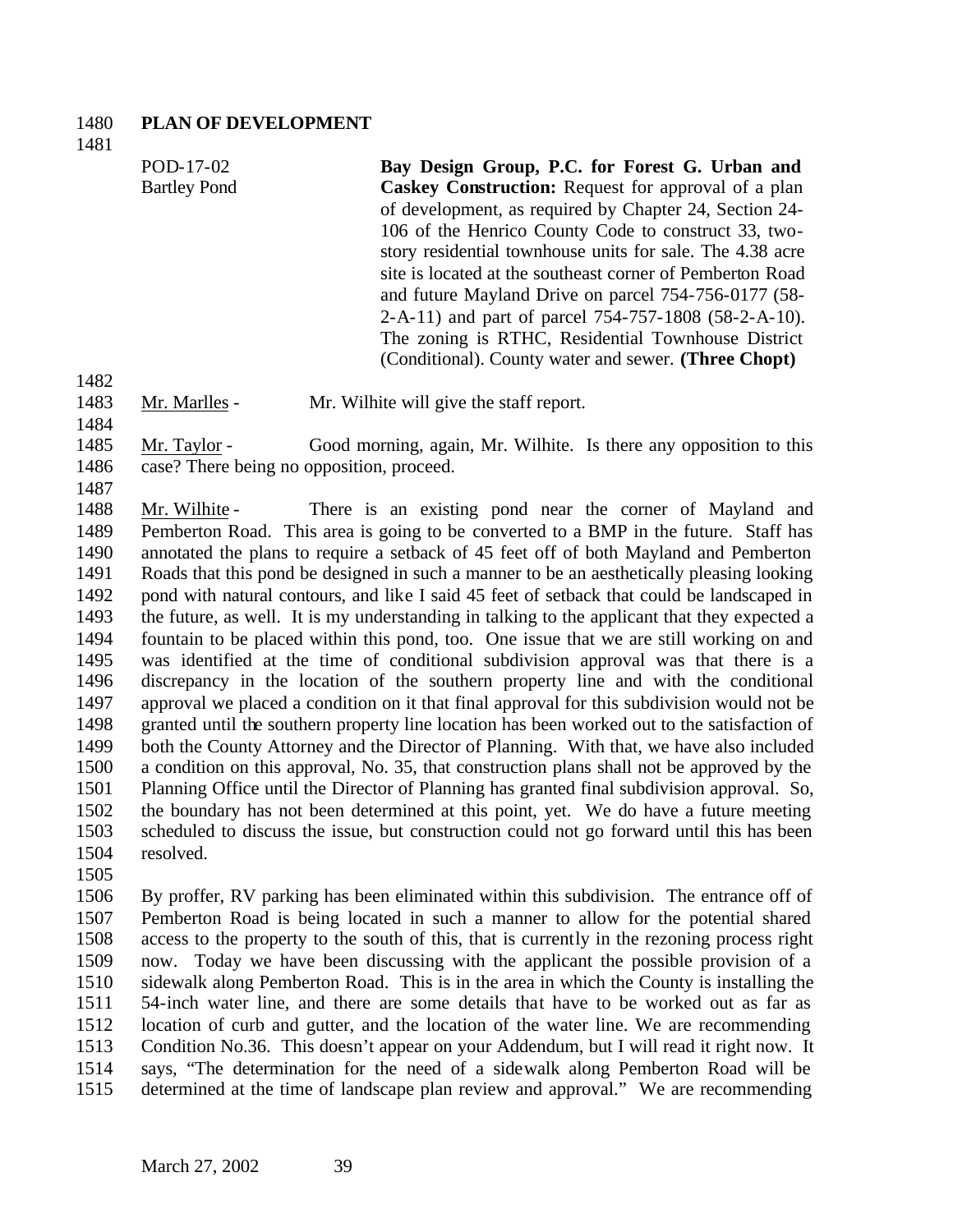that condition be added to the approval and that No. 9 and 11 be Amended and have the landscape and lighting plan come back for Planning Commission approval at that time. I'd be happy to answer any questions that you have.

 Mr. Taylor - Are there any questions from the Commission? Mr. Wilhite, on the cover sheet, we have a large dark line at the southern boundary of the property, and then we have the dotted line, and am I to assume from that the property in question is the difference between the dotted line and the solid line? 

 Mr. Wilhite - Actually, that is just our mapping process. That does not refer to any moving line. There is approximately a roughly 10 to 15 foot strip of property here that has been in question, if you search through the titles, over the last 30 years or more, and actually the plat that was filed for the rezoning case for the property to the south shows a discrepancy from the line that is shown on the POD plan here. There is something that we are attempting to work out right now, and like I said, we have tied it to final subdivision approval, which would be the next step of the process, to have this resolved. So, this would be resolved prior to having construction starting on this project.

- Mr. Taylor - Construction being any moving of earth or felling of trees, or anything?
- 1537 Mr. Wilhite Any disturbance.
- Mr. Taylor- Any disturbance. OK.
- 1541 Ms. Ware Isn't this a fountain in the basin?

 Mr. Wilhite - That is what we asked the applicant and at this point that is what they are saying that they expect to be placed in there, and also, the contours of the basin would have more natural curves to them. It wouldn't be a straight geometric shape, and this would be turned in to an aesthetic feature. 

- Ms. Ware That would come back landscaping-wise. Just landscape around it, and not put a fence. Is that correct?
- Mr. Wilhite Yes. At this point the setbacks to the basin itself would be 45 feet from both Mayland and Pemberton Road, so there should be ample room for any landscaping to be added.
- Ms. Ware And what about the storage facilities?

 Mr. Wilhite - We had asked whether or not there were going to be storage sheds on the back of the lots. At this point we don't have any indication from the applicant they will be providing it. Setbacks requirements are addressed in the Ordinance. And if they do provide that, we would be making sure of those requirements.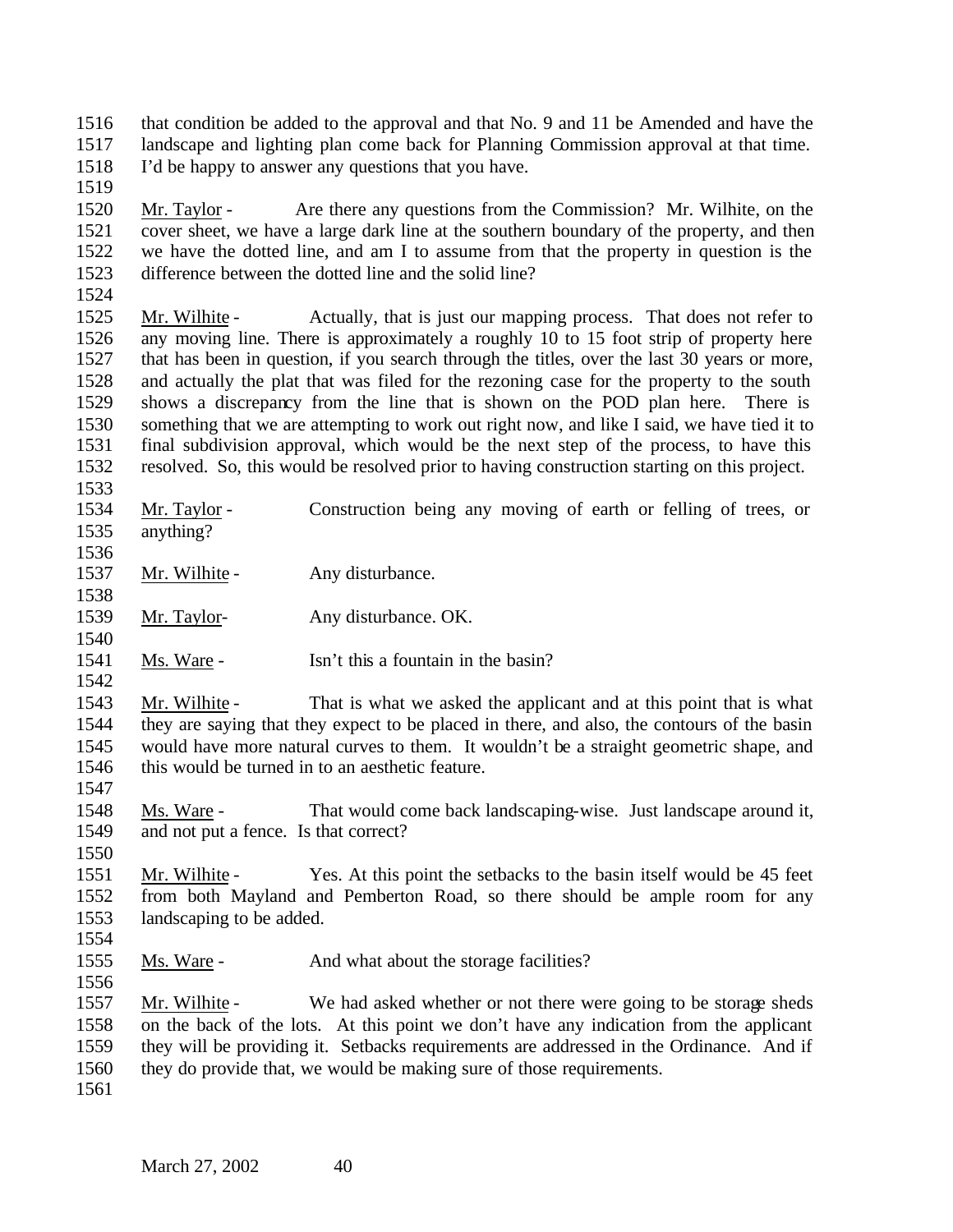Mr. Taylor - Any other questions for Mr. Wilhite? Well, I have looked at this one, and it is really a well-planned project and I particularly hope that that water feature can be a prime ingredient of the development, because it is very prominent, and I think that it will add measurably to the aesthetics of the region. With that, I will move approval of POD-17-02, Bartley Pond, subject to the annotations on the plans, standard conditions for developments of this type, and additional conditions Nos. 23 through 36. 1569 Mr. Vanarsdall - Second. 1571 Mr. Wilhite - Is that No. 9 and 11 Amended, Mr. Taylor? Mr. Taylor - Yes, Nos. 9 and 11 Amended. I am sorry. Motion made by Mr. Taylor and seconded by Mr. Vanarsdall. All in favor say aye. All opposed say no. The motion passes. The Planning Commission approved POD-17-02, Bartley Pond, subject to the annotations on the plans, the standard conditions for developments of this type and the following additional conditions: 9. **AMENDED** - A detailed landscaping plan shall be submitted to the Planning Office for review and Planning Commission approval prior to the issuance of any occupancy permits. 11. **AMENDED** - Prior to the installation of the site lighting equipment, a plan including depictions of light spread and intensity diagrams, and fixture and specifications and mounting height details shall be submitted for Planning Office review and Planning Commission approval. 23. The entrances and drainage facilities on Pemberton Road (State Route 157) shall be approved by the Virginia Department of Transportation and the County. 24. A notice of completion form, certifying that the requirements of the Virginia Department of Transportation entrances permit have been completed, shall be 1592 submitted to the Planning Office prior to any occupancy permits being issued.<br>1593 25. The developer shall provide fire hydrants as required by the Department of Pu 25. The developer shall provide fire hydrants as required by the Department of Public Utilities and Division of Fire. 26. The proffers approved as a part of zoning case C-49C-01 shall be incorporated in this approval. 27. Any necessary off-site drainage and/or water and sewer easements must be obtained in a form acceptable to the County Attorney prior to final approval of the construction plans. 28. Deviations from County standards for pavement, curb or curb and gutter design shall be approved by the County Engineer prior to final approval of the construction plans by the Department of Public Works. 29. The pavement shall be of an SM-2A type and shall be constructed in accordance with County standard and specifications. The developer shall post a defect bond for all pavement with the Planning Office - the exact type, amount and implementation shall be determined by the Director of Planning, to protect the interest of the members of the Homeowners Association. The bond shall become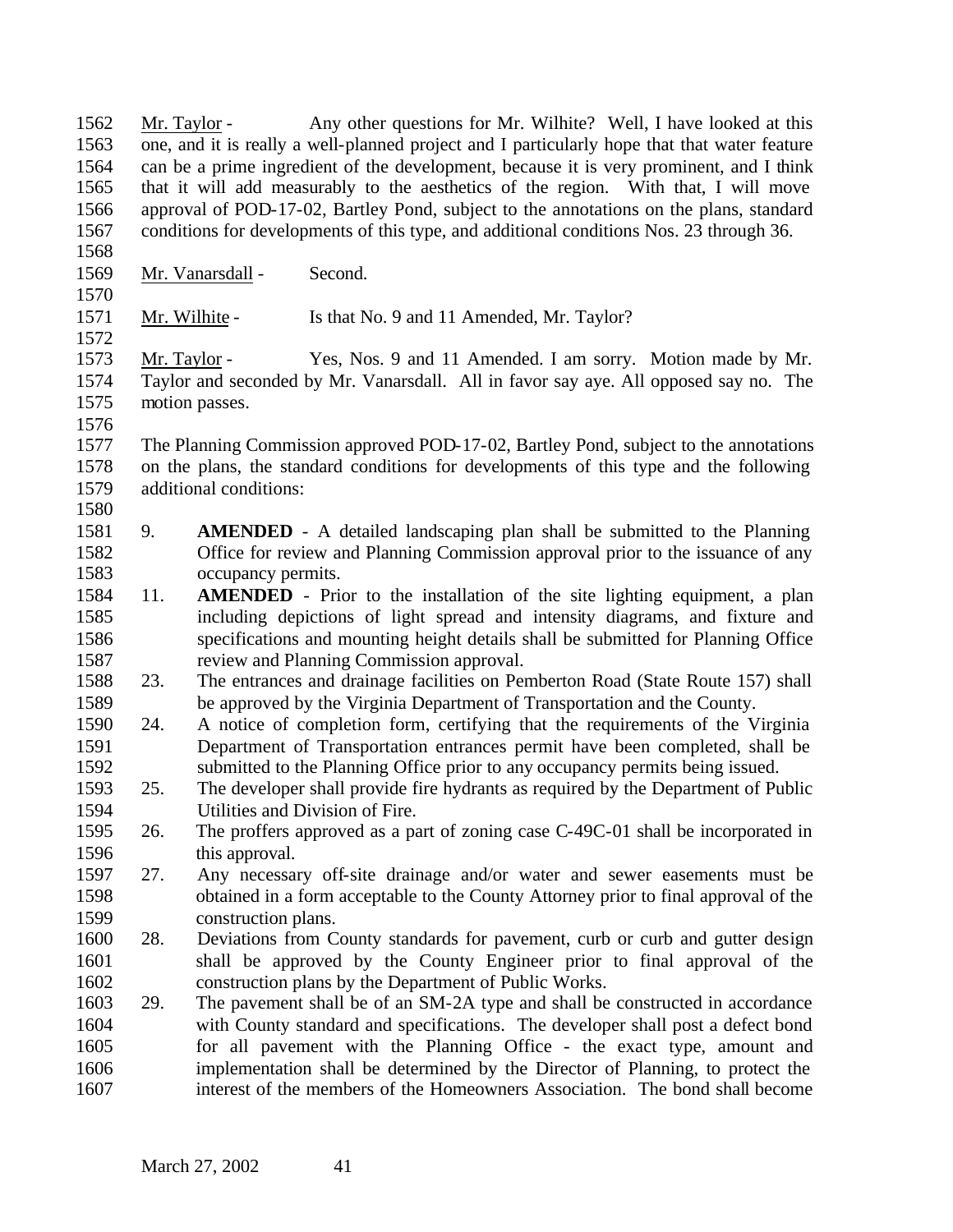effective as of the date that the Homeowners Association assumes responsibility for the common areas.

- 30. Insurance Service Office (ISO) calculations must be included with the plans and contracts and must be approved by the Department of Public Utilities prior to the issuance of a building permit.
- 31. Approval of the construction plans by the Department of Public Works does not establish the curb and gutter elevations along the Henrico County maintained right of way. The elevations will be set by Henrico County.
- 32. Approval of the construction plans by the Department of Public Works does not establish the curb and gutter elevations along the Virginia Department of Transportation maintained right-of-way. The elevations will be set by the contractor and approved by the Virginia Department of Transportation.
- 33. The unit house numbers shall be visible from the parking areas and drives.
- 34. The names of streets, drives, courts and parking areas shall be approved by the Richmond Regional Planning District Commission and such names shall be included on the construction plans prior to their approval. The standard street name signs shall be ordered from the County and installed prior to any occupancy 1625 permit approval.<br>1626 35. Construction plan
- 35. Construction plans shall not be approved by the Planning Office until the Director of Planning has granted final subdivision approval.
- 36. The need for a sidewalk along the east side of Pemberton Road will be determined at the time of landscape plan review and approval.
- **THE PLANNING COMMISSION TOOK A 10-MINUTE BREAK AT THIS TIME.**

# **THE PLANNING COMMISSION RECONVENED AT 10:38 A.M.**

#### **Mr. Thornton left after the break and did not return for Public Hearing or approval of minutes.**

# **PUBLIC HEARING**

- **DEFERRED FROM FEBRUAY 27, 2002**
- 

 To Amend and Reordain Section 24-014 Entitled "Signs" of the Code of the County of Henrico to Regulate Changeable message Signs.

 Mr. Marlles - I believe Mr. Blankinship has given a full presentation on this, however, since the last meeting he has sent out some revisions to that draft amendment, and I will let Mr. Blankinship explain those to the Commission.

 Mr. Blankinship - Thank you, Mr. Marlles, Mr. Chairman, and members of the 1649 Commission. Does everyone have a copy of the March  $19<sup>th</sup>$  draft? OK. We did have a meeting and some more conversations with Allen Twedt and did some research, both with the Federal Highway Administration and a software company called Chief Industries that develops the software that runs changeable message signs. Based on that, we have provided a revised draft that goes directly to the question of transitional effects.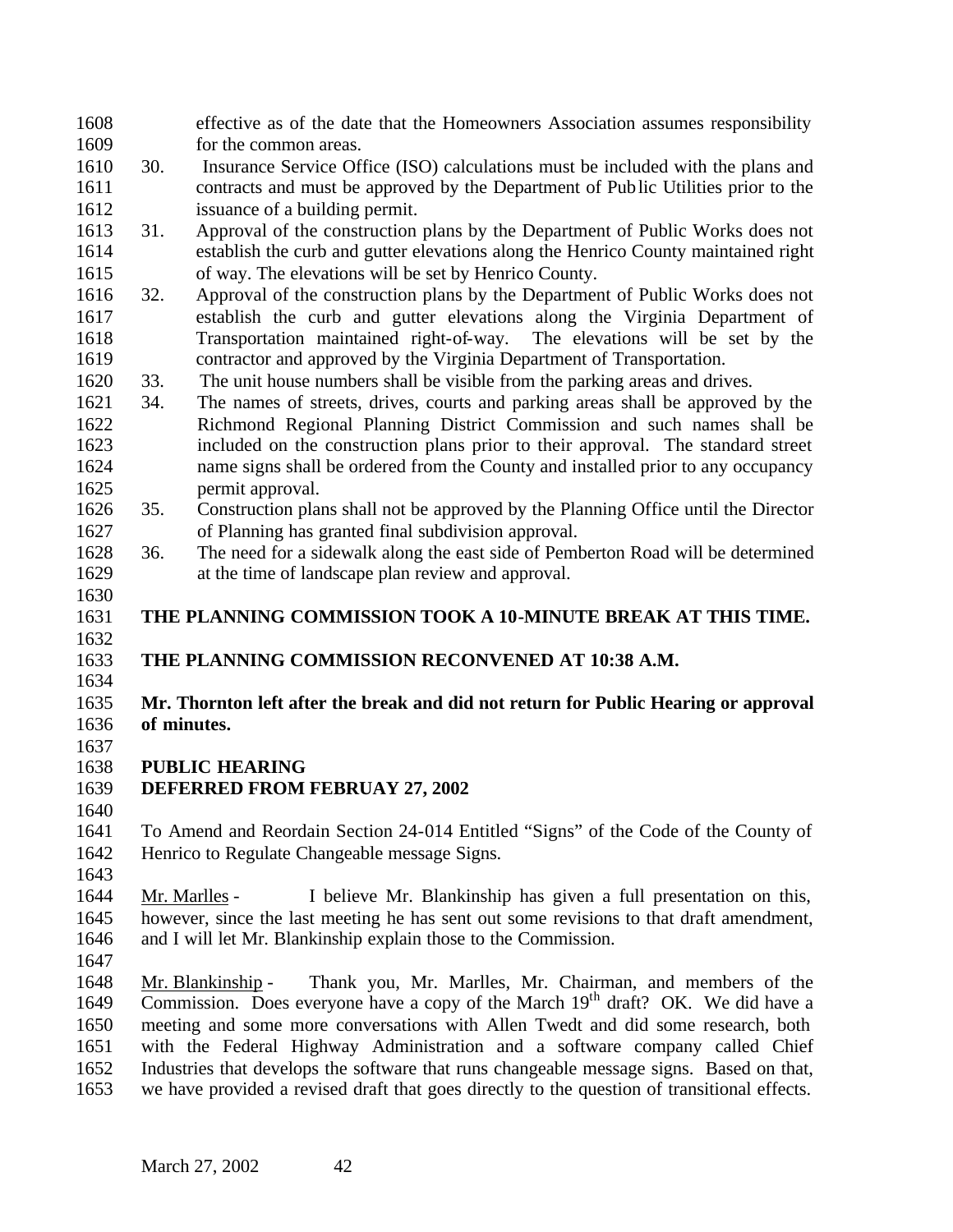If you remember, we began discussing just the speed with which the sign changes, and as we got into the discussion, a couple of members mentioned that the speed was not the only issue that affects the legibility of the sign or the level of distraction from the sign, but that the transition effects between pages, if you will, also raise some concerns. So, we have made some modifications to the draft, but now, in addition to setting the frequency of change of no more than 10 seconds, if you are on Page 2, the second line 1660 from the top, starting at about the middle of that line, there are two more requirements. "Entry and exit modes shall be consistent for all frames and shall not be unnecessarily distracting." That is to get at the effect on the sign that we have discussed in the past, where the images appear to come from different directions and leave in different directions, and that became a distraction for many people. And, finally, "the sign shall not employ hold modes, such as twinkle, bijou or other distracting effects." While a particular message is being displayed, it has to just be static. They can't have a lot of 1667 other effects going on in the background to distract drivers. And with that, we have been over this a few times and I am prepared to take your questions. 

1670 Mr. Taylor - Any questions for Mr. Blankinship?

 Mr. Marlles - Mr. Chairman, I would just add to Mr. Blankinship's comments that staff's original recommendation was the frequency on the signage should change once every 20 seconds. We do feel like we have compromised considerably from the original staff recommendation. We are now down to 10 seconds. I believe most of the Commission members had the opportunity to go out to RIR to see that sign in action, and I believe that was set at 10 second frequency, Mr. Blankinship, if I recall correctly; somewhere around there.

Mr. Blankinship - It was either 10 or 8.

 Mr. Taylor - I think it was 10. I think Mr. Archer and I both saw that same sign and I remember…

1685 Mr. Jernigan - I think they are standard at eight and they reset it.

 Mr. Marlles - Staff does believe that the Commission has compromised and would recommend that the Commission take action today.

 Mr. Taylor - Thank you, Mr. Secretary. Is there any discussion from the members of the Planning Commission?

 Mr. Archer - Mr. Blankinship, is there any having to do with the length of a message? 

Mr. Blankinship - Like the number of words and number of characters?

 Mr. Archer - The number of words and how many panels it would take to display one continuous message.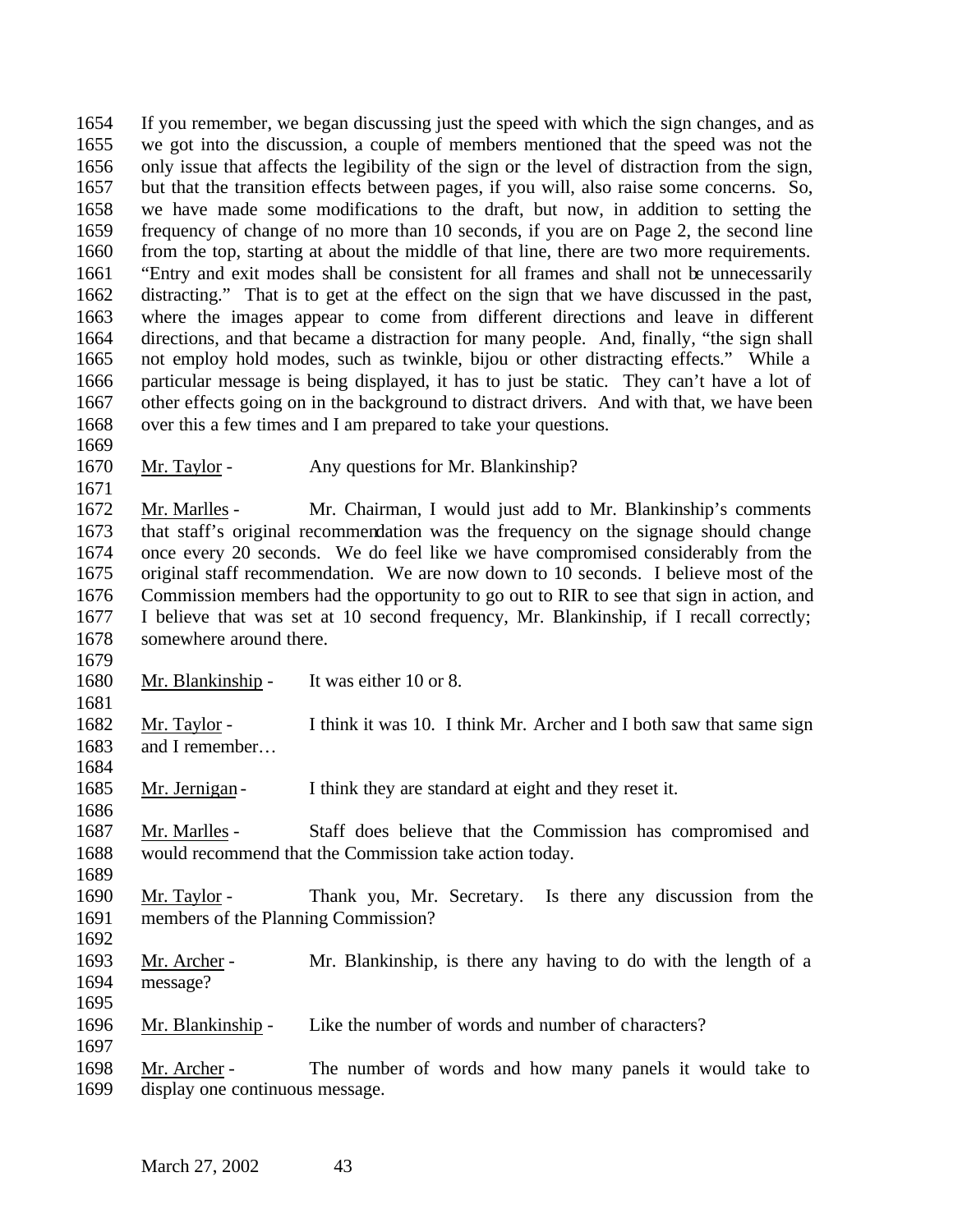Mr. Blankinship - In discussing that, Mr. Archer, we just didn't think that was the most effective way. 

1704 Mr. Archer - It may not be, because you can only read while you are there.

 Mr. Blankinship- We decided that wasn't the most effective way to regulate it. It is an issue that we'd like to be able to delve into, but we just didn't see a practical way to do it. 

1710 Mr. Taylor - Any other comments? Then I will move to approve To Amend and Reordain Section 24-014 Entitled "Signs" of the Code of the County of Henrico to Regulate changeable message Signs as noted in the black line copy dated March 19, 2002.

1715 Mr. Vanarsdall - Second.

 Mr. Taylor - Motion made by Taylor and seconded by Mr. Vanarsdall. All in favor say aye. All opposed say no. The motion passes. Thank you very much, Mr. Blankinship, for all the hard work. 

Mr. Blankinship - Thank you, Mr. Chairman.

 The Planning Commission granted the approval to amend and reordain Section 24-014 Entitled "Signs" of the Code of the County of Henrico to regulate changeable messages signs as noted in the black line copy dated March 19, 2002.

# **APPROVAL OF MINUTES: February 27, 2002**

 Mr. Marlles - The last item is approval of minutes for February 27, 2002. 

 Mr. Vanarsdall - Does anybody have any changes? I will approve them if you don't. I mean that I will recommend approval. Mr. Archer, you usually have some. 

Mr. Archer - I didn't have any this time, Mr. Vanarsdall. I didn't say a lot.

Mr. Vanarsdall - I move that the minutes of February 27, 2002 be approved.

1738 Mr. Jernigan - Second.

 Mr. Taylor - Motion made by Mr. Vanarsdall and seconded by Mr. Jernigan. All in favor say aye. All opposed say no. The motion passes.

 The Planning Commission approved the minutes for the February 27, 2002, Planning Commission meeting.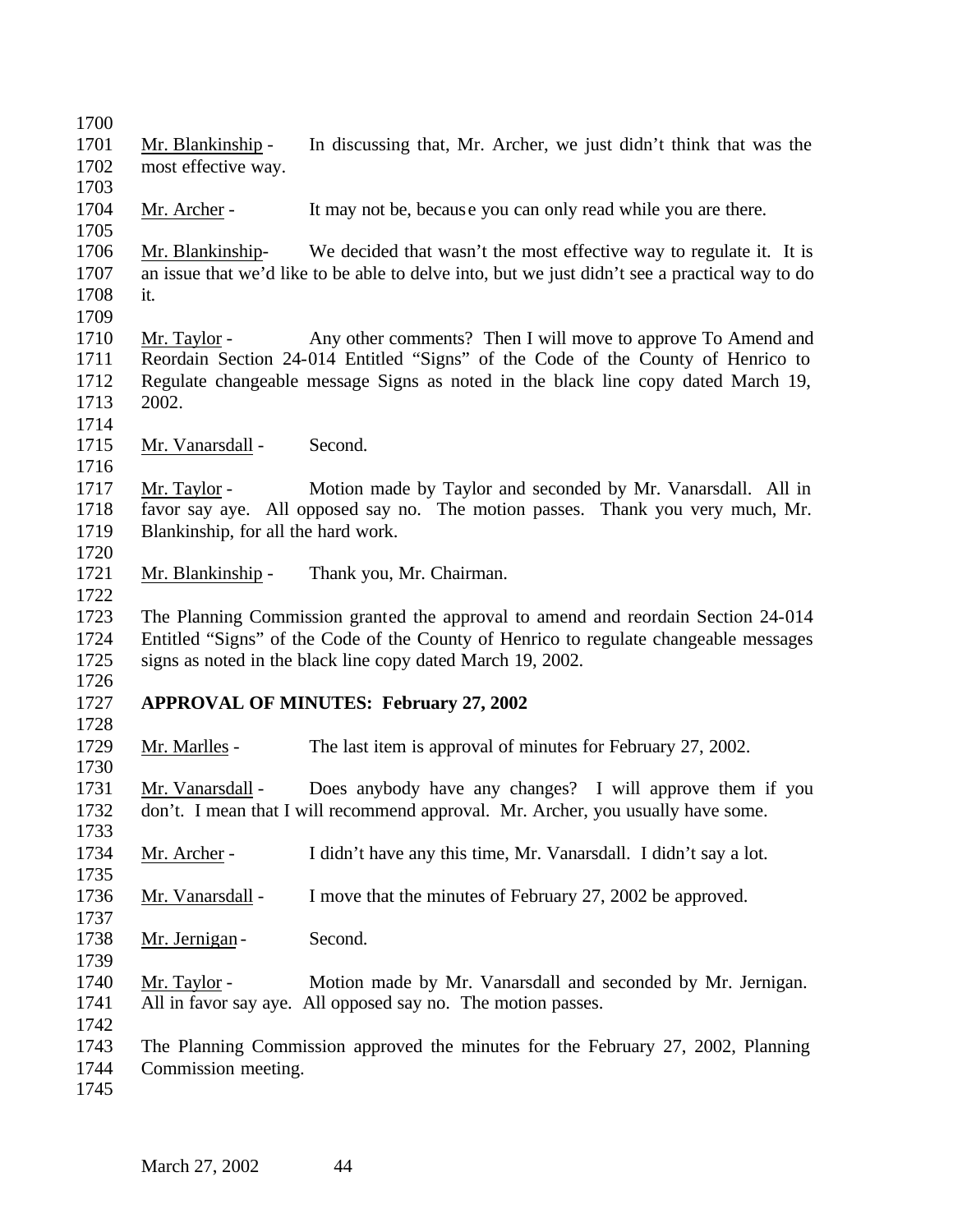Mr. Marlles- Mr. Chairman, staff has no other business to conduct, but just a reminder that we do have the National APA Conference coming up. I am assuming all of you that are going, you have your arrangements made. I don't know if there are any questions that you have before the Conference. We will certainly have the opportunity to try to get together out there like we normally do. Mr. Vanarsdall, I don't know if you have any special plans for meeting or getting together, but we usually try to get the Commission together for dinner.

 Mr. Vanarsdall - We are trying to get a Virginia Night together like we always do. I am sorry. Have you been released yet from your obligation?

 Mr. Marlles - I am going to find out on Friday whether or not I am going to be able to go. I had to give a deposition on the Short Pump Town Center case, and I may have to testify. Unfortunately, the trial is the Monday, Tuesday and Wednesday. Mr. Silber, of course, will be attending, and I do hope to attend.

 Mr. Vanarsdall - Well, he is a good representative. I have seen him at those things before. 

 Mr. Taylor - Mr. Vanarsdall and I have been talking about Chicago climate in April, and I had visited Chicago August two years ago, and in August two years ago I tried to swim in Lake Michigan, and the water just rebuffed me. I want to point out that April in Chicago is like January in Richmond, and it would be advisable for everybody to bring several layers of clothing or some snuggies, because we might be in a very warm period, but it may not be too warm, and I think you will appreciate having a warmer pair of clothes to enjoy Chicago. And Chicago, from my experience, was just a lot of different things. I recommend the Museum of Natural History which has the dinosaur. Sue and I guess we are going to have the cocktail party, anyway, there, and also the Museum of Science and Technology. Those were very good. And with that, we are 1775 ready to adjourn. Do we have a motion to adjourn?<br>1776 Mr. Jernigan - I make a motion to adjourn.

1776 Mr. Jernigan - I make a motion to adjourn. 

1778 Ms. Ware - Second.

 Mr. Taylor - Motion made by Mr. Jernigan and seconded by Ms. Ware. All in favor say aye. All opposed say no. The motion passes.

 On a made by Mr. Jernigan and seconded by Ms. Ware, the Planning Commission adjourned its meeting at 10:46 a.m.

- 
- 
- \_\_\_\_\_\_\_\_\_\_\_\_\_\_\_\_\_\_\_\_\_\_\_\_\_\_\_\_\_\_\_\_\_\_\_
- 
- 

March 27, 2002 45

Allen Taylor, P.E., C.P.C., Chairman